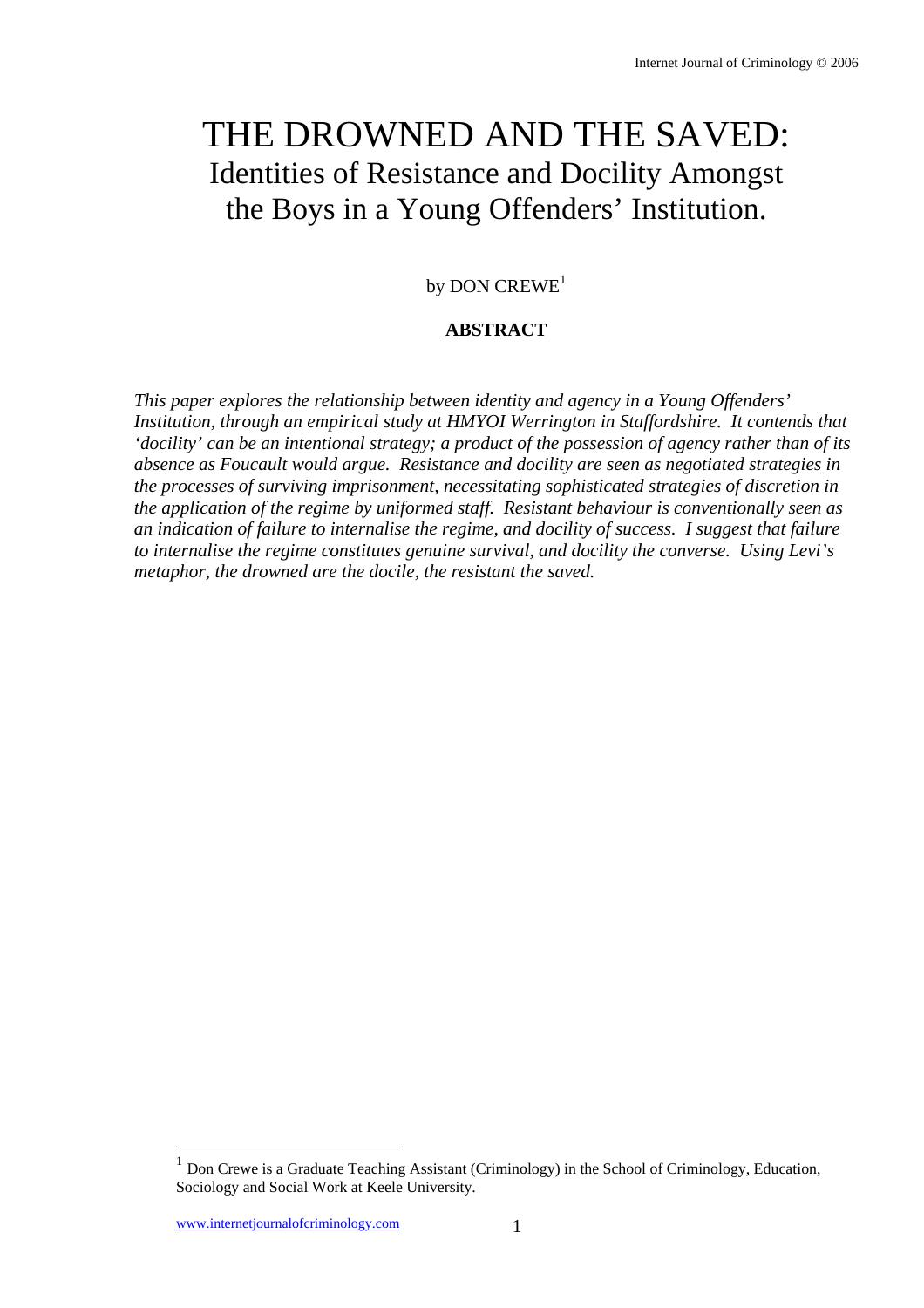## **INTRODUCTION**

It is an egregious feature of early twenty-first century society that a substantial and ever increasing quantity of people will spend a significant portion of their lives segregated from the normal processes of human existence in prison. The quantity of time that these people spend in gaol is increasing, as is the severity of the privations imposed upon them by regimes such as that at Pelican Bay SuperMax Prison in California (Bauman 2000). We live in times that are characterised for some writers – notably Wacquant (*inter alia* 2002) by the carceral control of poverty. A circumstance in which the human effluent of the out-workings of *laisez faire* capitalism are housed in vast warehouses of humanity, the largest of which is 'home' to some 23,000 inmates (*ibid:* 372). In the eyes of other writers, we are returning to the position where punishment serves the expressive function of public revenge (Garland 1990, Liebling 2000) with ever increasing demands for ostentatious retribution. Furthermore, it seems unlikely that the calls of writers such as Mathiesen, Christie, Hulsman, de Haan, Cohen, Abel, Bianchi or van Swaaningen, for example – for abolition of our current carceral sanction will be heeded. The consequence of this is that failing a damascene event within the political and criminal justice structure of neo-liberal occidental states, one cannot conceive of a time when at least some members of our society will not be confined in some form of carceral institution. In these circumstances, it is incumbent upon the social sciences to inquire into what it is that we do to people when we so severely alter and control the milieu that they inhabit.

It will be the contention of this essay that one of the things that we do to people when we restrict their regular behaviour by confining them in prison is that we restrict or control the opportunities for the rightful constitution of the self. We restrict or control the expression of the prisoner's view of himself by the enforced wearing of uniforms for example or by restricting his freedom to associate with whomsoever he chooses. We impose a complete block on the expression by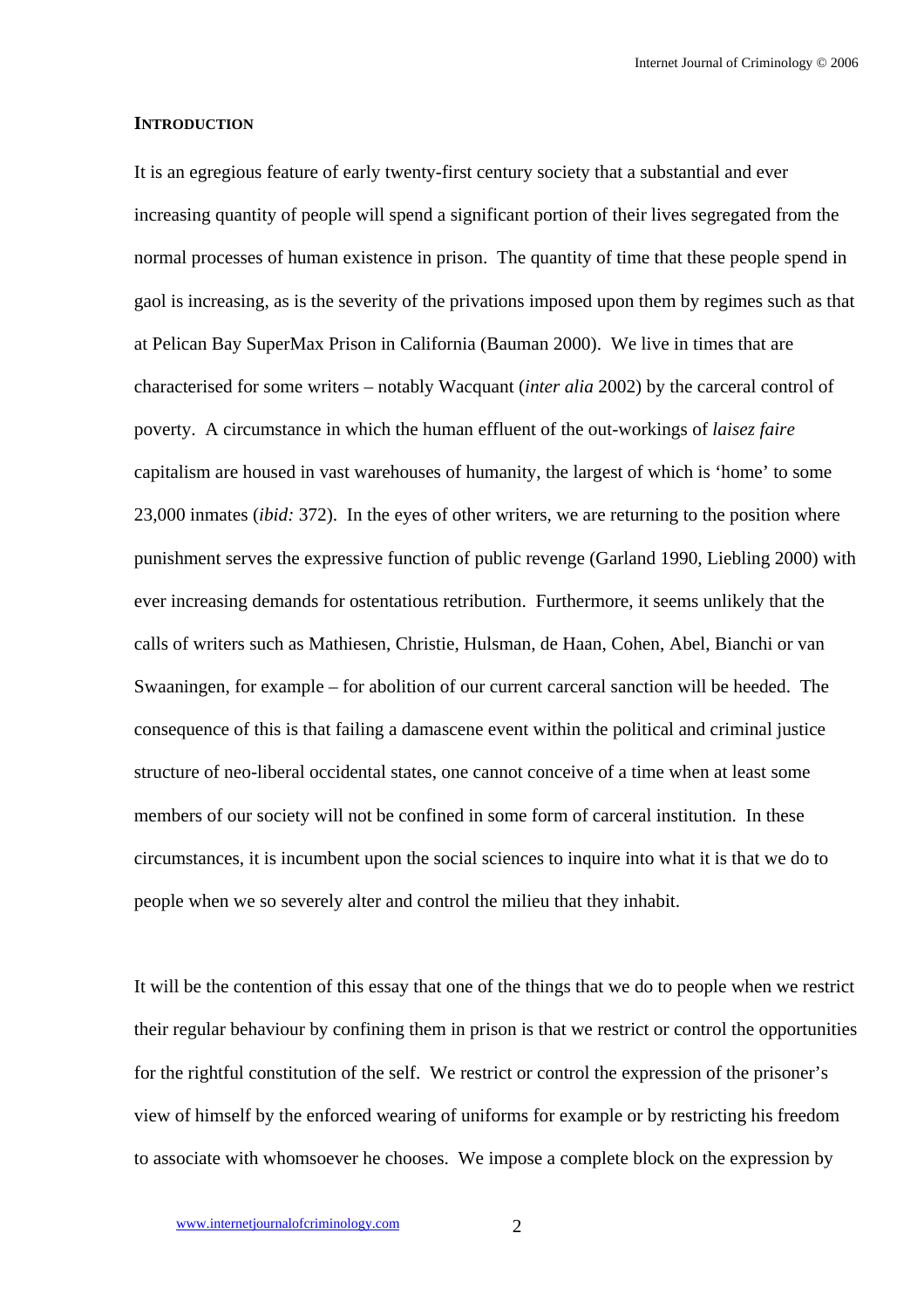the heterosexual prisoner of himself as a subject of his sexuality where Foucault tells us that this aspect of the expression of our selves has become of such great importance in late modernity. We fundamentally control the time and the space within which performances and technologies of the self operate, and whilst this control is not total in the form of Goffman's Total Institution – modified forms of agency are available to the prisoner – such processes are severely limited by the practical inevitability of the prison process and sometimes, in addition, punitively. Practices of the self always operate within the confines of the particular institutions within which we find ourselves and within the limits that the flow of power permits within those institutions. The prison is of course a peculiar example of such an institution, and self building practices of those within the prison – staff, officers and prisoners – are subject to the discourses of the Secure Estate and the relationships of power they produce. Sykes (1958) argues that confinement inherently generates a number of "pains" or "deprivations"; he enumerates these as being the deprivation of liberty; the deprivation of goods and services; the deprivation of heterosexual relationships; the deprivation of autonomy; the deprivation of security (1958: 63-83). We might add to Sykes' list, restriction of the tools of self-constitution. The techniques of self building that are used by those in prison and the way that those practices figure in the social milieu of the prison is the subject of this essay. In particular, it will focus on the self-building technologies and aesthetics of those children<sup>2</sup> imprisoned at Werrington Young Offenders' Institution in Staffordshire.

 $2^2$  The term 'children' is not used emotively, although the imprisonment of such young people is an emotive issue. 'Children' is the term used by staff for the inmates at this prison.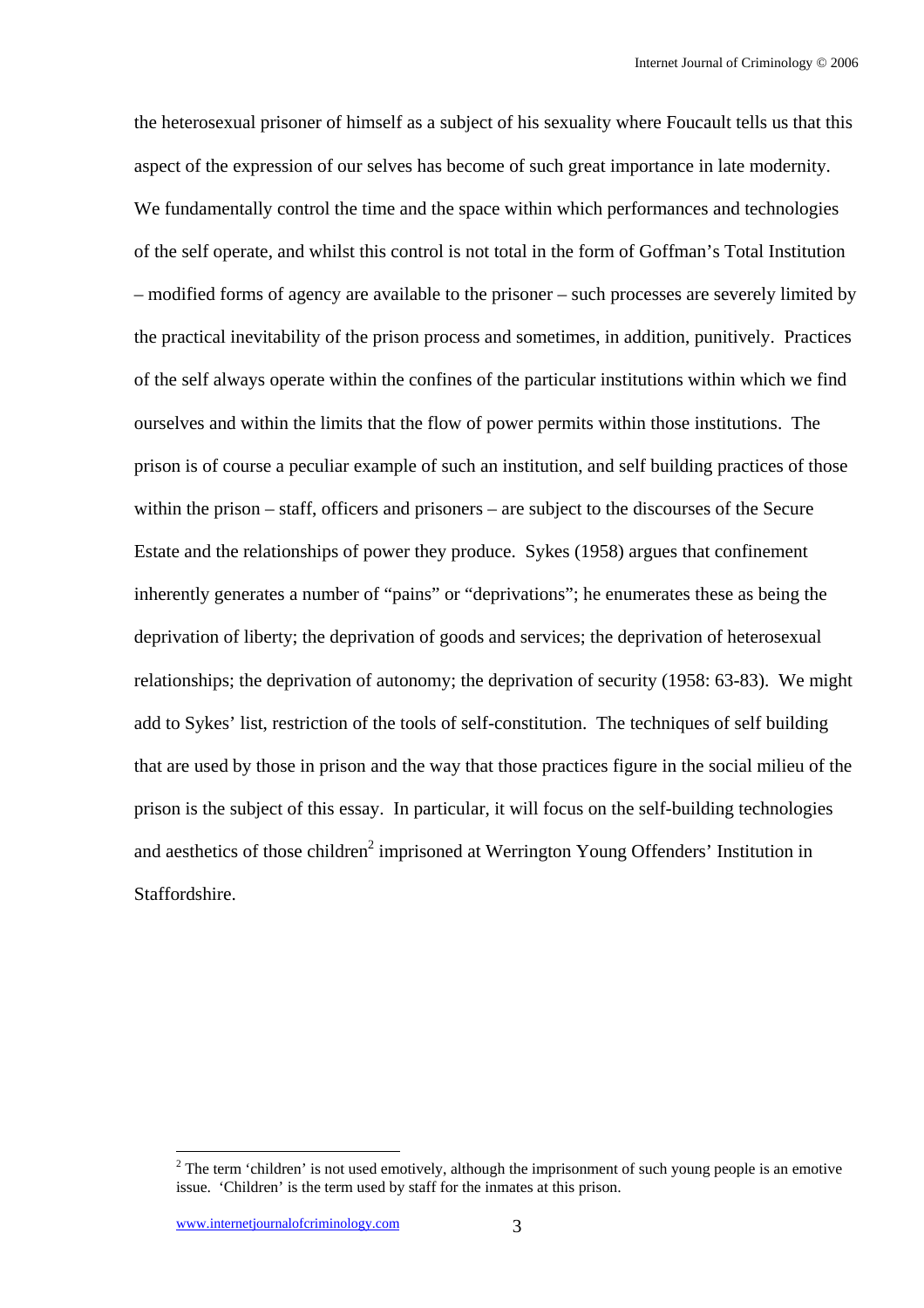## **ONTOLOGY**

"All explanatory methodologies used to do practical social analysis are regulated by some ontology i.e. theory of the generic properties of social realities" Archer 1998: 72). This section will address extant sociological perspectives concerning the prison and concerning identity directly. It will also explore more broad sociological frameworks that may have a bearing on this study. On the broader front, it seems to this writer that the impact of the 'agency / structure' debate is of no little importance in this study. It will first examine the notion of identity and establish an orienting perspective for this study; an examination of the literature surrounding Sykes' (1958) five deprivations and its impact upon self-constitution will follow. It will examine what major studies have contributed to conceptions of the inmate as agent or subject in order that we may establish an orienting perspective concerning the nature of agency and structure in prison and introduce to the study of prison the work of Margaret Archer.

### **IDENTITY**

It has become commonplace that a rise in the importance of the individual as a process of late modernity exemplified in the work of Beck (2002) or Giddens (1991) for example, has produced a rediscovery of identity as a field of study in recent years. We speak of *re*discovery since identity was considered of some importance in the earlier part of the last century as shown in the work of Mead (1967 [1938]) and Goffman (1959). Current debates surrounding identity are diverse in the extreme and have moved far from the enlightenment's Cartesian *Cogito.* No attempt will be made here to provide a comprehensive view of the subject, nonetheless it is hoped that an adequate orienting perspective can be outlined for the purposes of this study.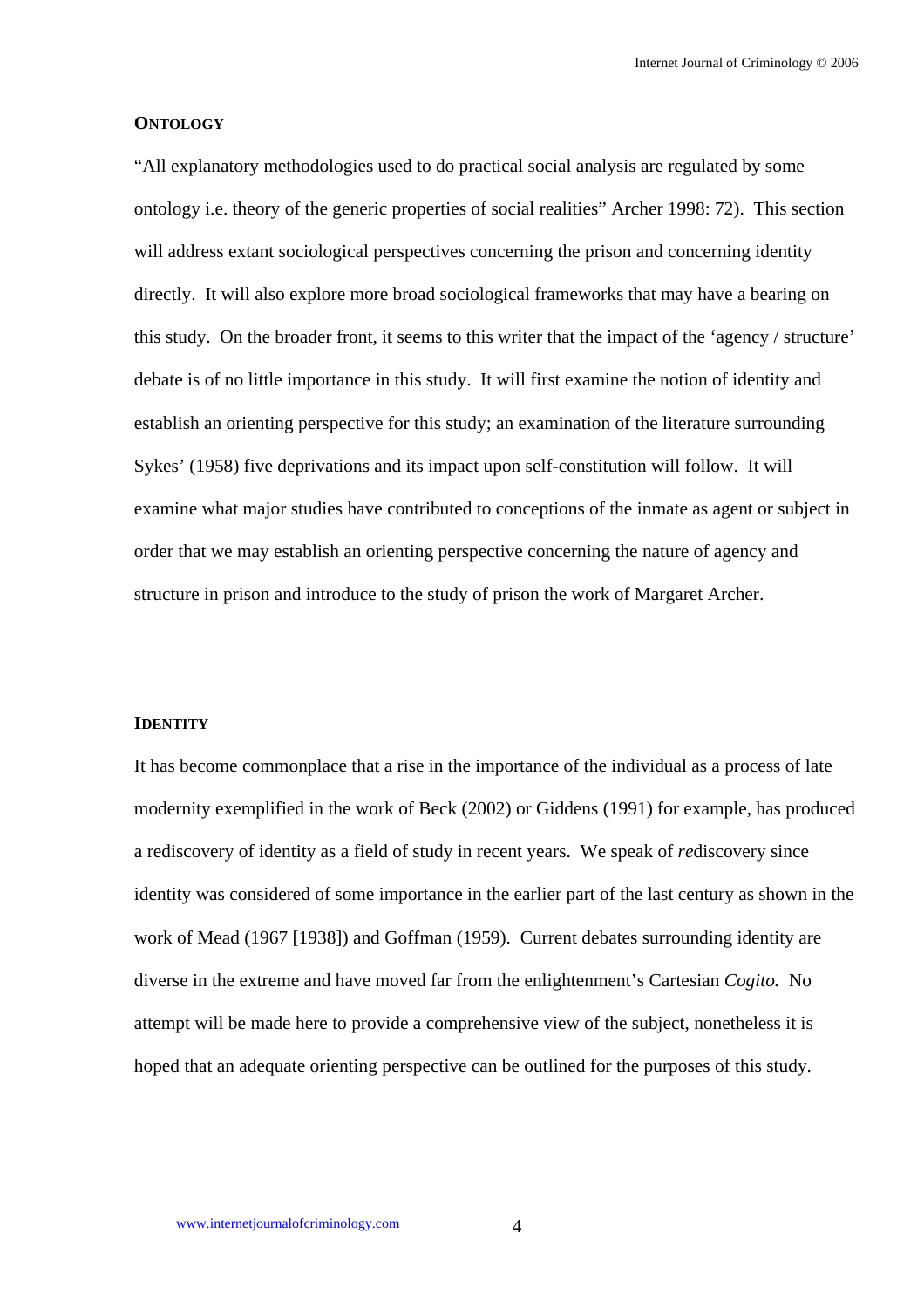Contemporary perspectives fall more or less into three not entirely discrete schools. The first of these, which might be termed 'The self as subject-of-language' approach draws primarily upon French theory and rests upon the work of Lacan and the particular notion of 'The Mirror Stage' and the onset of recognition of the self as other. It further relies upon the work of Derrida and the notion of *différance* and the 'wholly other'. Also present within this strand of thought is the Foucauldian notion of individuals as subjects of discourse. As du Gay (2002:2) puts it

…identities are constituted through the reiterative power of discourse to produce that which it also names and regulates; ... [they] are constituted in and through 'difference' and … as a result, they are inherently dislocated (that is, dependent upon an 'outside' that both denies them and provides the conditions of their possibility); and … 'subjects' are 'interpolated' by or 'sutured' to the subject positions made available in discourse through the operation of the unconscious.

A persistent critique of this position is that it appears to place little weight upon the individual as agent in his or her self constitution, leaving her at the mercy of the flow of power exercised through discourse and able to be only those people that their circumstance allows – that subject position into which they are sutured. In this respect, these writers have not broken away from their structuralist heritage and display a degree of determinism in their conception of the act of self-constitution. Such determinism denies endless improvisation and invention that characterises much self-constitutive behaviour.

A second strand of thought arises out of this approach and centres upon a largely Kleinian, object based, British strain of psychoanalysis. This group of writers (see *inter alia* Winnicott 1965; Menzies Lyth 1988; Rustin 1991; Lasch 1979) not only fail to acknowledge the role of agency in the creation of identity but produce the individual as subject of the unconscious and as such place him in an abstract realm away from the day to day struggles of constitution and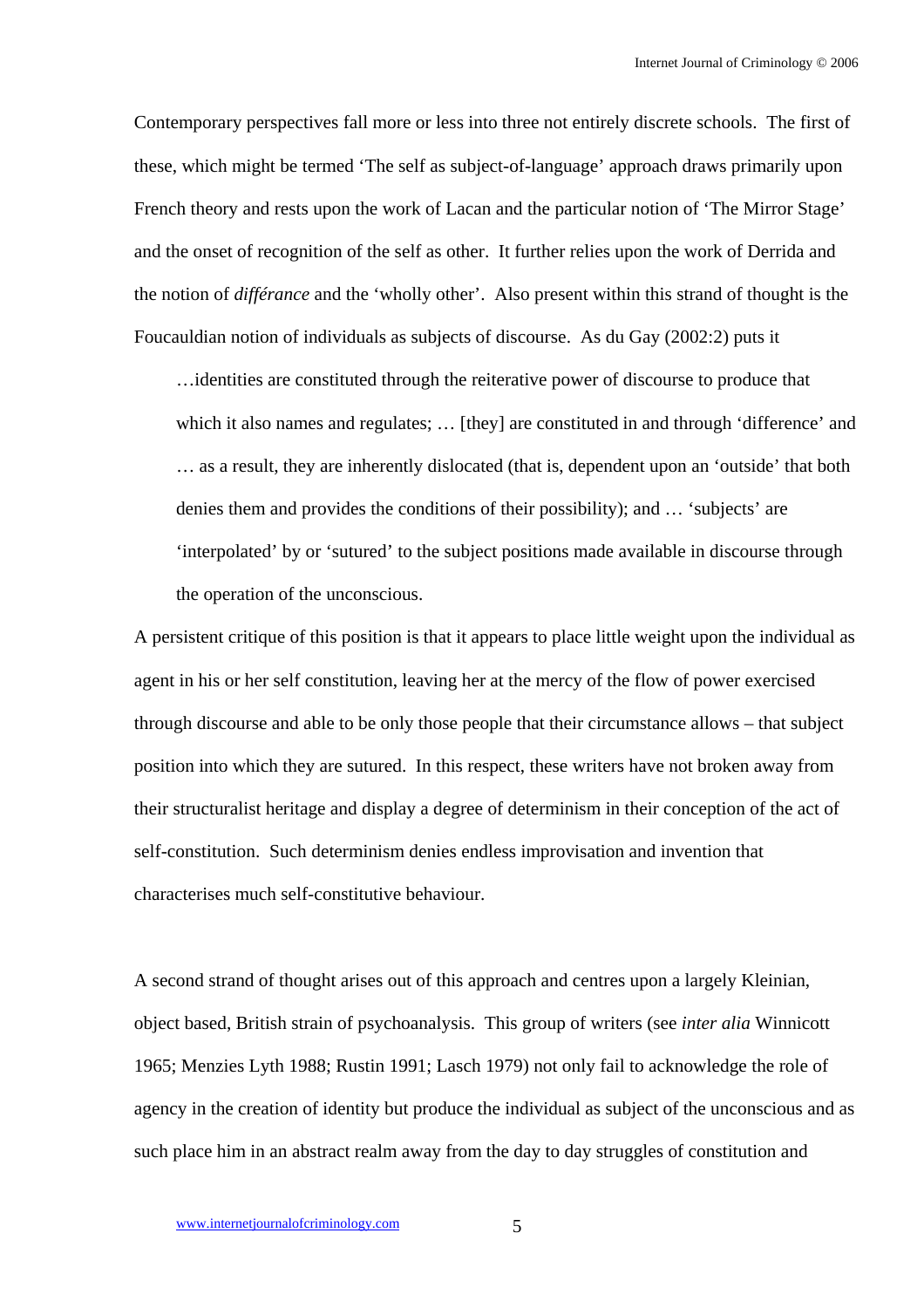performance of identity. This is not so surprising when one considers that this work is a part of a therapeutic medicalised model of identity and as such is able to concentrate only on the interpretation of identity traits produced by the unconscious. This unconscious, however, does not permit consideration of the individual's relation to an 'external' social environment.

The third approach may be termed a socio-historical approach. The body of this work may be seen as an account of how people have historically come to relate to themselves as people of a particular sort. In this respect, as Rose (1996) points out, the Foucauldian project of 'genealogy' is rescued from its apparent sojourn amongst the 'subject-of-language' theorists and it is in this respect that Foucault's work becomes of interest to this study. Of significant importance in the process of subjectification – of how we come to view ourselves as a particular kind of person – are notions of 'techniques', 'practices' and 'aesthetics' of the self, an historical account of which is laid out in Foucault's (1979) 'History of Sexuality'<sup>3</sup>.

The key to what Foucault has to offer with regard to identity begins with his statement that the subject "is not a substance. It is a form" (1997:290) and as such it can and must be crafted. That is, that the self is not received or imposed but made. It is made of course within certain caveats. As Marx has said, we are each free to make our own history but not within circumstances of our own choosing. Foucault further writes, "modern man … is the man who tries to invent himself. This modernity does not 'liberate man in his own being'; it compels him to face the task of producing himself". 'The History of Sexuality' and in particular Volume 3 'The Care of the Self' illustrates by reference to historical texts, the techniques by which people achieve a certain mastery over themselves and become the kind of person that they aspire to be – monogamous within marriage for example, or contemporarily, thin. Foucault's earlier work criticised the idea that individuals can be reduced to a biological singularity and Bourdieu removed the idea that

 $3$  See also Martin Guttman & Hutton 'Technologies of the Self.'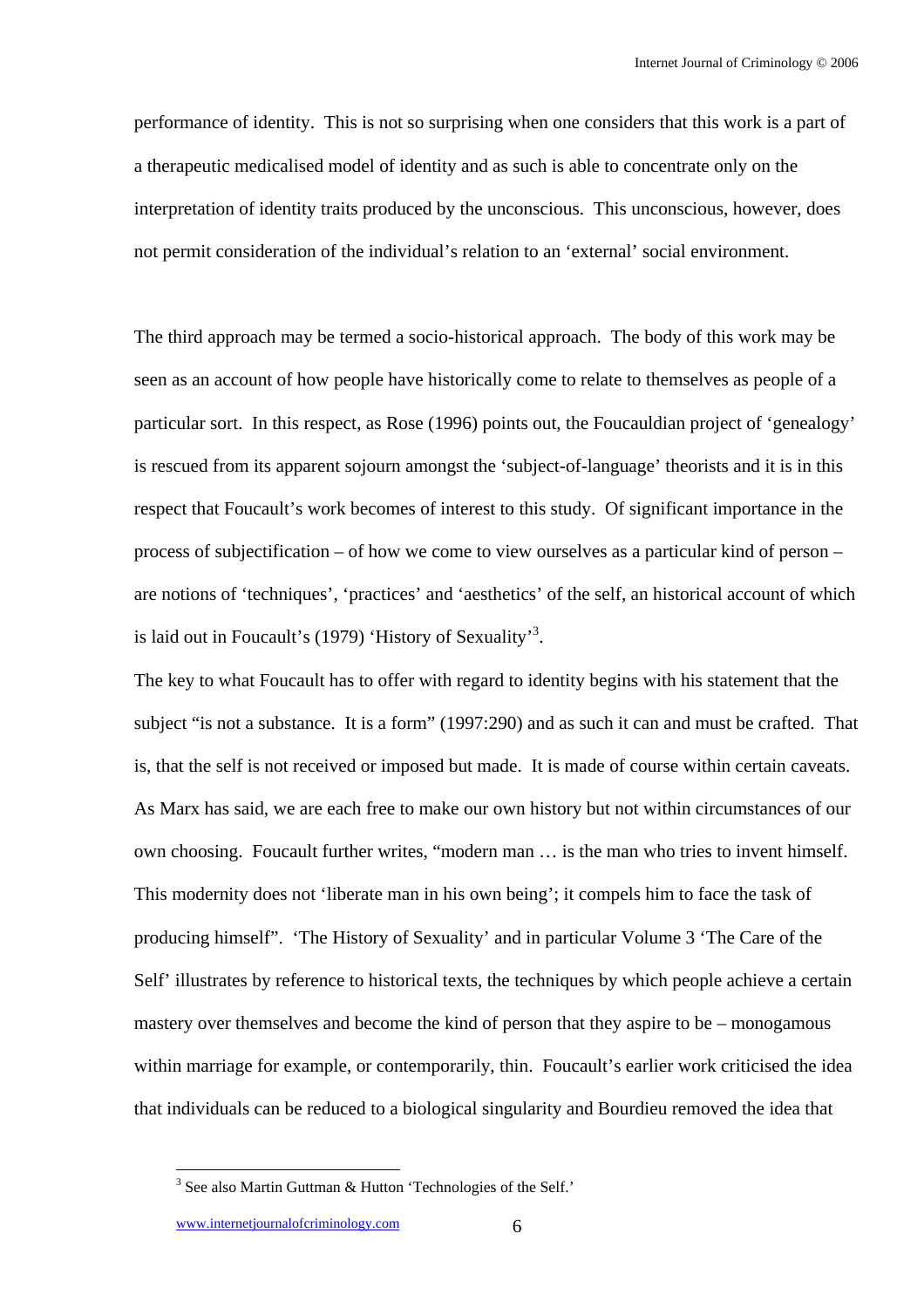we are the product of our biographies (1987) or of the tyranny of official taxonomies. Nonetheless, these ideas were lacking in accounts of agency – a criticism that has been levelled at much of Foucault's work – of how people act autonomously or come to resist the power of disciplinary and controlling discourses. In this later work, he contends that people 'cultivate' themselves through 'arts of existence' that not only provide the tools of agency but also establish the means of resistance to the power of disciplinary and controlling discourse. In this respect, Foucault's account of arts of the self provides the foundation of the orienting perspective that this study will adopt with regard to identity.

A recent study of identity and imprisonment comes from Yvonne Jewkes (2002) who has the following to say when theorising identity:

[T]his study follows Jenkins' belief that [both private troubles of milieu and public issues of social structure are] routinely related to, and entangled with, the other, and that the context of prisoners' identities, a necessary precursor for the creation and maintenance of a convincing public persona is the construction of a healthy, private, interior sense of self, and vice versa. Perhaps the most significant distinction between individual and collective identities … is that the former emphasises difference whilst the latter stresses similarity. (p40)

She goes on to suggest that prisoners hold on to identities forged on the outside that are primarily related to "the continuation of occupations … or of a particular tradesman … typical of working class cultures." (p41). She further asserts that;

The self … might best be conceptualised as the emotional 'core' which people carry with them from context to context. It represents a place of retreat: when the public work of identity management becomes too arduous it is important to have a private place where the public façade can be put aside and one can be 'oneself'.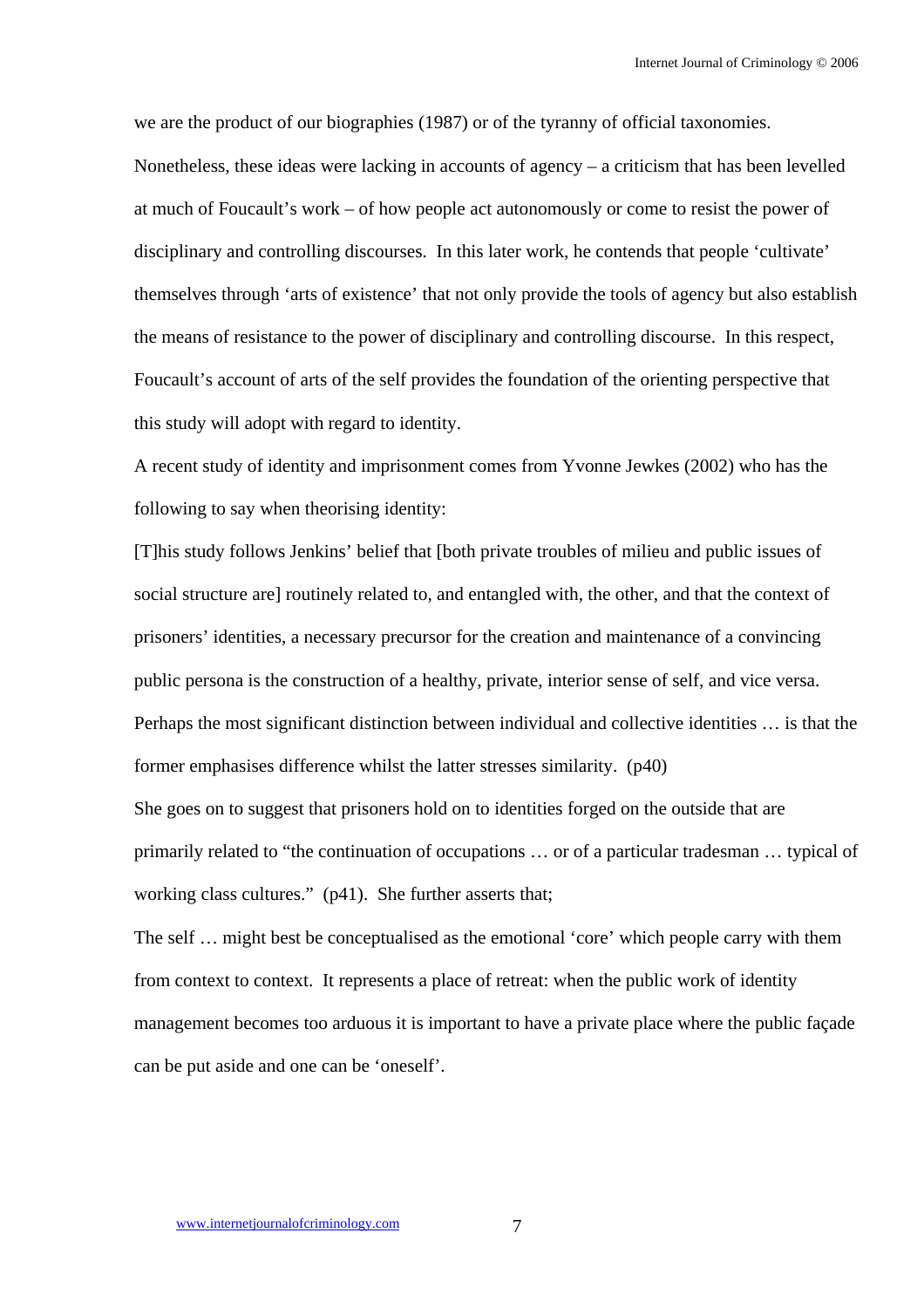This extraordinary notion suggests that the performance of identity is somehow false and that there is in contrast to it a 'true' self within as though both are not one and the same person. This appears to be in agreement with one of Morris & Morris' Pentonville inmates (1963:117) "You need to put on a front in prison … hide one's feelings and thoughts behind a cheerful expression… In prison one must behave and act like a con at all times, even if this is different from the way one would behave … outside"

Apart from the internal inconsistency of this passage and its dubious language, Cohen and Taylor (1977:136) point out that in their findings this simply is not the case. She spends time considering, in the context of her study of the role of the media in constructing masculine identities in prison, a quantity of 'cultural studies' literature but manages to ignore the strong contention from that tradition that identities are no longer formed primarily by reference to one's occupation in a society where there are few 'jobs for life' and at least short term unemployment is rife.

The most significant criticism of Jewkes conception of identity, however, must be levelled at the dualism within her model. The notion that we have two kinds of identity, a public, group identity founded on notions of similarity, and a private 'true' identity where we harbour notions of difference. Firstly, public identities of similarity are always founded upon and at the expense of other people's otherness.<sup>4</sup> It is axiomatic that notions of similarity and otherness are of necessity simultaneously present in our conception of our selves as individuals. It is not logical to speak as though we can consider the notion of similarity without we consider otherness; one is constructed *solely* of the mirror image of the other and in consequence similarity and otherness cannot form a structural dichotomy within the individual's identity as Jewkes insists. Second, the medicalised notion that the private 'self' is somehow *echt* and "healthy" (p40) and the public *ersatz* represents a misunderstanding of the role of the private and the public in the act of self

<sup>&</sup>lt;sup>4</sup> see Bauman 1995 'The making and Unmaking of Strangers'.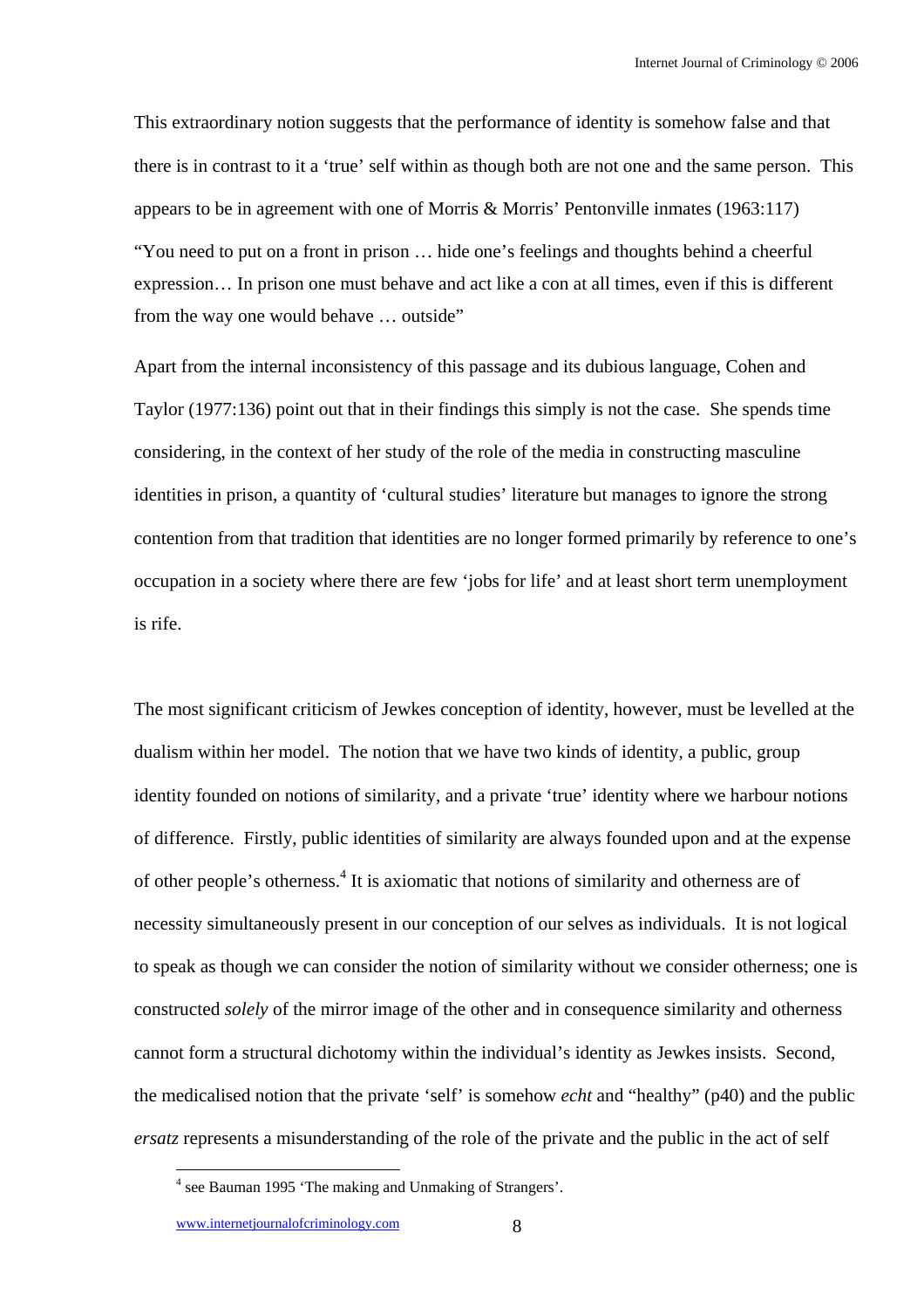constitution. Supporters of Jewkes' position might argue that we all know people who pretend to be something that they are not, that is that their performances of self are somehow fake. It is conceded that there are those who fabricate identities for themselves to evade the law, for example or who pretend to be policemen or doctors, for example, in order to dupe people. To assume that these people are exhibiting a false aspect of themselves is to fall into the trap of Bourdieu's 'biographical illusion' (1987). These people notwithstanding, we are left with 'Walter Mitty' characters, and those whose behaviour simply seems out of place. The Walter Mittys of this world fantasise about being something that they are not, others more subtly misread the constraints of the discourses of their milieu, they exhibit what we often describe as affectation. In either case, it is a mistake to assume that what these people produce as performances of self is somehow false. The performance that they make is as much a part of the interplay between their private selves and social reality as any other aspect of their performance of self. Bourdieu frequently speaks of people as virtuosi in dealing with the social world, perhaps it would be more realistic to suggest that we all exhibit varying degrees of competence in our performances of self and that some people's performances leave more to be desired than others.

This dualistic view of identity also provides for the misguided use of phrases such as racial identity, gender identity, class identity and many others that occur in so much writing about identity. Such things are real but they are not identities they are solidarities – they constitute 'identifying with' – and as such are part of the historical, socio-cultural knowledge that informs the *processes* of self-constitution, they cannot constitute the 'snap-shot' across all these processes that constitutes identity.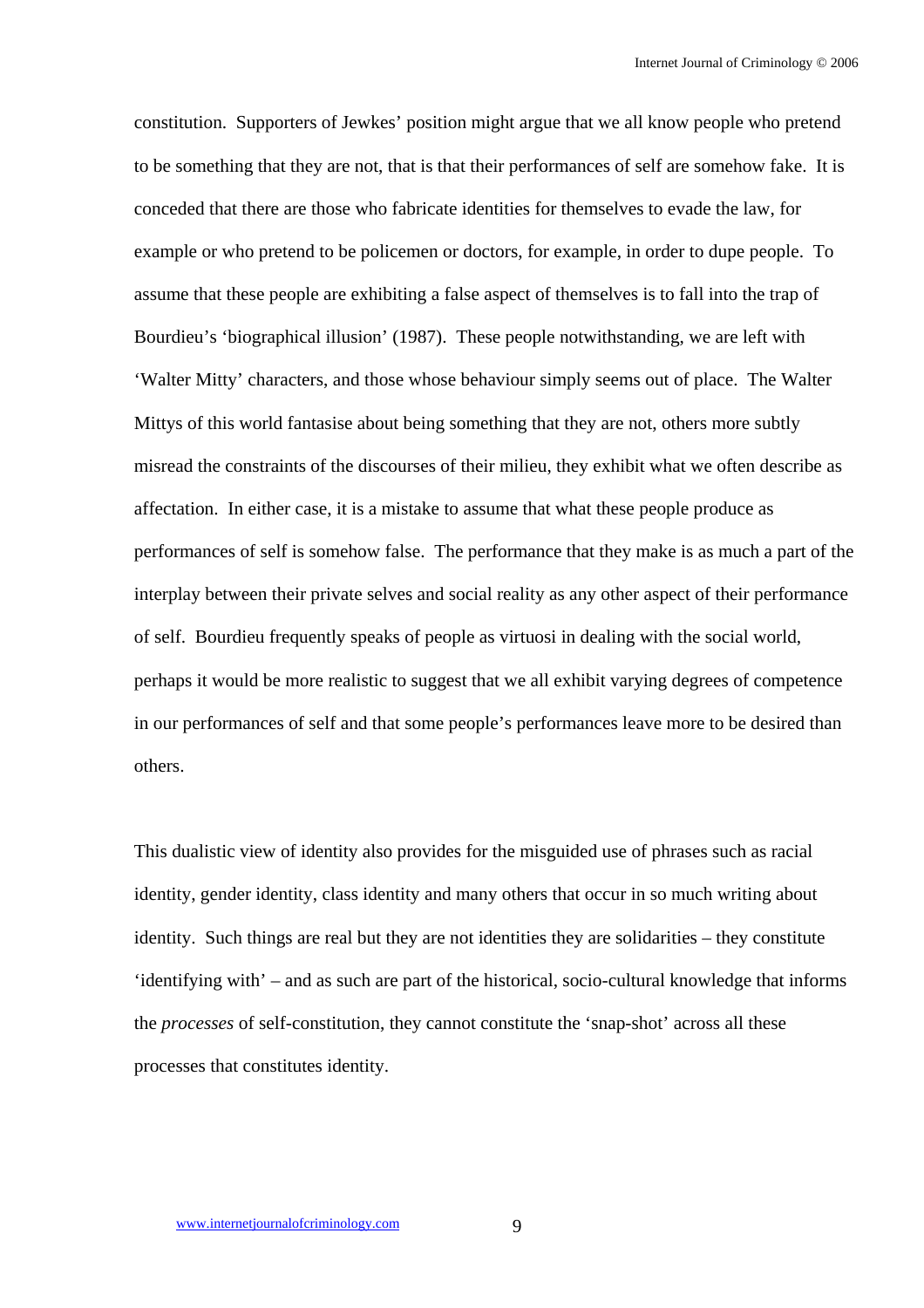A particularly transparent picture may be gained by engagement with Bourdieu's notion of Habitus. Habitus for Bourdieu consists of the habitual or typical condition and as such, represents for the purposes of this study the base condition of the reflexive processes of the self. It consists of the 'knowledge' both rationally conscious and unnoticed, (or at the level of Giddens' practical consciousness) of all previous states, of things we have been and things we have done and of the things that others have been and done and the relationships between them, indeed the entirety of our socio-cultural background. It exists, trivially (Jenkins 1996), inside the heads of actors. "It exists in, through and because of the practices of other actors and their interaction with each other and with the rest of their environment; ways of talking, ways of moving, ways of making things, or whatever." (*ibid*: p74). It further consists of our "practical taxonomies" that are at the heart of the generative schemes of the habitus. These are generative schemes of the body, male/female, hot/cold, up/down etc that are rooted in the real perception of the world through the senses. For Bourdieu, the habitus manifests itself in the bodily 'hexis' the … permanent disposition, a durable manner of standing, speaking and thereby of feeling and thinking … The principles em-bodied (sic) in this way are placed beyond the grasp of consciousness, and hence cannot be touched by voluntary, deliberate transformation. (Bourdieu 1988:123 cited in Jenkins 1996:75)

Or captured by Sartre in his description of a café waiter "trying to imitate in his walk the inflexible stiffness of some kind of automaton while carrying his tray in a perpetually unstable, perpetually broken equilibrium" (1969:59); a part consciously chosen, part product of practical consciousness performance of self through minute, subtle somatic displays drawn from his view of himself and his view of others and the expectations and constraints embedded in the relationships between them.

Whilst it is not accepted that Bourdieu's determined and fixed notion of the 'hexis' is an adequate account of the relationship between the historical repository of the habitus and the identity of the individual and that Foucault's more plastic conception of the 'arts' of the self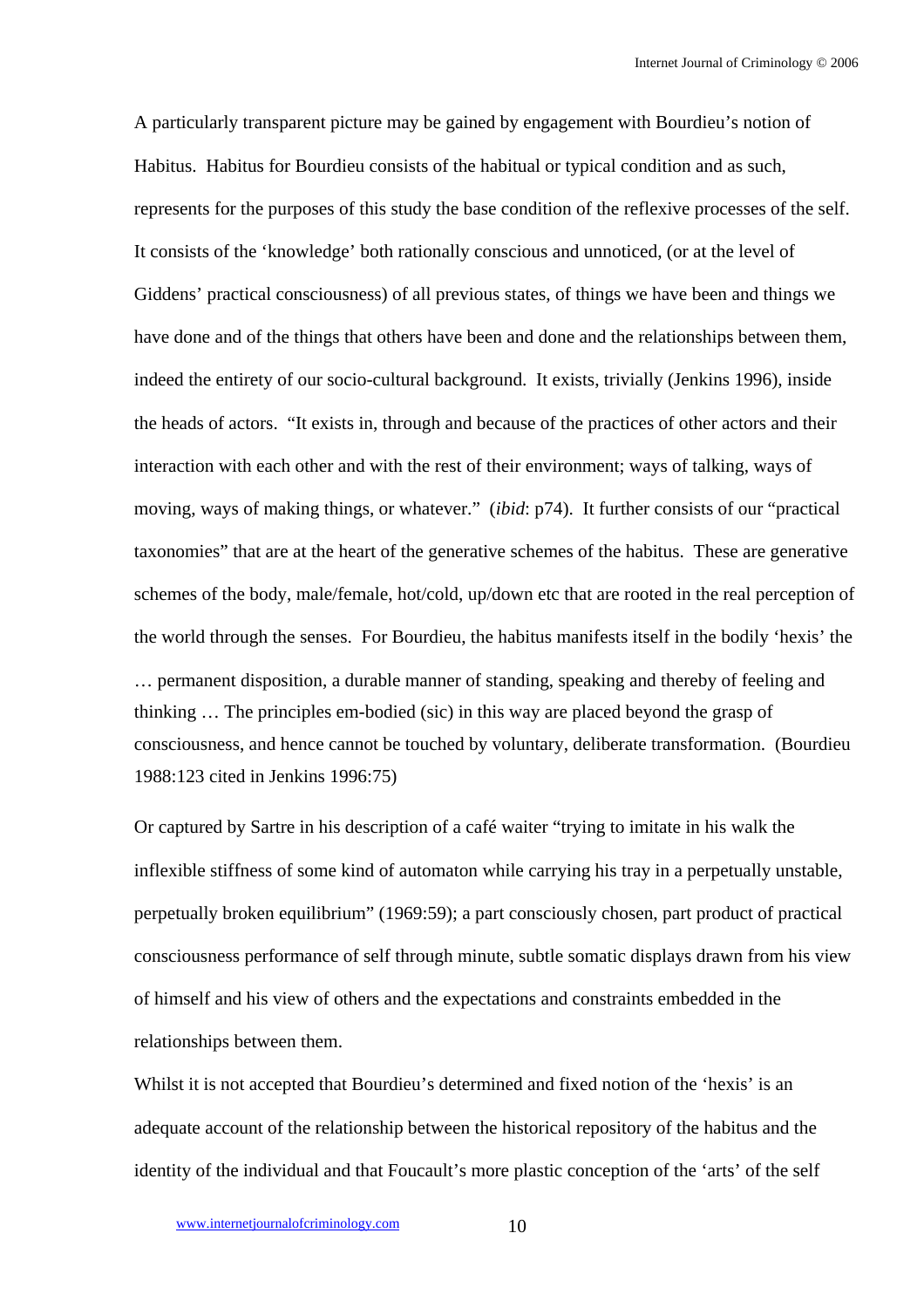more adequately fits the bill, the notion of habitus as representing the sum of historical social and cultural 'knowledge' of oneself will be adopted by this study.

We are all 'works in progress' we are all in the process of becoming. What we become is limited by our knowledge of our selves, our history and of our potentialities, it is further limited by the power of discourse, and in this respect we are partially although not entirely sutured to the subject positions that are provided for us. When we are reflexive about the work in progress and our degree of satisfaction with its previous manifestations we engage within our imagination with the possibilities and aesthetics of what we would like to be. Our private acts of selfbuilding are acts of aspiration. Our public self is the performance, within the limits of the constraints of structures, of the work at its current state of completion. What we do in public is the outworking of what we aspire to be. In these respects, the 'private' aspects of self-building seem to be largely consistent with Bourdieu's notion of habitus and the public aspects with his notion of practice.

Identity then for the purposes of this study is perceived as being a work of historically and socially contingent agents. It is a work of 'infinite invention'. It is a process entered into both privately and publicly and is a work of reflection and aspiration. It is undertaken secretly in our imagination and overtly in public performance. It is reflexive when we consider what we have done and been, and it is aspirational when we consider how we would like to be, how we would like to change. Its scope is expanded by our observation of others and diminished by the power of structures. It is sometimes conscious and rational and it is sometimes merely a product of 'practical consciousness' or the 'habitus'. It is built by acts of ostentation and of discrete detail. It is made by the conspicuous consumption of the purchase of a mansion or by the small purchase of a mouse mat. It is obvious that we build a different self when we buy a Rolls Royce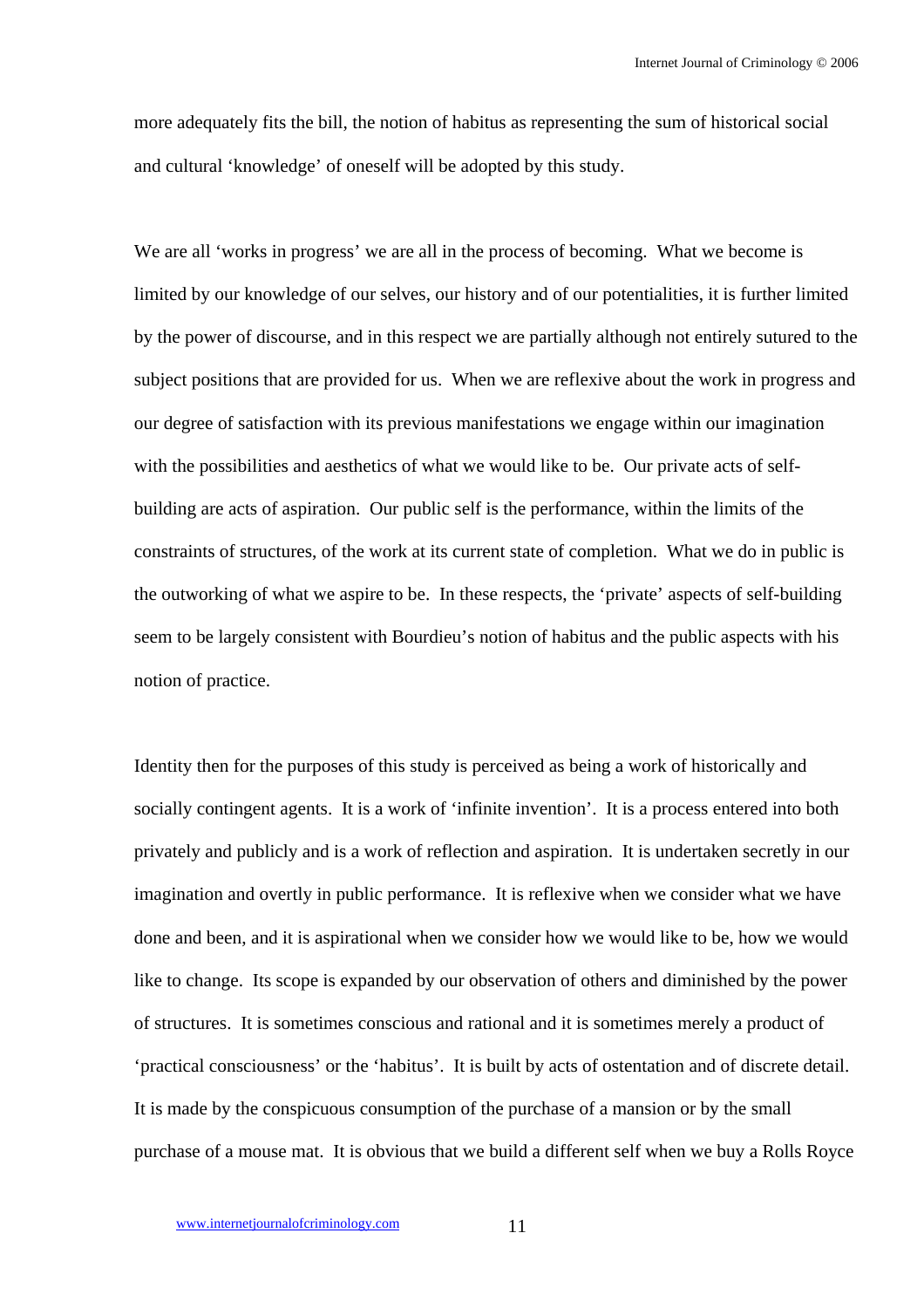from when we buy a 'people carrier'. It is less obvious that we build different selves when we do smaller things. When a man wears his shirt undone at the collar he is indulging in a self building act, not just in choosing to leave his collar open but in how many buttons to undo; one – starchy, two – louche (perhaps). If he smokes he makes a choice – rational or at the level of 'practical consciousness' – to hold his cigarette at the tips of his fingers – effete, between his knuckles – conventional, right down between his fingers near his palm – macho, or between two fingertips and his thumb, the lit end pointing into his fist – hard. The choice is imagined privately and performed publicly within the social environment and that environment's constraints. Almost everything we do or think forms an act of self-constitution. In this processural view, identity must be the expression of the current state of play in the continuing act of self-building. It is characterised by "the intentionless invention of regulated improvisation" (Bourdieu 1977:79). Or as Benhabib (1992) encapsulates it

… The subject of reason is a human infant whose body can only be kept alive, whose needs can only be satisfied, and whose self can only develop within the human community into which it is born. The human infant becomes a "self", a being capable of speech and action, only by learning to interact in a human community. The self becomes an individual in that it becomes a "social" being capable of language, interaction and cognition. The identity of the self is constituted by a narrative unity, which integrates what "I" can do, have done and will accomplish with what you expect of "me", interpret my acts and intentions to mean, wish for me in the future etc.

Thus identity is seen as an abstract concept; the current state of play in the continuous development of the self, which development is the product of reflexive engagement between the private self and the habitus and, through performances or practices of the self, with other individuals and with systems and structures. Phrases such as self-constitution, self-building, performances of the self etcetera, indicate therefore the processes that generate identity, which is the abstract 'snapshot' across all states, and processes involved.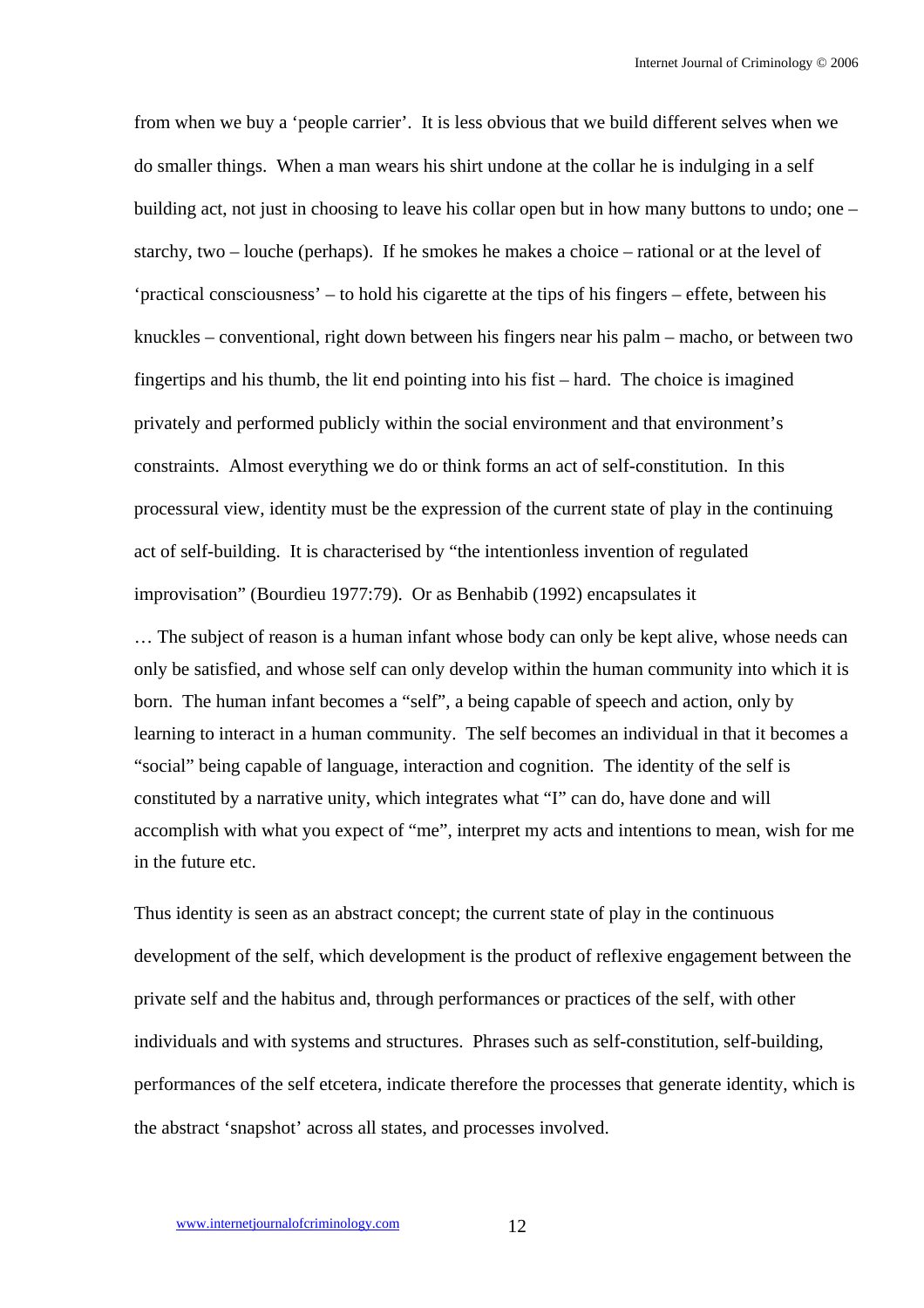#### **SYKES DEPRIVATIONS AND IDENTITY**

Sykes' catalogue of deprivations suffered by inmates in prison forms the backbone of work on prisons in the U.K., the U.S.A. and Europe (Jewkes 2002: 1). Little has been written about the deprivation of the tools of self-constitution, two notable exceptions are Bosworth (1999) 'Engendering Resistance' a study of identities of power and resistance in women's prisons and Jewkes' (2002) 'Captive Audience', which explores the use of the media as a survival strategy for prisoners in constructing an institutional masculinity. I will address the issue of the constitution of identity later and turn now to what has been written about the prison experience.

## **LIBERTY**

It is assumed by most that the greatest hardship experienced by a prisoner, and the core of that which constitutes his punishment is the deprivation of liberty (Foucault 1977, Ignatief, 1978, Garland 1990, Bauman 2000). Bauman in particular notes that it is in direct contrast to the enhanced freedoms of late modern society that this restriction of liberty is to be placed, and that it is this aspect of the loss of liberty that makes this privation the most keenly felt. Similarly Bauman (1995) articulates the way in which societies generate their own identities by defining their outsiders so, also, Durkheim (1964) indicates that the prisoner's loss of liberty is the physical manifestation of society's expression of collective consciousness – he is both spiritually and physically cast as other.

Goffman (1961a) and, *inter alia* Caird (1974), Coyle (1994), Gibbs (1982), Sapsford (1983), Liebling (1992,) argue that the most traumatic time for the inmate is his induction, a period when the establishment, for both practical and psychological reasons applies the most dehumanising of its impositions where as Goffman puts it "his *self* is systematically, if often unintentionally, mortified." (1961a: 23 my emphasis). The isolation felt by the inmate is not simply from society on the outside, but his immediate strategy for survival of the self typically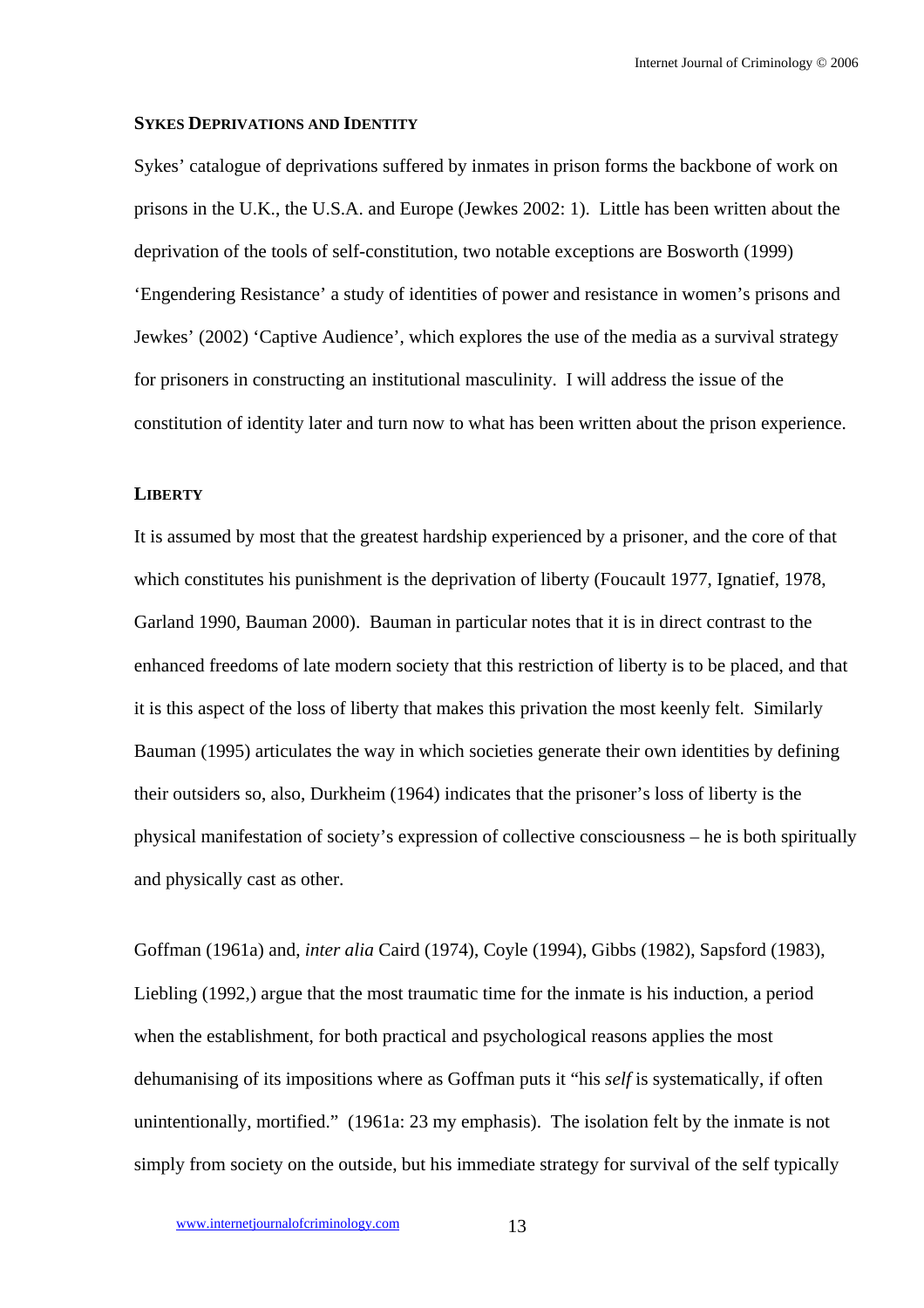causes him to retreat into himself (Goffman 1961b) and reject the society of other prisoners and of those on the outside. This is referred to as 'situational withdrawal'. Others exhibit what Goffman calls 'colonisation' and reject the outside world and concentrate on progressing within the inmate world. Goffman's third adaptation 'intransigence' is related in part to deprivation of security in that the prisoner accepts a greater degree of threat to himself before retaliating. 'Conversion' Goffman's fourth adaptation, involves the prisoner rejecting his own values, acquiescing to those of the institution, and becoming a 'model prisoner'. Clearly, the adaptations of 'situational withdrawal' and of 'conversion' are of significant interest to this study.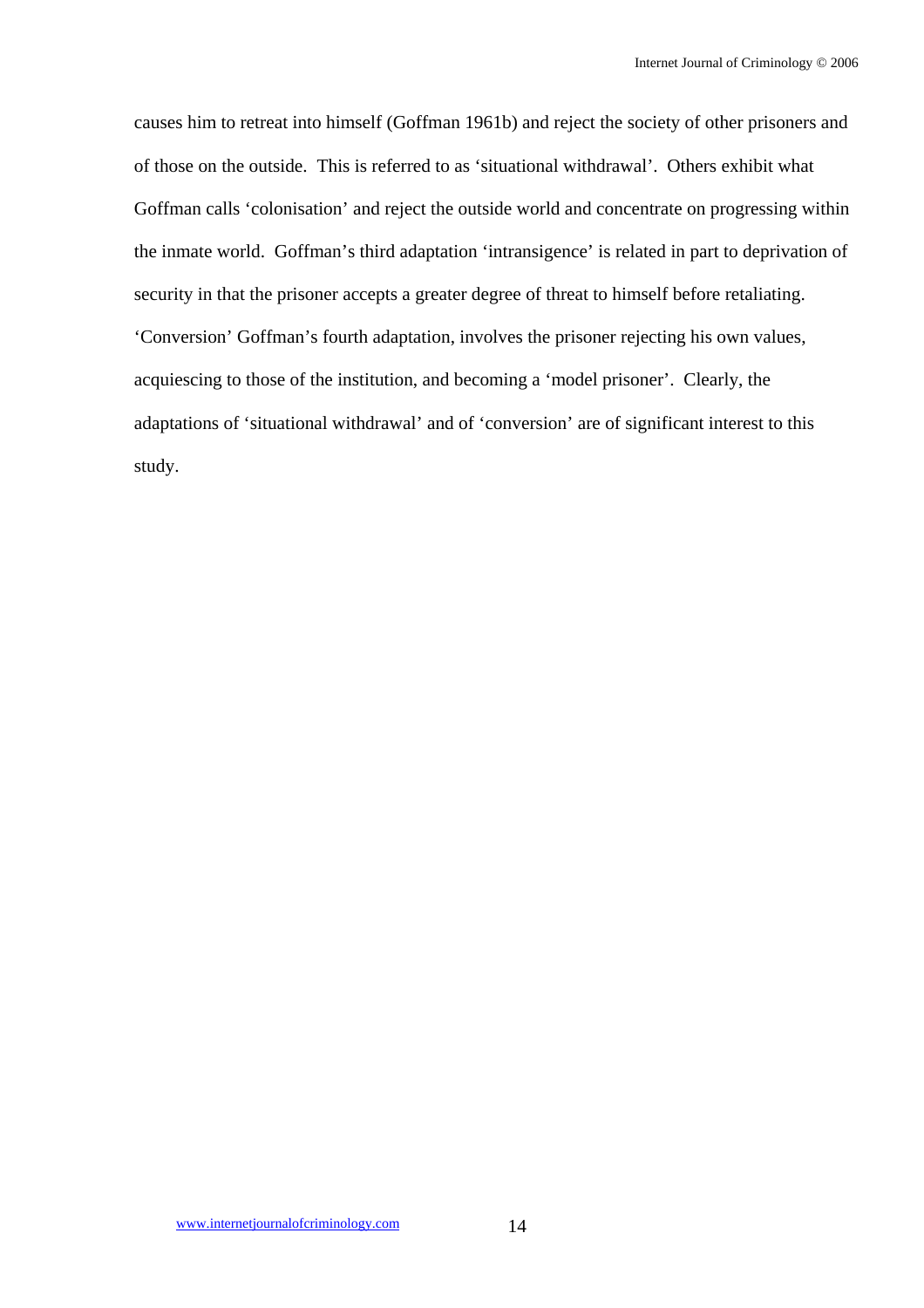# **MATERIAL GOODS**

It is contended by many in the field of the sociology of consumption that, following from the work of Barthes, Levi-Strauss and Baudrillard that the act of consumption has become as selfconstituting an act as the production of the consumed items used to be. In Miller's terms, the social act of consumption "translates the object from being a symbol of estrangement and price value to being an artefact invested with particular inseparable connotations" (Miller 1987). The goods people buy are a reflection of the self they wish to project (Bostyn and Wright 1987: 140). Hebdige (1989) argues that the possession and consumption of material things has to do with the expression of aspiration – of what we want to *be.* This has particular resonance with the notion of the self as performance, to which I shall return later. In this circumstance, the deprivation of material objects constitutes a threat to the self and the denial of these things a greater privation than at any time previously in the history of the carceral institution.

#### **AUTONOMY**

 The loss of autonomy in prison is of necessity – and sometimes in addition punitively – total. Identity is a crucial issue here also, as Mathiesen (1965) argues; the inmate is 'infantilised'. He is required to rely upon a generalised notion of fairness from a surrogate parent in the form of the staff, which seldom materialises. Autonomy rests, for the prisoner in choices about the very mundane. The field of Cultural Studies has provided much literature concerning constitutive acts as performances *inter alia* Fiske (1989), Silverstone (1994), Miller and McHoul (1998). Amongst these performances may be numbered exhibitions of overt masculine posturing in the gymnasium or more mundanely, the ritualisation of cleaning one's teeth or of lying in the cell reading. Pertinent to this study, some acts of non-compliance or defiance may constitute performances and ritualisations. As Abercrombie and Longhurst argue, "all performances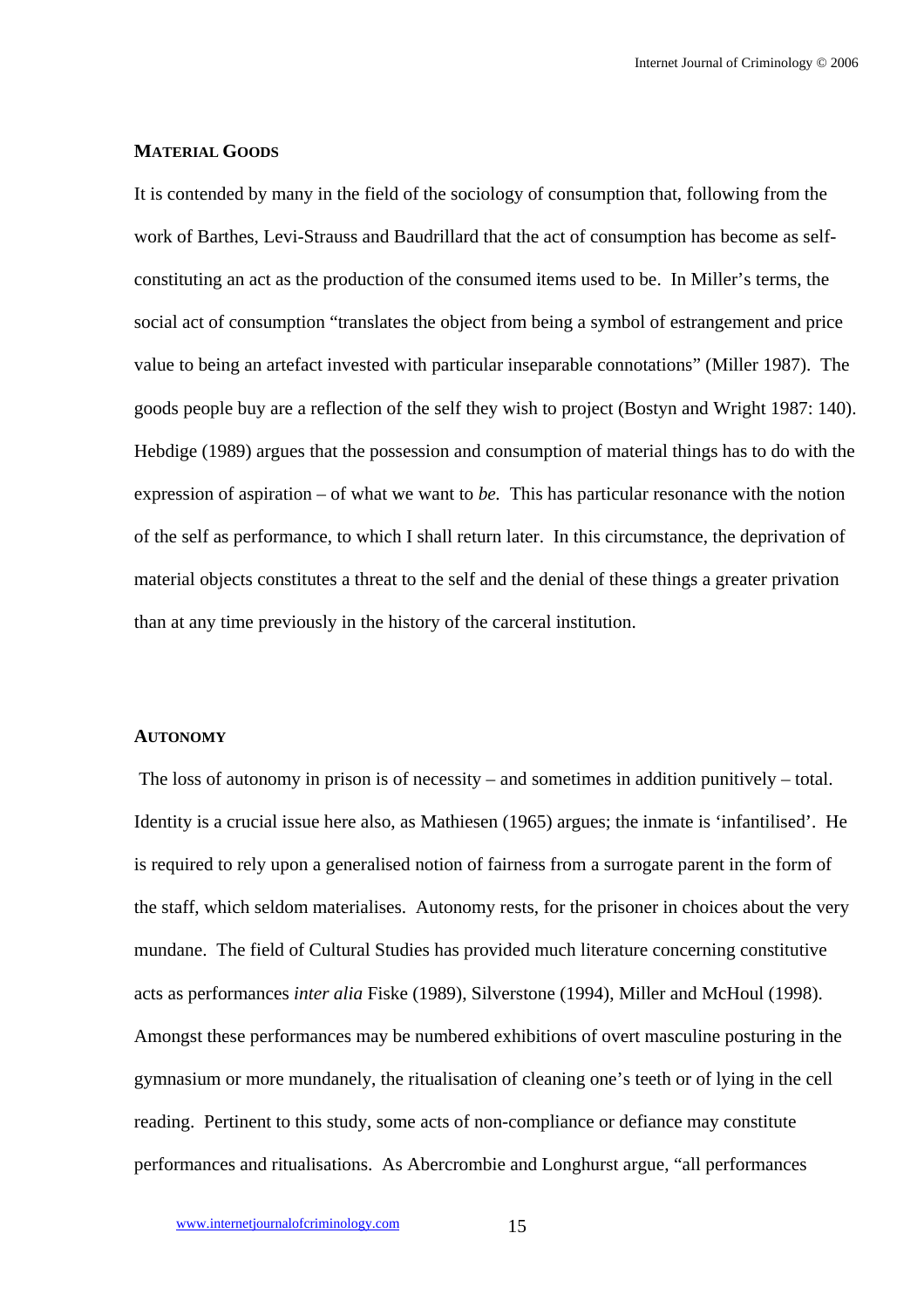involve a degree of ceremony or ritual" (1998: 41) and in the situation of deprivation of autonomy the smallest of ritual acts may be imbued with constitutive power<sup>5</sup>.

## **HETEROSEXUAL RELATIONSHIPS**

The deprivation of heterosexual relationships has bearing on self-constitution in that a significant aspect of the constructed self is sexuality (Foucault 1979). The masculine self is maintained most obviously (Jewkes 2002: 18) discursively in overt verbal displays of masculine excess. Misogyny is commonplace as are 'embellished' accounts of the number of conquests and the number of children fathered (Thurston 1996). In the inmate's world, prisoners are expected to be more masculine than in the outside world (Sim 1994). Narcissism of the body, as related above with respect to autonomy, plays a significant part in the expression of the sexual self and here in prison, masculine identities constructed around the body may carry the antiestablishment sub-cultural connotations that are to be found in the outside world. Homosexual relationships are commonplace and can serve as acts of non-compliance in a strongly masculinized regime.

# **SECURITY**

 $\overline{a}$ 

The deprivation of security may be the most pervasive of all Sykes' deprivations in that inhabiting a prison means living alongside other felons. Whereas Sykes (1958) found a degree of comradeship between prisoners, later studies have found a more heightened sense of the risk posed by cohabitation with other inmates. Requests to spend periods in solitary confinement are not uncommon (Brittan 1977). Whilst it is undoubtedly the case that inmates and staff alike inhabit a world of enhanced risk, if this were not alleviated in some way the institution would cease to function and in consequence prisoners develop risk averse strategies. Such risk

www.internetjournalofcriminology.com 16

 $<sup>5</sup>$  This is in line with Goffman's Interaction Ritual thesis (1967)</sup>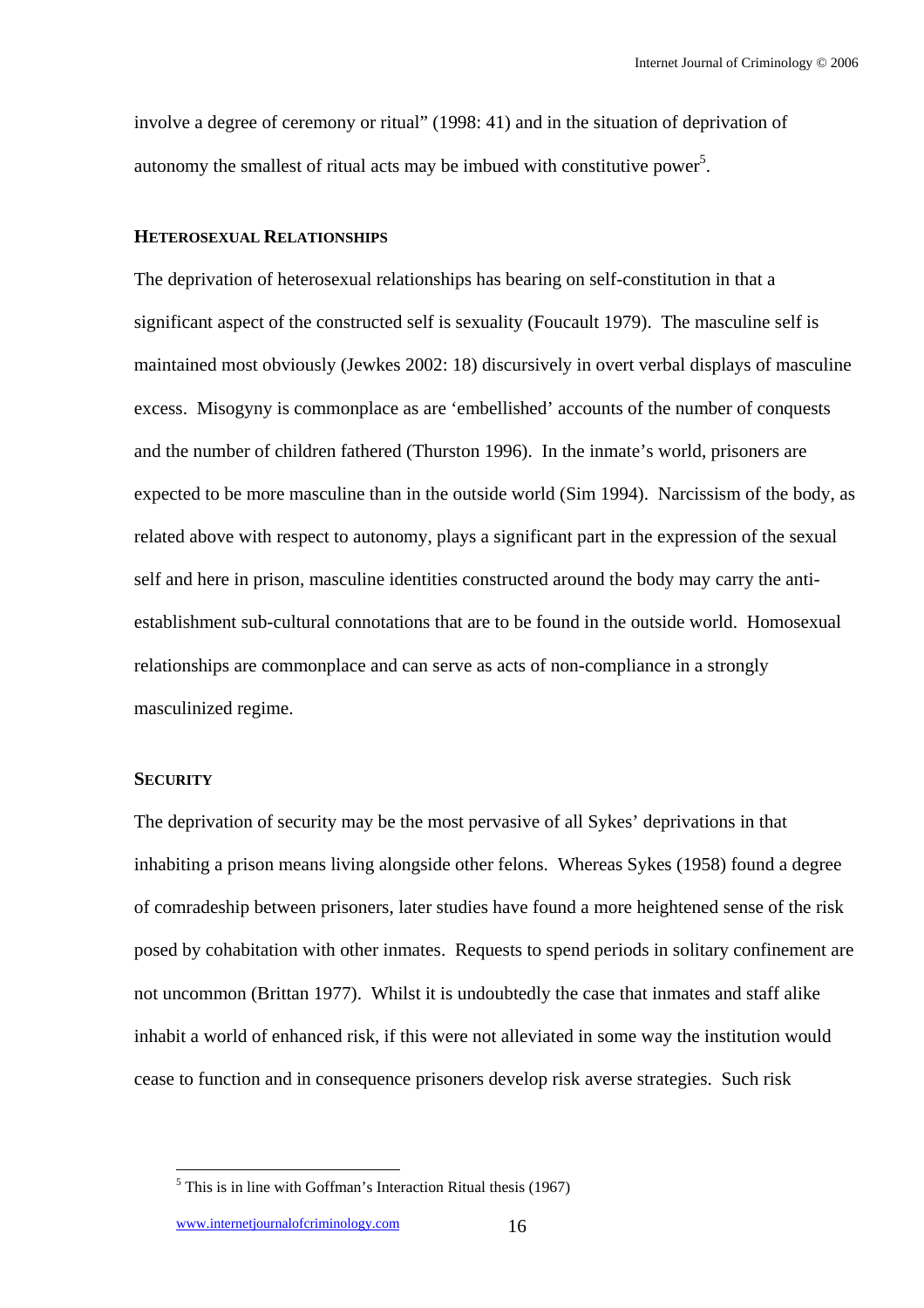aversion may not in itself impinge upon self- constitution but the strategies which result may be seen to constitute a further encroaching upon already restricted autonomy.

# **AGENT, SUBJECT AND STRUCTURE IN THTE SOCIOLOGY OF PRISONS**

The above notwithstanding, Sykes' account has been criticised, along with much prison sociology for an inadequate account of agency. Indeed much prison literature adopts a 'black box' approach to its descriptions of the sociology of prisons. Regimes and conditions are seen as the input to the box and behaviours as the output of the box. Little has been asked of what is in the box. What is in the box is the 'selves' of the incarcerated prisoners; selves which are the product of both agency and docility. Views such as those of Scraton (1991: 62) that "[l]ife in most British prisons is an unrelenting imposition of authority" ignore the fact that there is significant variation between prisons within the Secure Estate and in consequence much variation in responses to regimes: Werrington, the site of this research is regarded as a relatively 'soft' regime, whereas Stoke Heath YOI just down the road is regarded as being more severe<sup>6</sup>. Whilst it is axiomatic that in the long run prisons are dominative institutions and that the regime has the power to restrain and control the lives of prisoners in the most minute aspects, should such constraint be necessary all the time, prisons would be unable to function. Prisons for the most part exhibit a sort of tacit consensus that allows staff and prisoners to co-exist in relative stability. As Sparks *et al* (1996:37) put it; prisons often "generate their own peculiar yet 'ordinary' and 'mundane' form of life". Furthermore, any narration of the life of the prisoner that neglects his or her agency is of necessity deterministic, a position that ignores the endless improvisatory capacity of the human spirit and a position that this writer rejects. Any adequate account of prison life requires an account of how agency and docility operate within the confines of the prison's strictures.

<sup>&</sup>lt;sup>6</sup> During the period of my acquaintance with the prison at Werrington a child was moved from the relatively soft environment there to a notoriously severe prison in Northumberland because he was particularly disruptive at Werrington.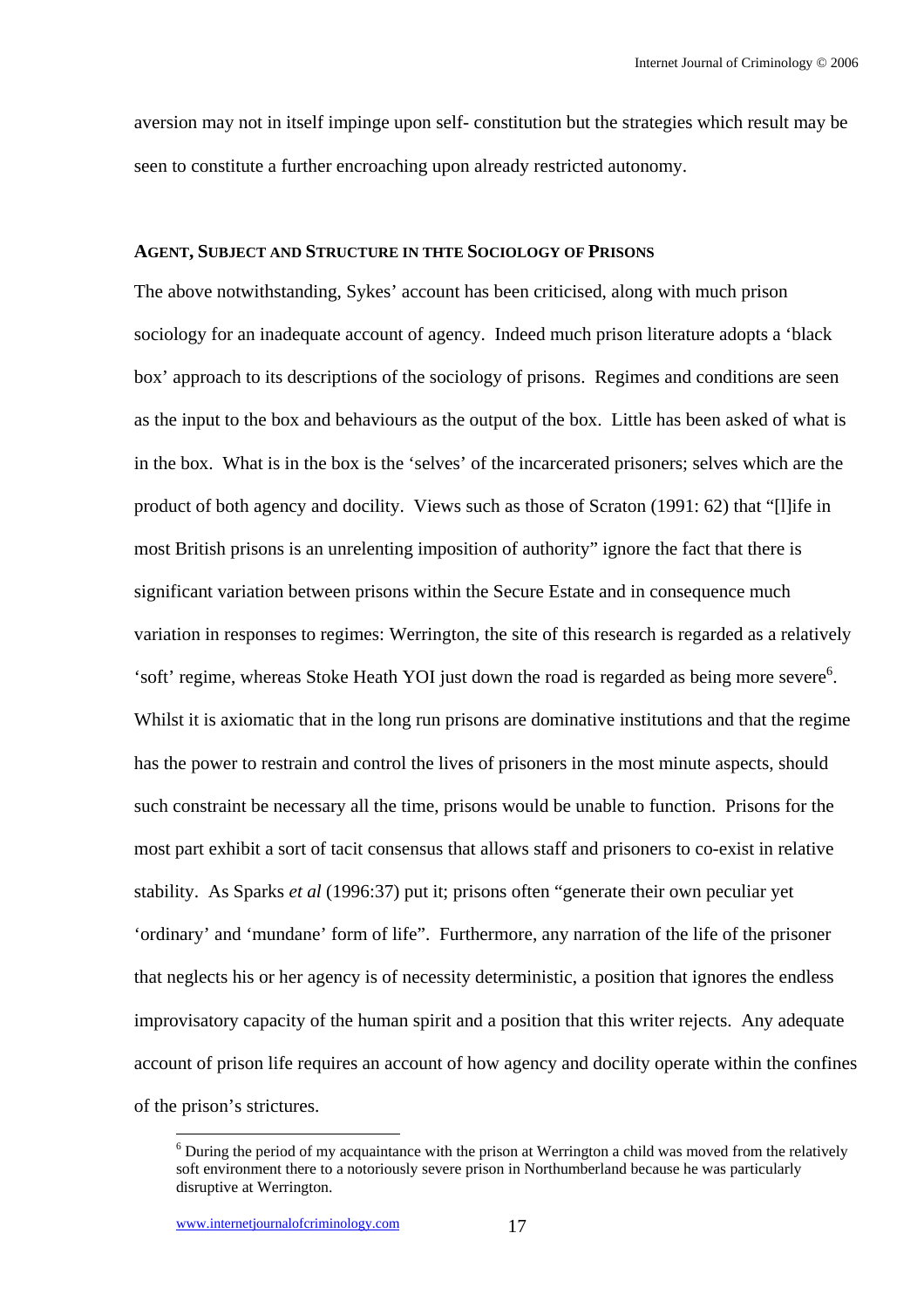Whilst it is possible to begin an account of the sociology of prisons with 'prisonisation', which Clemmer (1940) conceives of as being analogous to 'Americanisation', as indicated above, it is more conventional to begin with Sykes' (1958) 'The Society of Captives' and not unjustified in the light of the significant influence on prison sociology of this work. For Sykes, prisons generate unique patterns of interaction. Such uniqueness is understandable in Sykes view in that the prison is physically impermeable to other 'conventional' forms of interaction by virtue of its impenetrable exterior wall. Driving these unique forms are what have become Sykes' five deprivations. In the face of these privations, Sykes' prisoners exhibit certain adaptations. These range from the individualistic, self-sufficient 'ball buster' to the socially oriented 'real man'. Both, in Sykes' view attempt to retain their sense of self, the first by continual disruptive, abusive, violent defiant behaviour, the other by stoic acquiescence. There are however several problems with this account. Sykes has been criticised for being overtly functionalist and falling into a logical trap common to functionalists that an event can be explained by its outcome. The result of this for Sykes is that it introduces a false systematicity into his understanding. Second, Sykes appears to be unaware of the permeability of the prison to outside influence, a situation shown to great effect by Jewkes' study of the use of the media in the generation of hegemonic masculinities within prison. Thirdly, having ignored the permeability of the prison wall, he loses his justification for the uniqueness of prison society and indeed as has been pointed out by Irwin and Cressey (1962) much of what goes on in prison is not peculiar to prisons at all (Cited in Sparks *et al* 1996: 37). Finally he appears unaware of the large variation that exists within different prisons a truth attested to by recent studies that gender the prison experience notably Bosworth (1999) and Carlen (1983). The sum of this is that the agent is free only to *re-*act to the unique circumstance in which he or she finds him or herself and freedom to act in accordance with 'conventional' social interaction where such interaction does not contravene the dictates of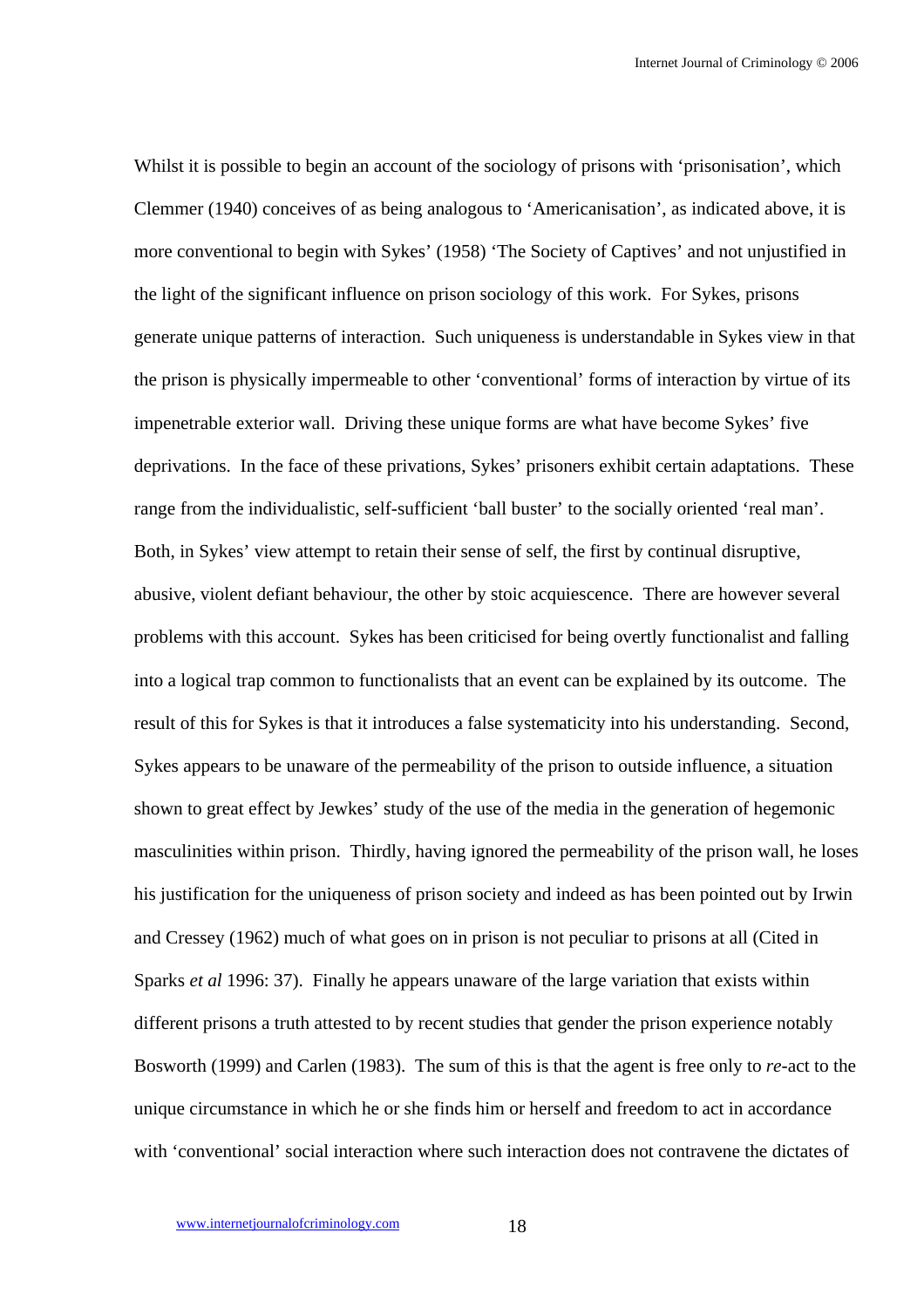the regime is glossed over. The inmate is in consequence seen as no more than the subject of the strictures of his imprisonment.

Mathiesen's (1965) 'Defences of the Weak' presents us with a view, analogous to that of Sykes, of power relations within prison, However, Mathiesen's view is resides further along the continuum of relations between agency and subjectivity, investing the Prison with near immutable power. Whereas for Sykes, adaptations such as prisoner solidarity alleviate some of the effects of the privations of incarceration and remove some of the effect of formal rewards and punishments, for Mathiesen, such solidarity is overstated. Mathiesen argues that prisoners are more or less totally reliant upon the prison staff for their daily requirements, which may be withheld or given freely with relative impunity and as pointed out above, the inmate is 'infantilised', being required to rely upon a generalised notion of fairness from a surrogate parent in the form of the staff, which seldom materialises. This Mathiesen characterises as 'illegitimate patriarchalism' (Mathiesen 1965: 100). It is illegitimate because it is discretionary and often personal and its unpredictability (like panopticism) increases its power. Mathiesen contends that in this circumstance inmates, by virtue of being in such a weak position, are forced to accept the norms and values of the regime if they are to have any effect upon the distribution of such benefits as the staff may be pleased to hand down. Once again it will be apparent that for Mathiesen, the inmate is the subject of the regime, all autonomy has been removed from him. Indeed such deprivation of autonomy is more acute in Mathiesen's account than that of Sykes. The two studies were undertaken in very different establishments; Sykes' in a high security, long-term American prison, Mathiesen's in a Norwegian 'therapeutic' institution and this may account for the difference in the two accounts. However, both accounts may be regarded as structuralist and as such, neither imbues the inmate with any significant degree of agency.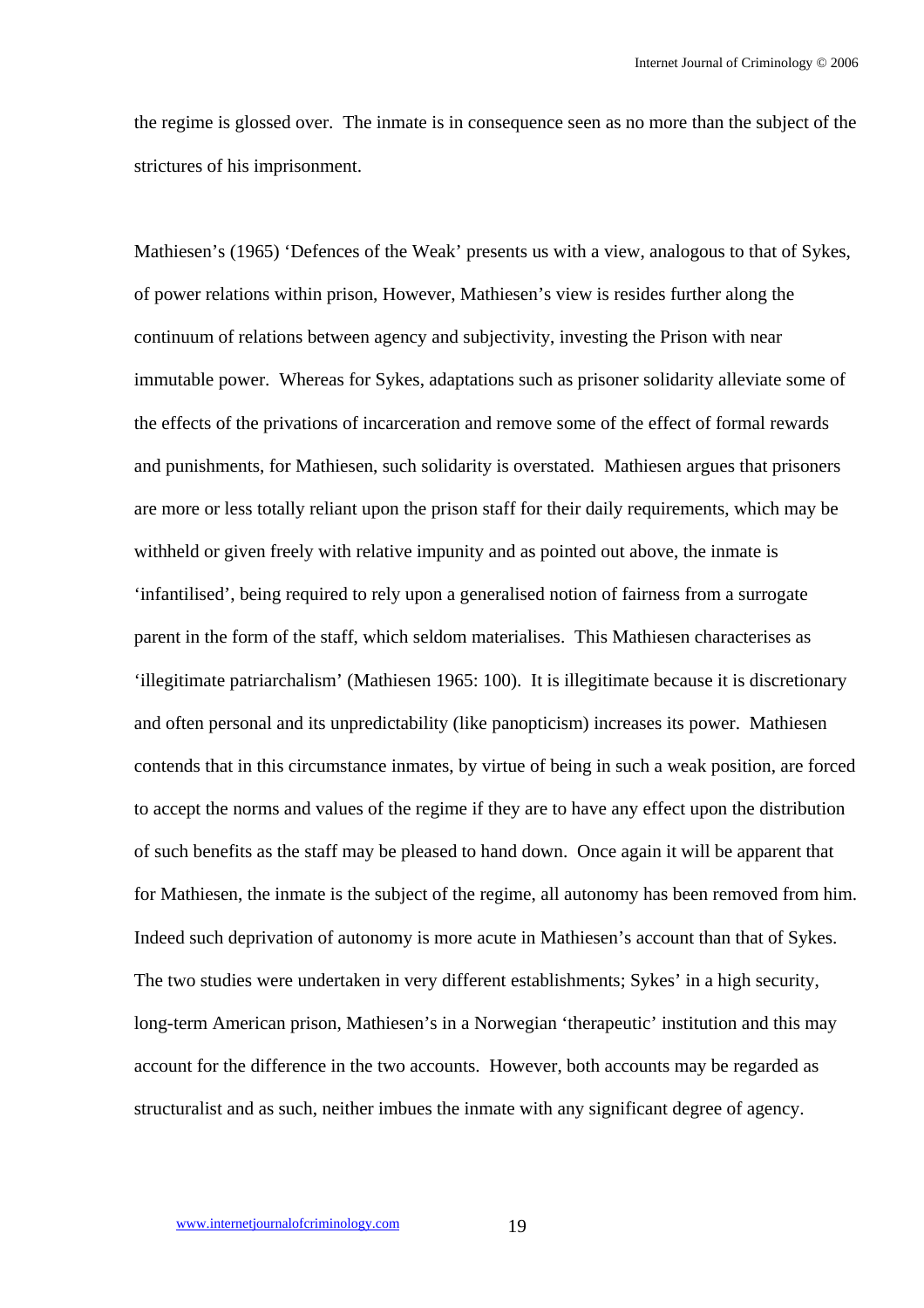Consequently, these accounts diminish the capacity of the inmate for conscious 'free will' responses to their environment.

We turn now to the work of Erving Goffman. Goffman's notion of the 'total institution' is perhaps the most pervasive and extreme account of an inmate's subjugation to the structure of the regime. It is Goffman's contention, that it is in the nature of such institutions that they should control their inhabitant's lives in the minutest detail. These institutions include warships, barracks, boarding schools, asylums and prisons. They achieve their total control through bureaucratisation, routine, 'role stripping', 'mortifications of the self' frequently employed most intensively during periods of initiation to the institution; hence, head shaving, body searches, allocation of numbers, removal of personal effects, degrading initiation ceremonies or the wearing of uniforms. Of interest for this study is Goffman's contention that such practices constitute an assault on the pre-existing self and by inference the practices of self-constitution within the total institution. It must be borne in mind, however, that Goffman is talking primarily about psychiatric institutions where, it is argued, such control is more acute than in men's prisons. The waters are further muddied by the observations of writers such as Carlen or Dobash that more medicalised interventionist approach is evident in women's prisons. This notwithstanding, Goffman's analysis presents an extreme account of the inmate as subject of his incarceration. Nonetheless, Goffman's account begins to address the everyday, uncontested nature of some of the prison experience in his description of routine recursive activities that do not come into conflict with the structure, and indeed may not constitute conscious 'rational' behaviour but be closely related to the notion of practical consciousness.

Perhaps seen as the most forceful exposition of the inmate as subject is the work of Michel Foucault, it must be pointed out, however, that 'Discipline and Punish' was not intended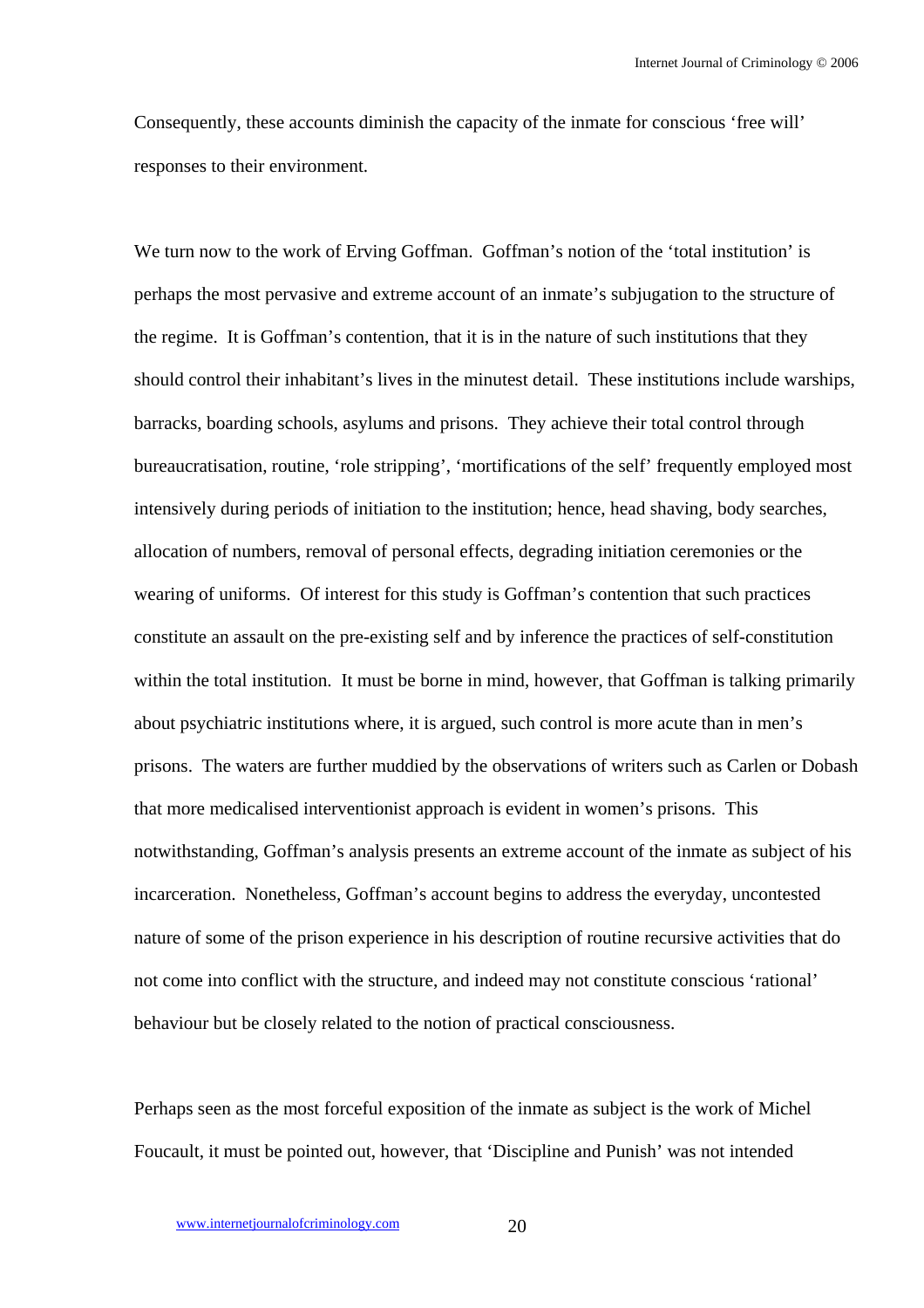primarily as a study of the workings of prisons but as an exposition of the flow of power in prison as instrument and primary exemplar of the flow of power and disciplinary control in late modernity as a whole. Further, through the examination of the practices ('statements') of punishment in different 'epistemes', to expose the non-inevitability of contemporary practices and discourses. Central to Foucault's historically constructed account are the notions of panopticism, and control. From his observations of techniques of surveillance, taxonomy, disciplinary training and routinisation, he presents a detailed picture of the material practices of modern prisons. This concentration on the minutiae of penal technique leads Garland to assert that Foucault's account is redolent of, and indeed goes beyond those of Clemmer, Sykes and Goffman. Foucault's totality of control relies upon the observation and control by the prison of the tiniest detail of daily life in prison and its strict regulation within time. Further, it relies upon an absolute panopticism. These observations – to put it very crudely – lead Foucault to place the inmate as the subject of the flow of power-knowledge and discipline within the prison, producing them as the now famous 'docile bodies'.

Clearly Foucault's is another account that rejects or ignores the agentic nature of the individual prisoner. Its insistence on individual normalizing practices has been further criticised in the light of managerialist developments involving 'batch' processing of prisoners. As Sparks *et al*  observe, further managerialist approaches mean that prison establishments are frequently unconcerned with the 'soul' of the prisoner – as Foucault would have  $it - giving$  rise to the case that "Big Brother may be ignoring you" (p65). As with other writers Foucault appears to ignore or be unaware of the significant degree of variation between and indeed within prisons, furthermore, his work focussing as it does upon Victorian institutions, has little to say about contemporary prisons. Nonetheless, the range of different approaches to imprisonment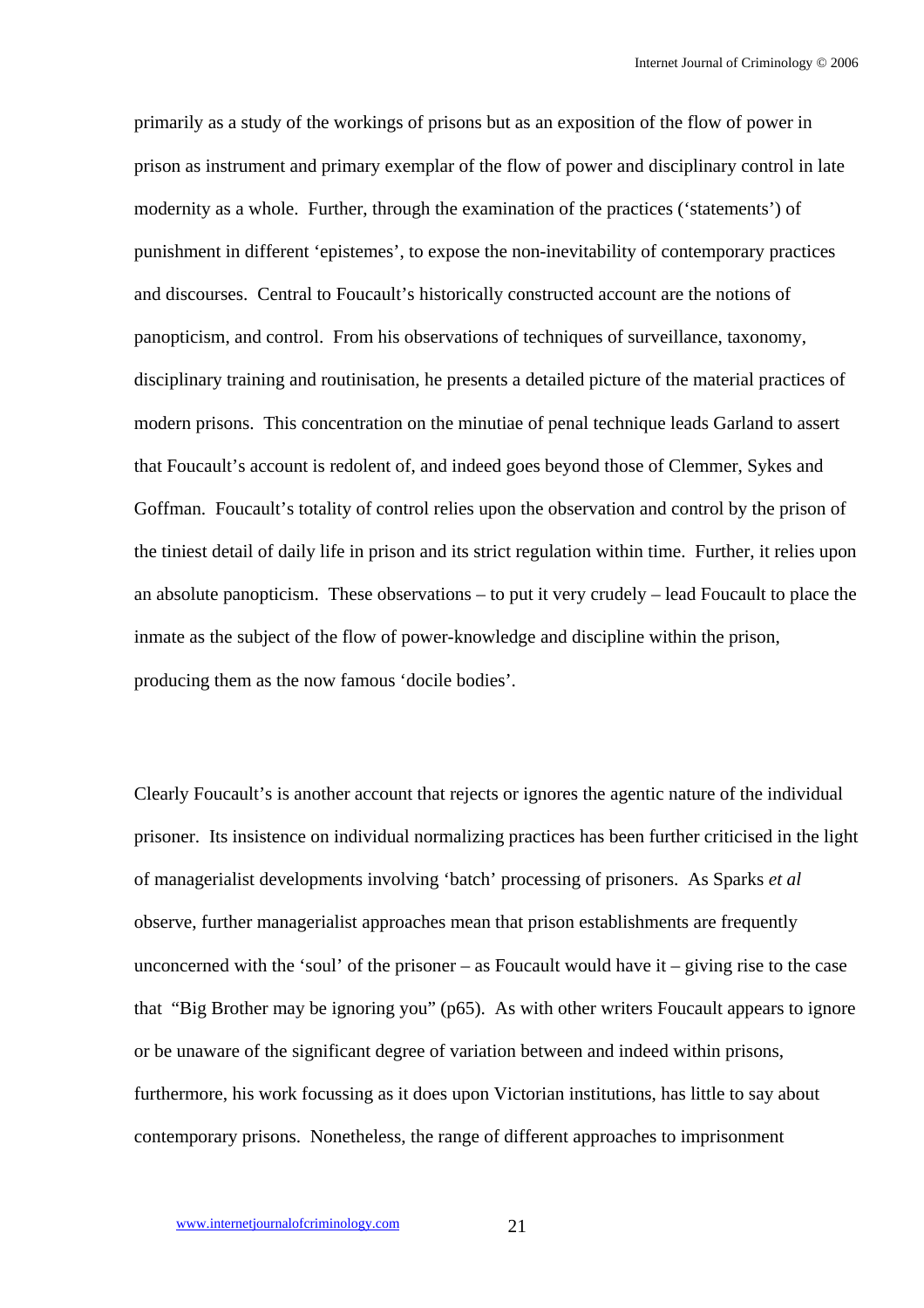throughout western democracies has thrown up at least one prison with which this writer suspects Foucault would be most familiar, namely Pelican Bay in California (see Bauman 2000).

The above accounts' concentration upon the inmate as the subject of his circumstances – as has been discussed earlier – restrict conceptions of self building to post-structuralist or psychoanalytical models based on Lacanian formulations of the individual as the product of '*diférance'*, a group of positions that we do not hold to be adequate in view of their implicit rejection of the improvisational capacities of the rational or 'practically conscious' actor. Thus, we move now to two accounts that allow in some measure the agency of the incarcerated individual

The work of Taylor & Cohen ('Psychological Survival' 1972) focuses far less upon the systematicity of the prison and more upon the prisoner's own strategies of sustaining meaning and identity particularly during long term sentences. As Sparks *et al* eloquently put it Cohen and Taylor's nuanced account of what prisoners say and feel, and their demonstration that prisoners do not passively *undergo* imprisonment but rather *live* it is theoretically crucial. In demonstrating that prisoners reflect upon their predicament and respond to it not automatically but strategically *Psychological Survival* returns to prison studies the issue of agency which an exclusive stress upon the systemic, organizational and dominative features of penal institutions too readily occludes.

This is achieved by placing the prisoner at the centre of the research, concentrating on his friendships, relationships with those on the outside, techniques of managing time and strategies for resisting threats to privacy. The research took place at the high security wing at HMP Durham and examined prisoners' discourse in the form of semi-structured interviews conversations and prisoners' letters. Agency is admitted in the form of "making out" and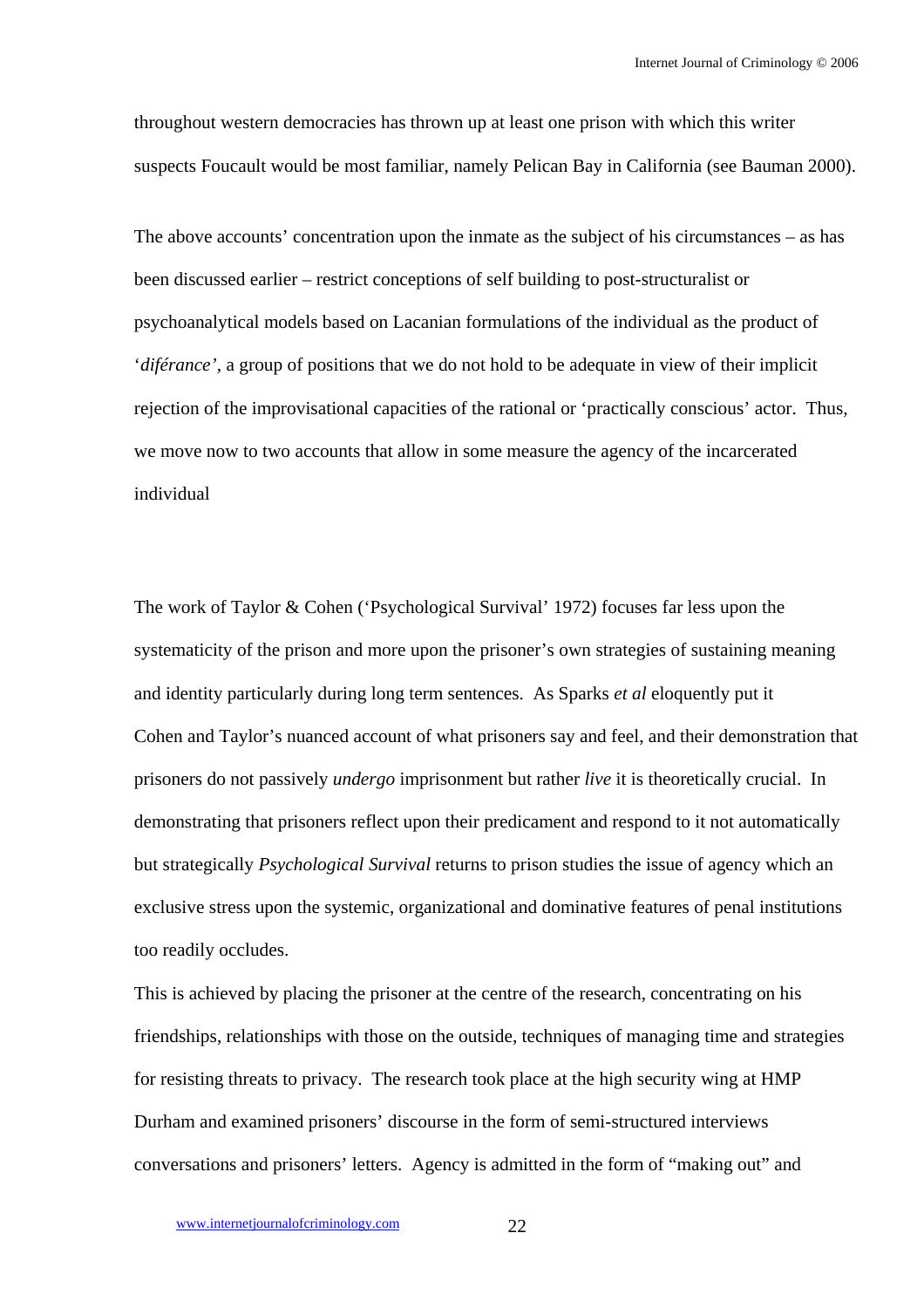"fighting back" but what might be considered 'structure' – namely staff and officers – are marginalized in this account. This places this account on the opposite side of the 'agent / subject' debate to the other accounts mentioned above, but nonetheless on one side of a dualism, the very notion of which has been criticised most notably by Giddens (1984) and by Bourdieu (1977).

Few works on prisons have avoided standing on one side or another of this dualism; regarded as the "current state of the art in British penological thinking" (Bosworth, 1999) Sparks *et al* 'Prisons and the Problem of Order' is the most significant of them. This work, based on research at Albany and Long Lartin dispersal prisons in 1987 and 1988, commissioned by the Home Office, draws especially upon the work of Giddens and in particular his notion of the 'dialectic of control'. This is the notion that there is always space in a social relationship where some sort of struggle can take place, even when not all parties in a relationship have equal access to power and which exists because although power is inherent in all relationships it is never used absolutely. This study also challenges both the work of radical commentators like Joe Sim and of conservative writers like DiIulio. It opens prison study up in the realm of its infiltration from the outside in the form of 'imported selves' following Cohen and Taylor and from other socio-political influences from outside. It lays heavy reliance on Beetham's (1991) Legitimation of Power as providing the basis of prisoners understanding of fairness in the actions of staff and consequently in their reaction to the behaviour of staff. However, the use of Beetham's notions of legitimacy and fairness leave this account open to criticisms based on Bourdieu's conception of *méconaisance*<sup>7</sup> *.* Furthermore, Prisons and the Problem of Order does not address the 'self conception' of prisoners or their techniques of self constitution, and in

<sup>7</sup> False consciousness in Marx.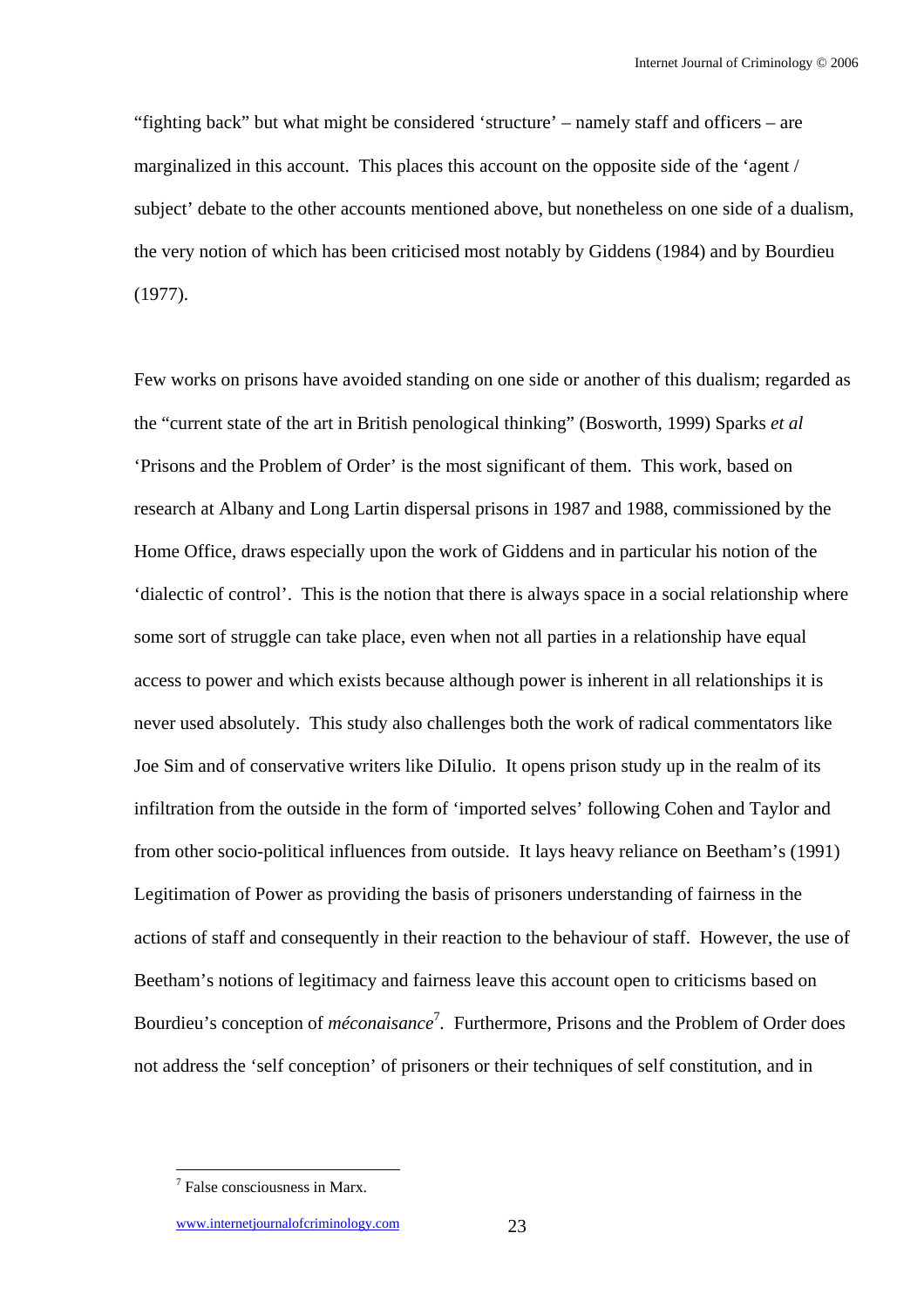consequence fails to deal with a significant motivating factor in the lives of prisoners and a significant forum for their agency.

The ontological social theory used to identify the interacting elements in Sparks' study is primarily that of Giddens. Whilst Giddens upholds duality over dualism<sup>8</sup> and rules out the existence of agency without structure and vice versa, he conceives of structures as being 'virtual', their existence is only sustained, and their generative force is only realized, through their practical knowledgeable application by agents. Structures are both "the medium and outcome" of agency (Giddens 1984:23-7). This gives structure only a very weak ontology. Furthermore, of significant impact upon this study, Giddens' conceptualisation of structure and agency as a duality denies the ontological discreteness of the two elements that the current study intends to investigate the relationship between – there can be no analytically separate relation between them to be investigated. Whilst the 'dialectic of control' allows constant negotiation within situations of inequality of power, the prisoner is never left with the option not to work within that structure. Ultimately his dissent will have little impact upon the use of state power to imprison. Thus, the structure must be seen to have an ontology over and above the involvement of agents within it. It might be considered that Bourdieu's position rescues us from this problem in that he sees structures as being more concrete and agency more 'virtual', however this position sustains a residual determinism and as such denies the actor roles of resistance. The problem arises out of the belief in the duality (ontological identity) of the agent/ structure relationship. It is necessary to consider the two elements in the relationship as ontologically separate, that is, to consider the dualism (non-identity) of these elements. To this end, we turn to the work of Margaret Archer.

<sup>&</sup>lt;sup>8</sup> Duality; agency and structure are opposing forces in an ontological unity. Dualism; agency and structure are ontologically discrete.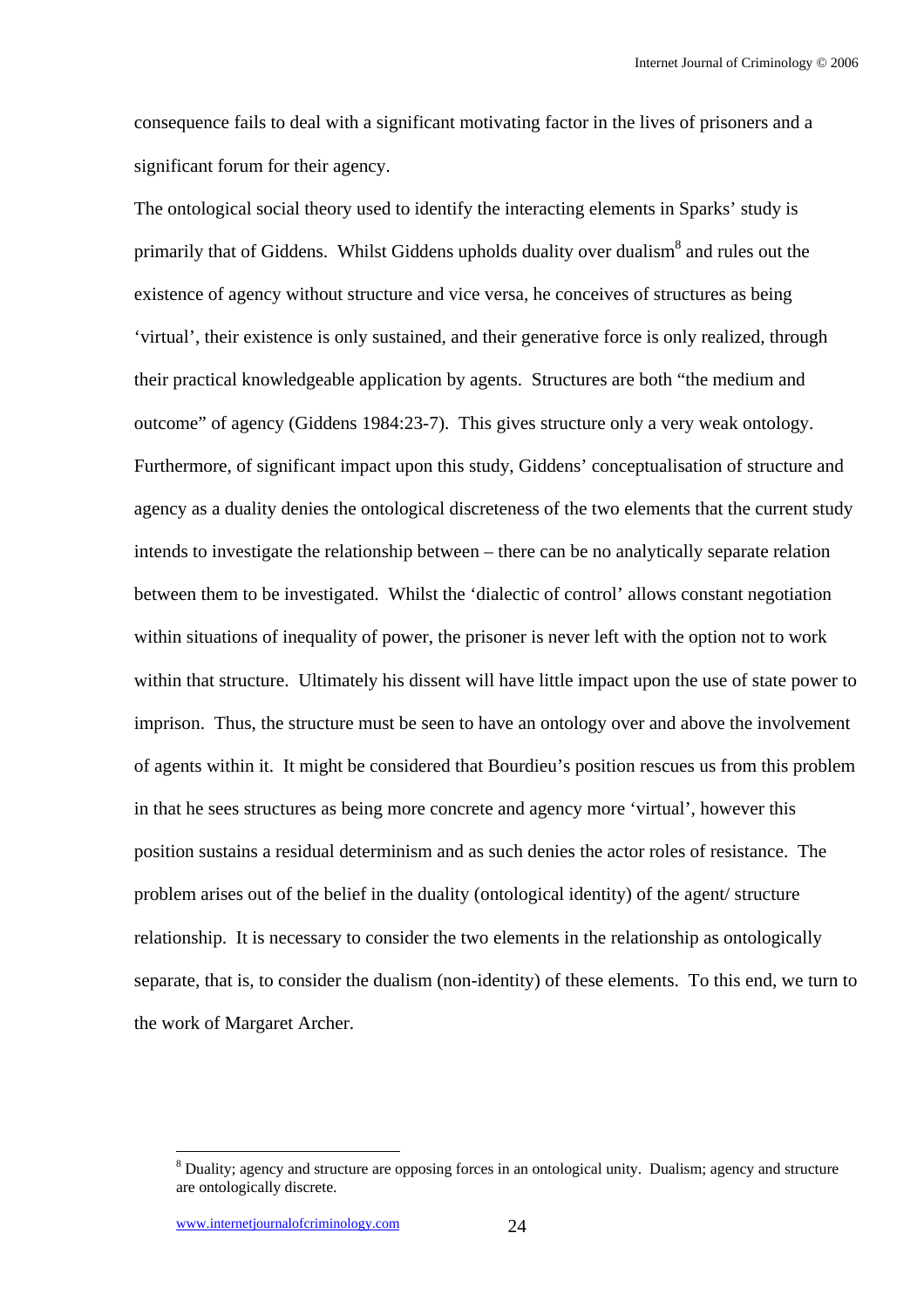The problem of the relationship between agency and structure as manifested through most of sociological history has its roots in two formulations; the reification of structure and the concept of the rational actor. The notion of the rational actor is thoroughly dismissed by Bourdieu for example as being, amongst other things, no more than the scientitstic replication of the actor's own fond illusion of autonomy (Jenkins 1992:73). The reification of structure is overcome by both Bourdieu and Giddens, through the notion of structuration – their belief in the duality (identity) of the relationship between structure and agency, a belief that produces a weak ontology for structure. However, for Archer, the choice is not between 'action' and 'system', but between a strong concept of social system that is nonetheless a product of action and a view that stresses a system's total isolation from action. Archer regards the polarization of the structure / agent debate and the consequent development of the notion of structuration as unnecessary and the product of the failure adequately to conceptualise either structure or agency (Archer 1979: 21).

Where duality is the distinguishing mark of the work of Giddens and Bourdieu, dualism is that of the work of Archer. She argues that it is possible to talk about structures or systems without reification, that is, without seeing them as autonomous entities divorced from the effects of the actions of human beings. Systems are seen to be emergent, relatively autonomous products of the actions of individuals. However, although produced by the actions of individuals they acquire powers that are not those of those whose actions generated them or of those who are conditioned by them. Whereas structuration theorists tend to deny the action of history and concentrate solely on the action of individuals in generating an immediate structure, and in consequence deny the actor any effect after the period of his action (or life), Archer sees structures as being historically contingent. Systems are the result of past actions and interactions; they condition the actions and interactions of those within the system such that the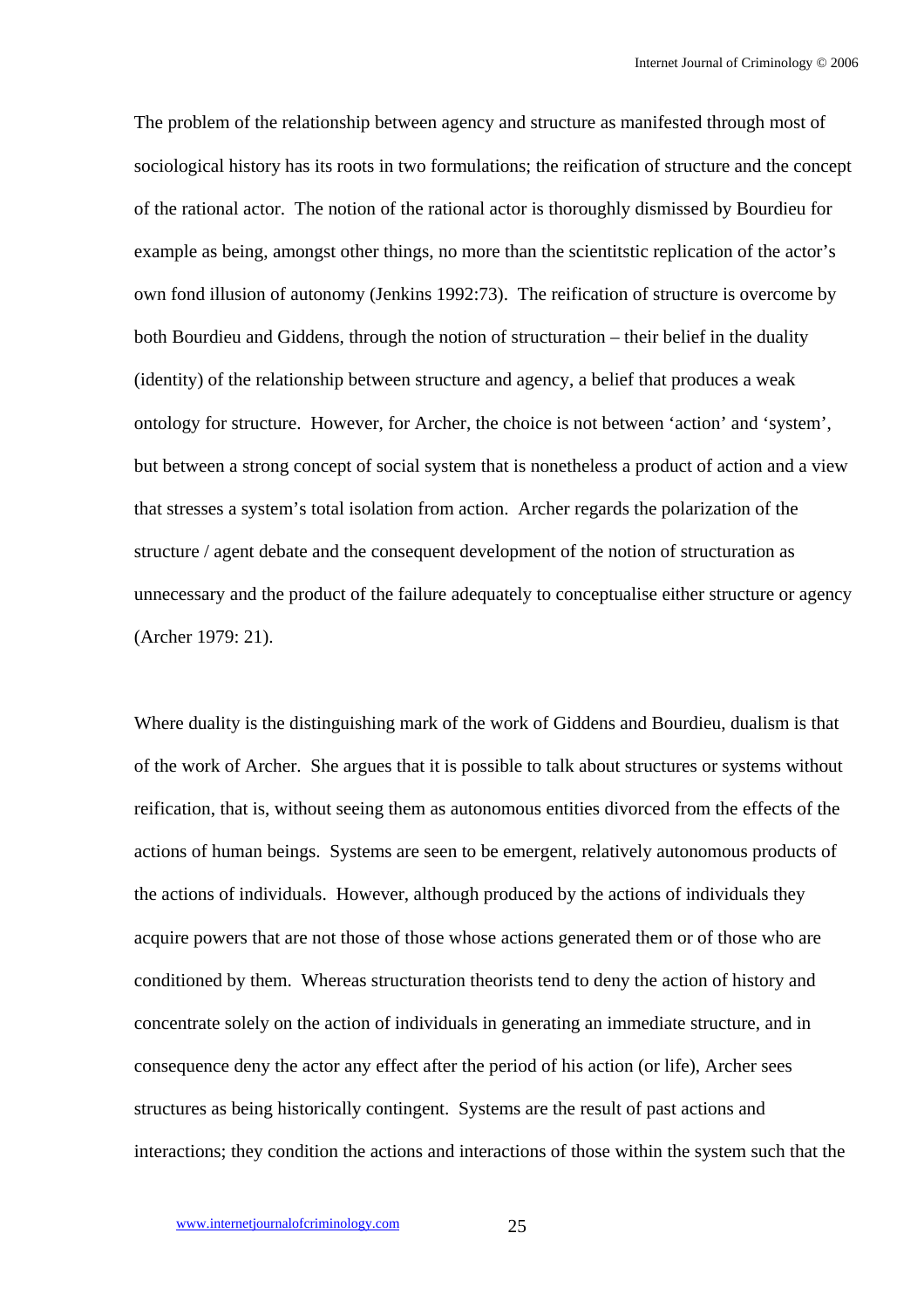emergent condition of the system is changed by them as they are by it. It is part of the ontological position taken in this study that the prison is a prime example of structure in Archer's terms in that it exhibits emergent powers that are beyond those of those whose actions generate it and of those who are constrained by it. Clearly, its powers are beyond those who are constrained by it but it is not so clear how its powers are beyond those who generate it. Its powers are beyond those of the individual officers, and they are beyond the powers of the individual governors. The power of the prison system is beyond that of the governments who generate it in that its newly revived expressive function resides within the combined sensibilities of the entire populace and their desire for ostentatious retribution. Thus the power of the individual officer is emergent from social structures that include the everyday ordering of ordinary peoples lives, as well as from the assemblages of powerful relationships within the prison or Home Office.

Thus it is the ontological position of this essay that the fluid, socially and historically contingent and self generating actor in the form of the prisoner, interacts morphogenetically with the very real structure of the prison as a part of the prison service; as a part of society as a whole. Such morphogenesis constrains and enables change in both the prison and the identity of the prisoner, in that the processes of self-constitution, private and public, are negotiated in the interstice between structure and agent.

#### **ISSUES OF METHOD**

## **ACCESS**

This study is based upon an acquaintance with Werrington Young Offenders' Institution, which began in April of 2003 and, it is hoped, will continue long into the future. Its beginnings were serendipitous in that I was asked to help in the preliminary stages of setting up an ESRC Case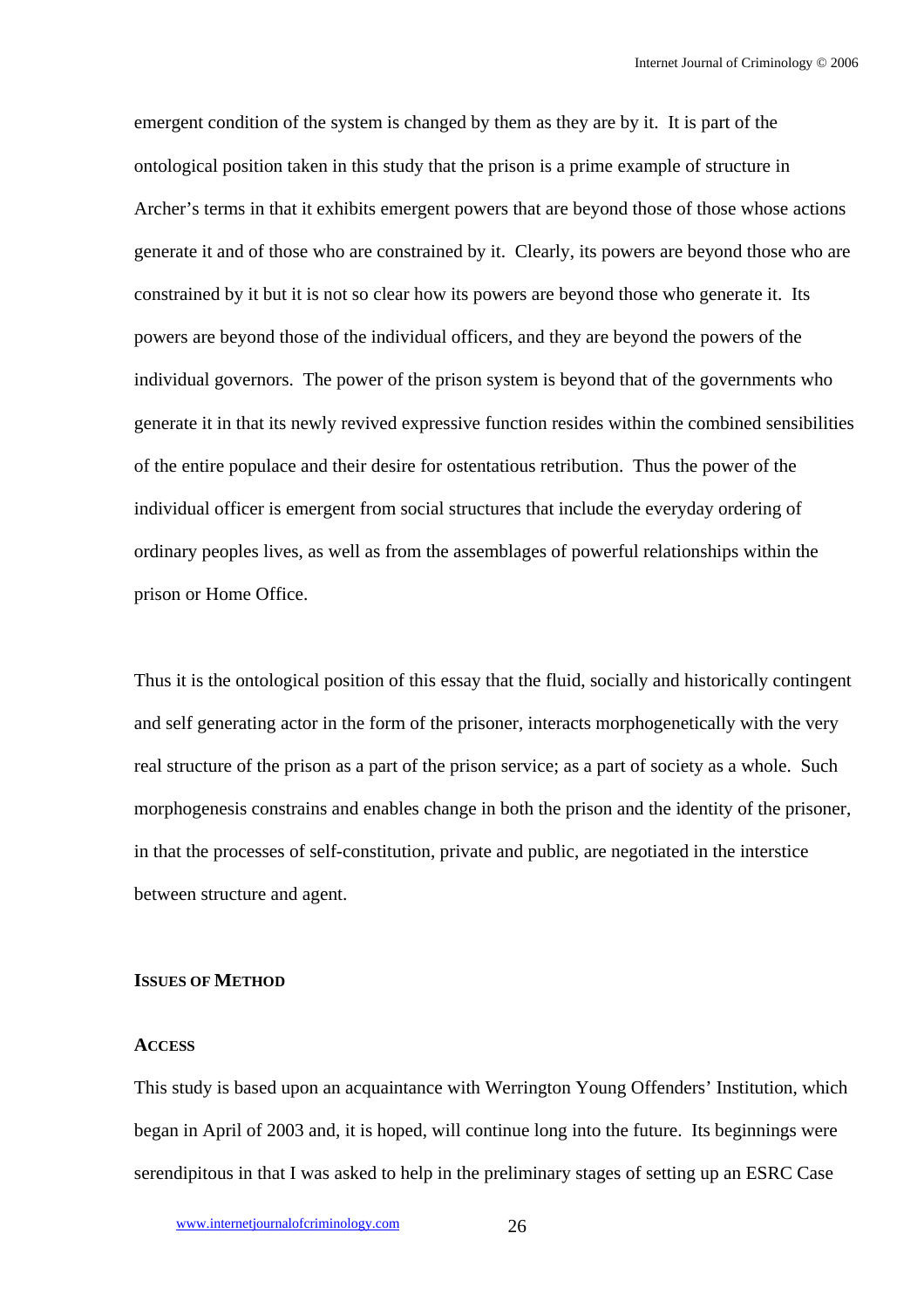Studentship to be offered at Keele in September 2004. The Youth Offending Manager had asked for an appraisal of a work placement scheme and I was asked to observe the processes involved and report to those setting up the case studentship in their deliberations about how to turn this appraisal into a PhD study on desistance. Thus, I was able to make contact with the Youth Offending Team Manager and through him the Governor. Further good fortune was evident in that The Governor and Assistant Governors and the members of the youth Offending Team were fully supportive of my research and of my access. However, prisons would not be prisons without access problems and a conjunction of illnesses and holidays, combined with lock downs, standing counts, cancellations of 'the route'<sup>9</sup>, cancelled meetings and, in the absence of senior YOT staff, the Officers unending ability to insert new hurdles to deter the ingress of 'outsiders' meant that it took four months to arrange the interviews with the children on which this study is based. The most significant hurdle, which was not overcome, was the insistence that tape recorders were not allowed inside the prison and that the paperwork to overcome this would take a further four months. The prison was unable to ascertain whether it was *in loco parentis* and previously arranged interviews had to be scrapped in order to re-select from seventeen and eighteen year olds only. Eleventh hour demands from Security Officers for detailed examination of the questions I intended to ask threatened at one point to prevent the use of semi-structured interviews, and a late insistence on some form of formal ethical vetting further hindered the process. Both of the latter two were complied with but neither was examined in the end! Nonetheless, eight hours of interviews were arranged for the end of August and they took place on the  $20<sup>th</sup>$  and  $21<sup>st</sup>$  of that month.

<sup>&</sup>lt;sup>9</sup> The period and pathway of permitted movement of inmates within the prison.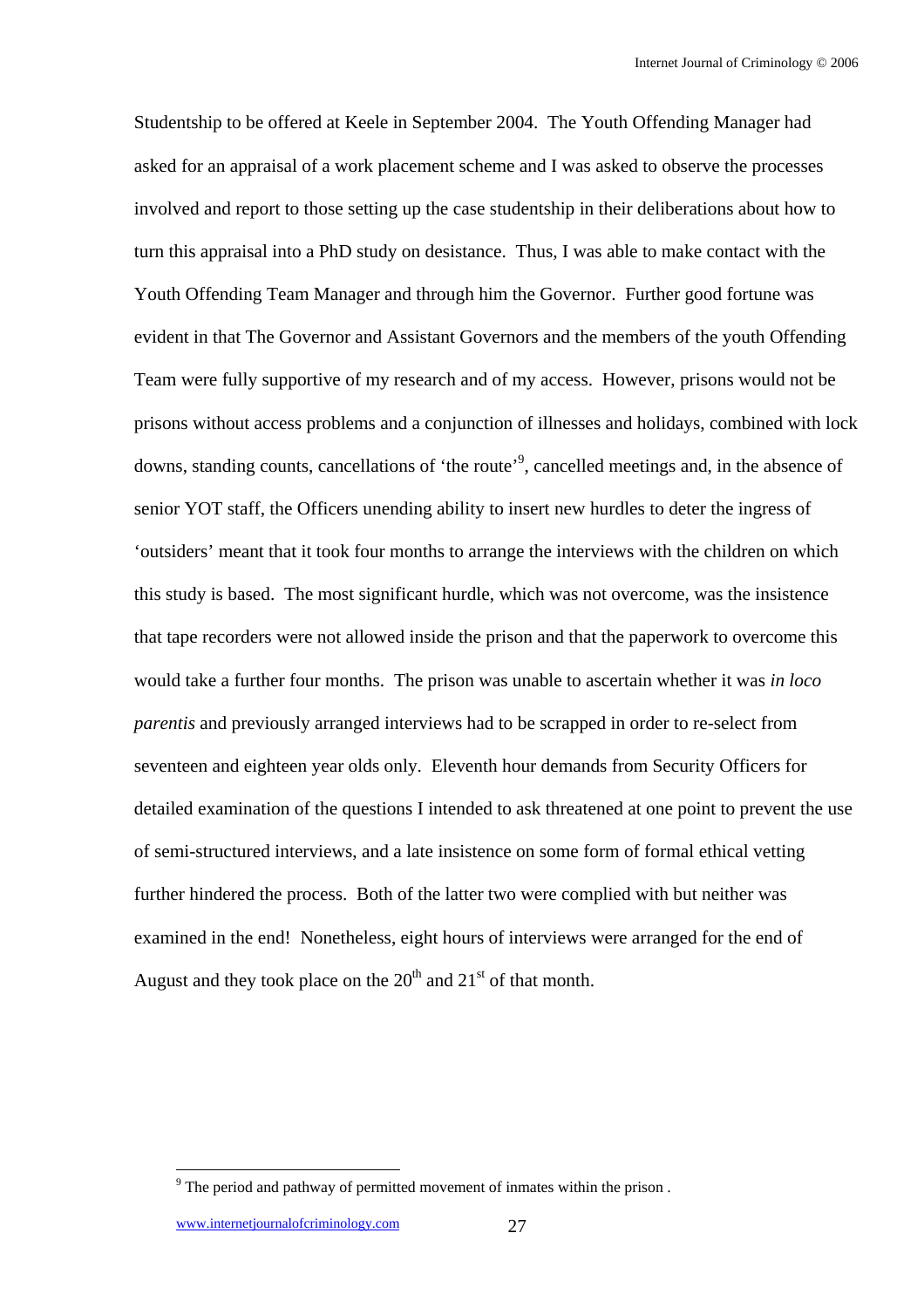## **THE SAMPLE**

As mentioned above, the prison was not prepared to take responsibility for being *in loco parentis* and thus all the boys who were approached were either seventeen or eighteen. Boys were selected according to their position on the points league table for rewards and incentives $^{10}$ . A group of boys was approached from the top of the table and a group from the bottom. Initially, of the one hundred or so boys at Werrington, it had been intended to interview six individuals and to have two peer group interviews (Sasson 1995). However, a combination of advice taken and the observed dynamic of the earlier interviews persuaded me to see two further individuals rather than the groups, thus eight individual interviews of forty to fifty minutes were conducted. The length of the interviews was limited largely by the operation of 'the route'. Some of the ten boys on 'The Champions' League' at the top of the list were on work placements and were thus unavailable; these it may be argued were the most compliant boys. Nonetheless, three of the boys selected from the top were on 'Champions' League', and one was at the top of 'The Premiership'. Of the five young men on 'Division 2' only one was over sixteen, however, he was willing to speak to me, the other three were drawn from the bottom of 'Division 1'. All those who were approached volunteered to be interviewed, or, shall we say, at least come and spend an hour away from the normal routine, one at least expecting "a fit bird from Keele", he hid his disappointment well. The point here is that prisoners will do almost anything to break the routine and consequently, volunteering to be interviewed is no indication of them needing to tell their story. Nonetheless, everything that was said has been taken to be the truth for the purposes of this study, not least because it is not my place to judge these young men in any way,

 $10$  A hierarchy of groups operates for the purpose of allocation of rewards and privileges. The boys are divided into four groups. At the top, the Champions League, these boys have a small wing to themselves with a pool table. They each have games consoles in their 'pads', stereos, televisions in addition to other telephone, association and telephone privileges. Below them, the premiership, minus XBoxes and some other privileges, and below them Division 1 and at the bottom, with little or no privileges Division 2. Division 1 is the default level, Division 2 representing a level of *deprivation* of privileges.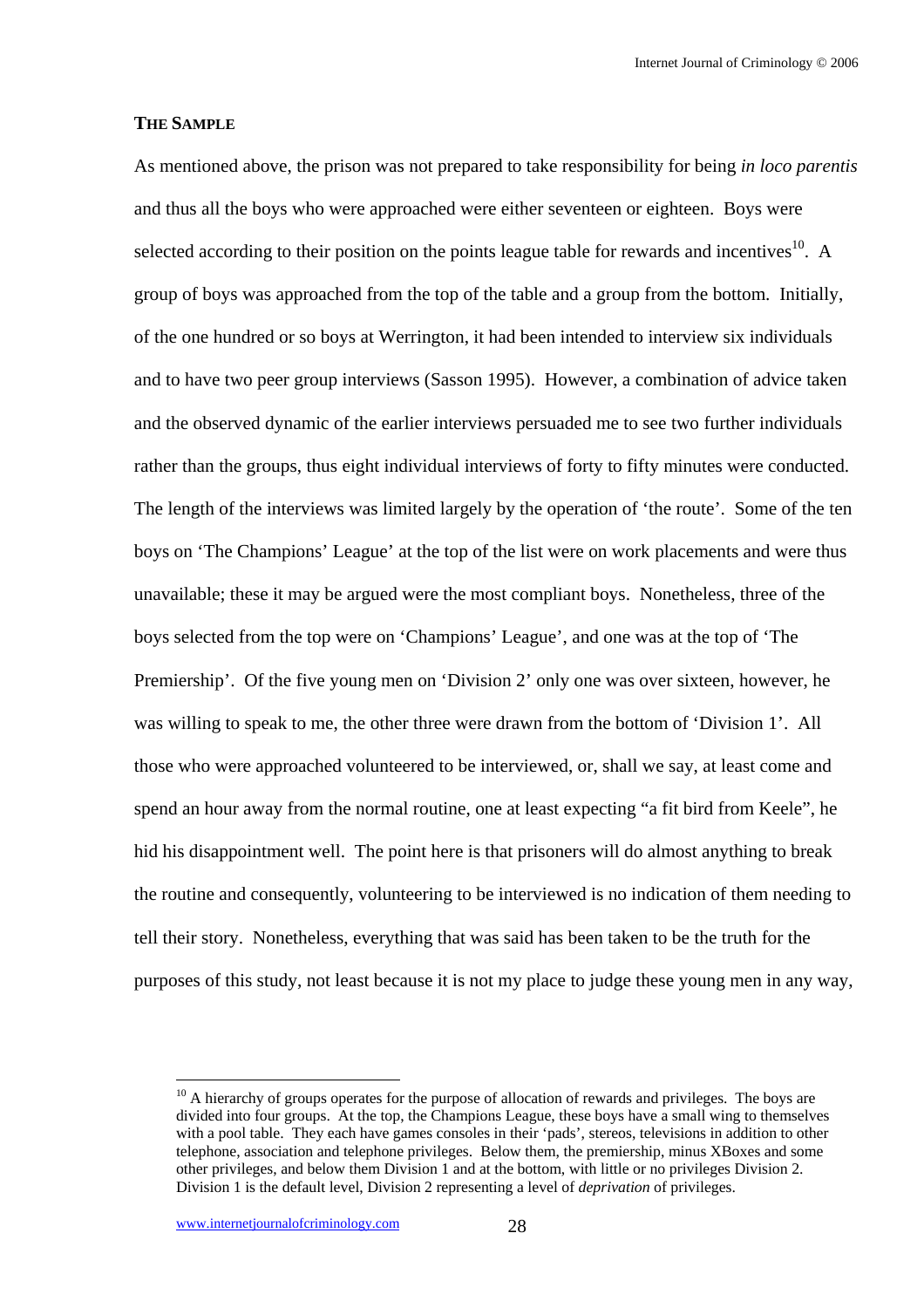and further, because they know more the subtleties of truth or falsity and its varying merits within the institution than I ever could. All names have been changed.

## **DATA GATHERING.**

The data were gathered from eight semi-structured interviews with boys from Werrington, lasting between forty and fifty minutes each. Some could have gone on much longer, some were hard work to get to forty minutes. The interviews were conducted in a vacant office in the Youth Offending Suite, a place which the young men find to be what we might call a discursively neutral space (as far as such a place is possible in prison) in that the young men are encouraged by the Youth Offending Team to bring any kind of issues that they have to them in an atmosphere of strict confidence. It was suggested to me by one of the YOT staff that it was rather like the chaplaincy in this respect. I was given the opportunity to make the 'office' as unofficial looking as I could within the constraints of available furniture and so the desk was pushed against the wall and a coffee table and two comfortable chairs were found.

Semi-structured interviews were used, not least because of my own lack of experience in prison research and I anticipated young subjects having to 'lead' me somewhat through the minefield of my own naïveté. Anything more solid than a semi-structured interview would have allowed me more easily to stumble around in my own ignorance. Furthermore, I had only a broad idea of how I was going to approach the questions of identity and resistance and little or no idea to which questions inmates would respond. Avoiding my own inadequacies was of course only one reason for using semi-structured interviews. Such interviews allow the subject to develop his (in this case) own meanings for concepts used and help to avoid the researcher imposing his meanings and other assumptions on the interview. As Liebling puts it … human feeling is the chief agent of realist research.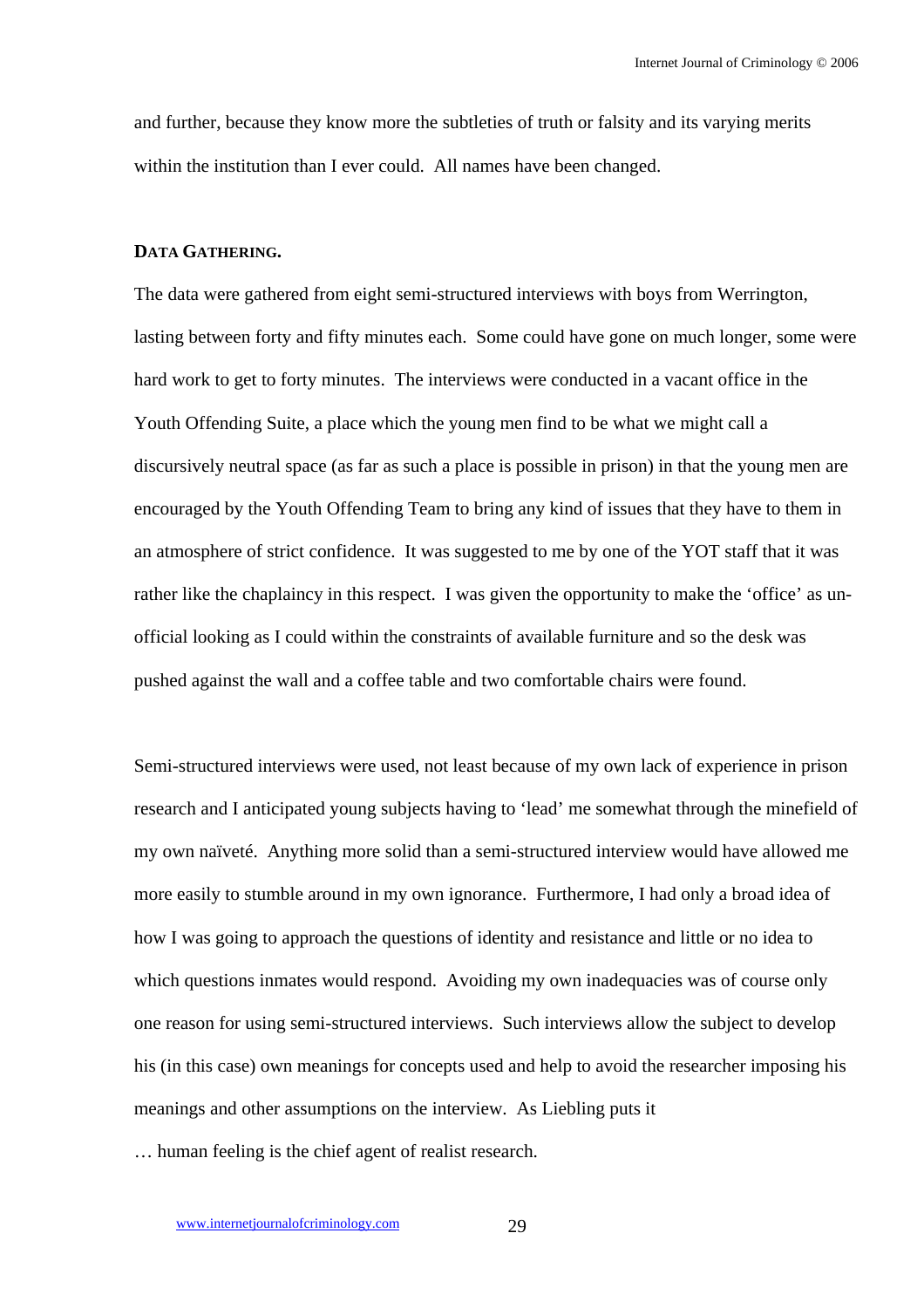The moral maturity of a subject requires sensitivity to the inner states of others, seeing others as they are and not as they initially or superficially 'appear' (as the projections of our subjective fears and longings). Human feeling, George Elliot argued, is the chief agent of morality. … Positivist science strips human beings of their dignity and purpose. It is based upon and creates a false vision of what it is to be human. Human sympathy can return the dignity of the individual responsibly to its place, centre stage." (1999)

The most significant benefit however, in this case was the ability to follow leads thrown up by the young men, allowing them (at least in part) to guide me through the issues of importance.

As mentioned above, the interviews were not recorded but notes were taken during the interviews that were written up as soon afterwards as possible. It must be stressed therefore that whilst the text is treated as verbatim it is in fact a reconstruction based on my memory and the notes that I took. It was my decision to produce the data in the form of reconstructed conversations as close to those that had taken place in the interviews in order to give as much voice to the young men as possible. Whilst this places significant strain on the reliability of the data, it is hoped that what is presented may still be of some little value.

## **ANALYSIS**

It may be considered that the inevitable editing that had taken place in the interview – in terms of selecting what was of sufficient importance to make notes about – constituted an initial open coding. This data was coded using the NVivo programme for analysing qualitative data. It was coded at ten different nodes; Body, Space, Resistance, Constraint, Compliance, Self, Masculinity, Uniformity (with other inmates), Variance (with other inmates), and Relationships. None of these is reducible to another, nonetheless they are all interrelated and of value in understanding the complex negotiation of self within the flow of power in prison.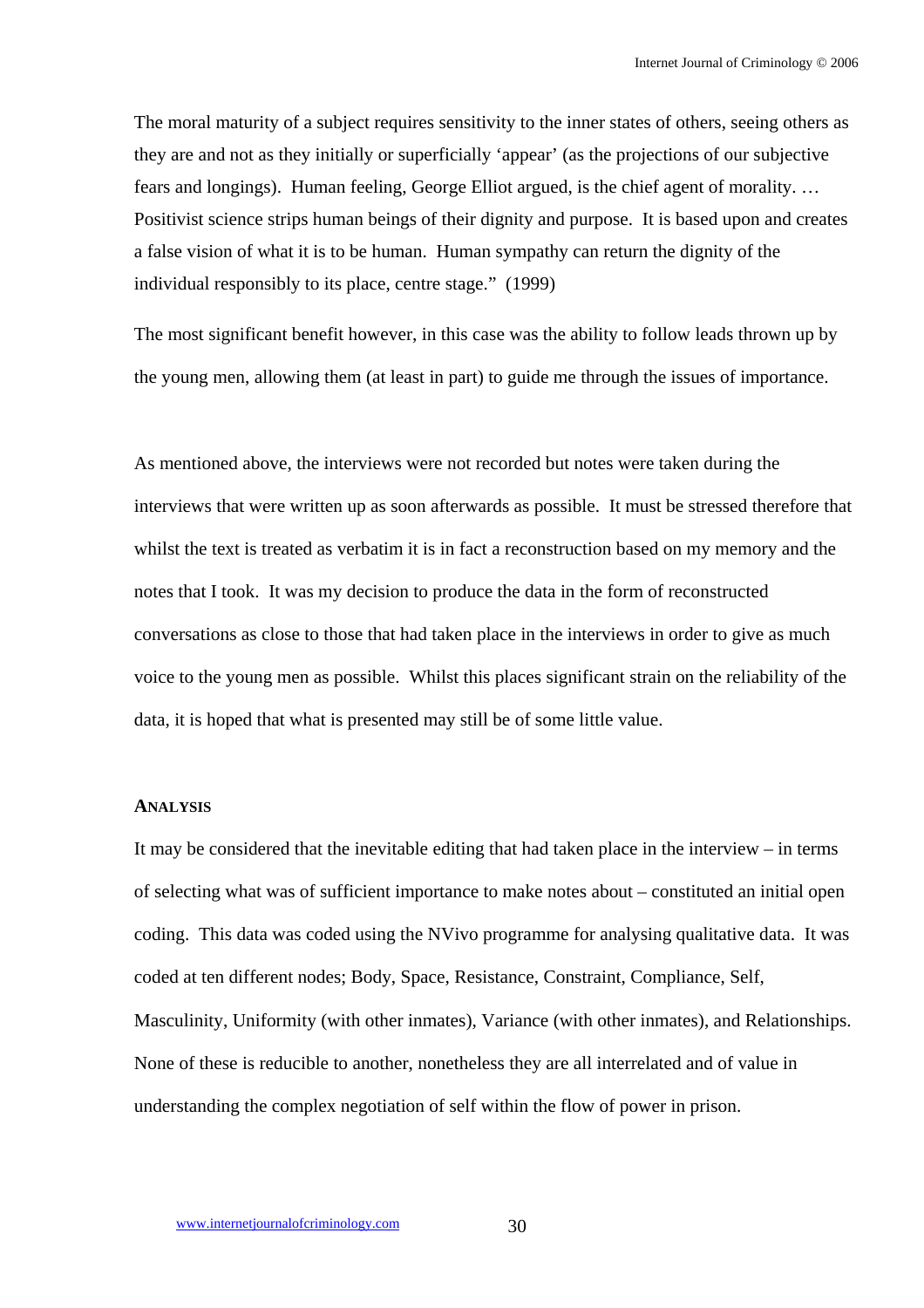The analysis focuses in particular on two of the above areas of self constitution, namely resistance, and compliance or docility. It will engage with the notion of the body and of space as sites of resistance and docility and will consider relations with the staff as exhibitions of the transgressive or docile selves of the young men.

# **THE DROWNED AND THE SAVED: IDENTITIES OF RESISTANCE AND DOCILITY AMONGST THE BOYS IN A YOUNG OFFENDERS' INSTITUTION.**

#### **RESISTANCE, DOCILITY AND THE BODY**

This first passage will consider the body as a site of self-building through resistance. It will also engage with the body as a site of compliance or docility through the application of constraint to the embodied self.

# "Van-Damme, he's a *bad* fighter he is."

When visiting various cells within Werrington I had been struck by the posters that the young men had on their walls. No kind stood out as being most common, however, they fell into only three types in the main; cars, scantily clad women, and pictures of violent film actors, in particular Jean-Claude van Damme. The first of these three groups of posters represents aspirational self-building in the realm of performances concerned with display of desirable consumer goods. This area will be discussed again when space is considered as a site of authorship of the self below. The most obvious thing about the boys at Werrington apart from their juvenility is their clothing. All, barring one or two exceptions, wear a grey sweatshirt, grey jogging trousers and a green or a yellow t-shirt. Performances of resistance are to be seen with the sweat suits, for example I observed boys wearing the trousers with the bottoms turned up and the waist slung so low as to place the crotch of the trousers close to the knees, in the fashion that trousers – following ghetto fashion – are worn by many boys on the outside. I also saw one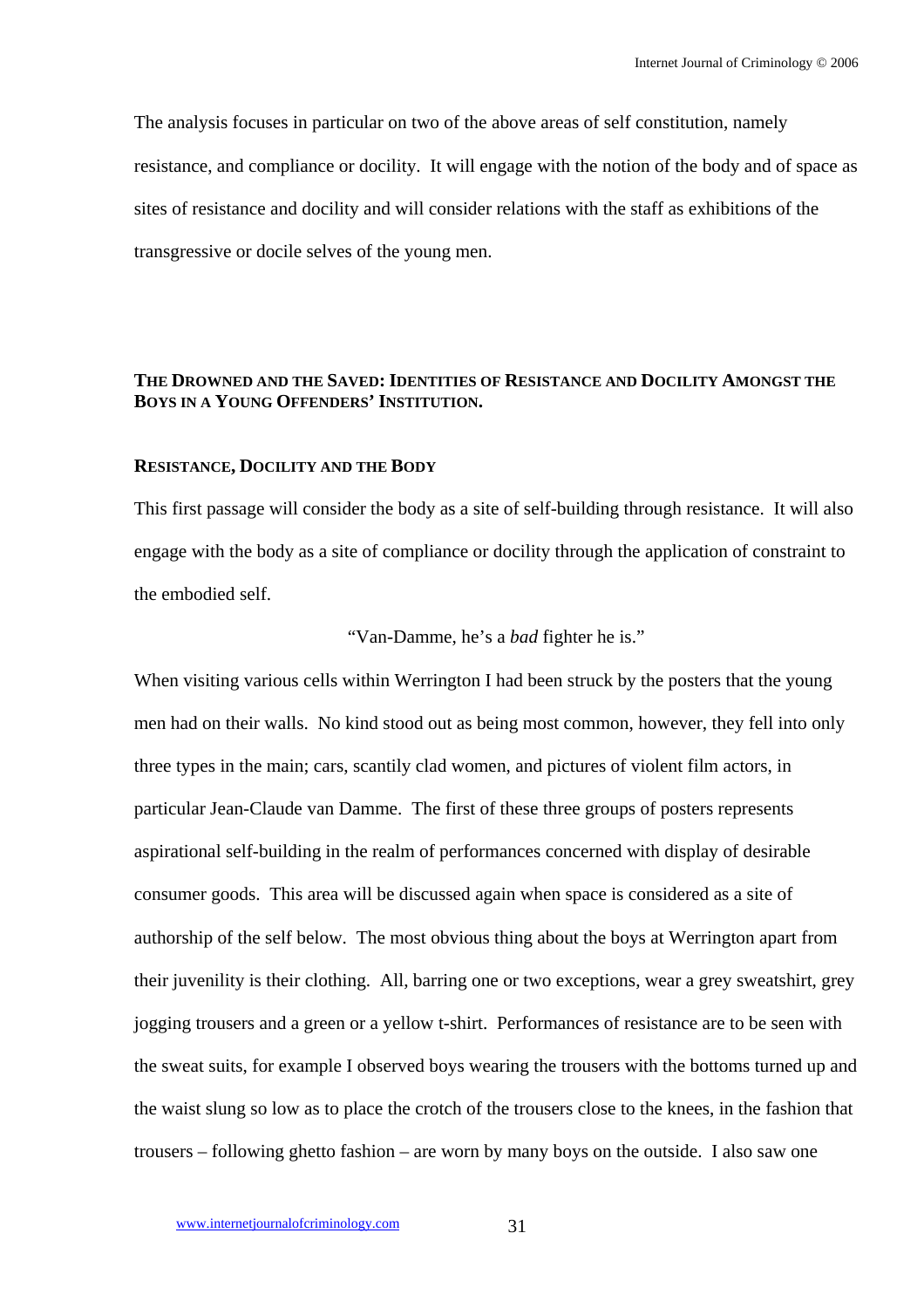child wearing his trousers inside out, which gives them a different colour (also grey). The only aspects of their clothing that the boys are allowed to have sent in are their "own socks and boxers" and their own trainers. However, one young man on the Champions' League came into the interview dressed somewhat differently.

*I've not seen anyone else wearing a baseball cap or a white t-shirt, would you like to tell me about that?* 

"You get it when you're on servery. Like you have to wear it when you're serving but you can wear it when you like."

*You must be very proud.*

"Yeah, I wouldn't never wear a hat normally but I wear this all the time."

Any aspect of appearance that will set one boy apart from another is cherished making the smallest acts of significance beyond what we could imagine on the outside. Thus, acts that we would not conventionally consider acts of resistance have strongly transgressive qualities in prison.

As parents with school age children will attest, the issue of the purchase of the 'right' trainers is a significant one. It is also the case in Werrington. As mentioned above, much has been written about performances of ostentatious consumption in the process of self constitution particularly in the realm of Cultural Studies and where the market is allowed access to the prison, in this case in the purchase of trainers it is also the case. The boys are not always straightforward about the significance of having their own trainers, or at least not to me. Perhaps this evasion is indicative of hiding significant things from an outsider.

"It's important to have your own trainers …"

…

*Why do you think it's important to have your own trainers?*  "You don't want to have to wear someone else's trainers." *You could wear prison issue.*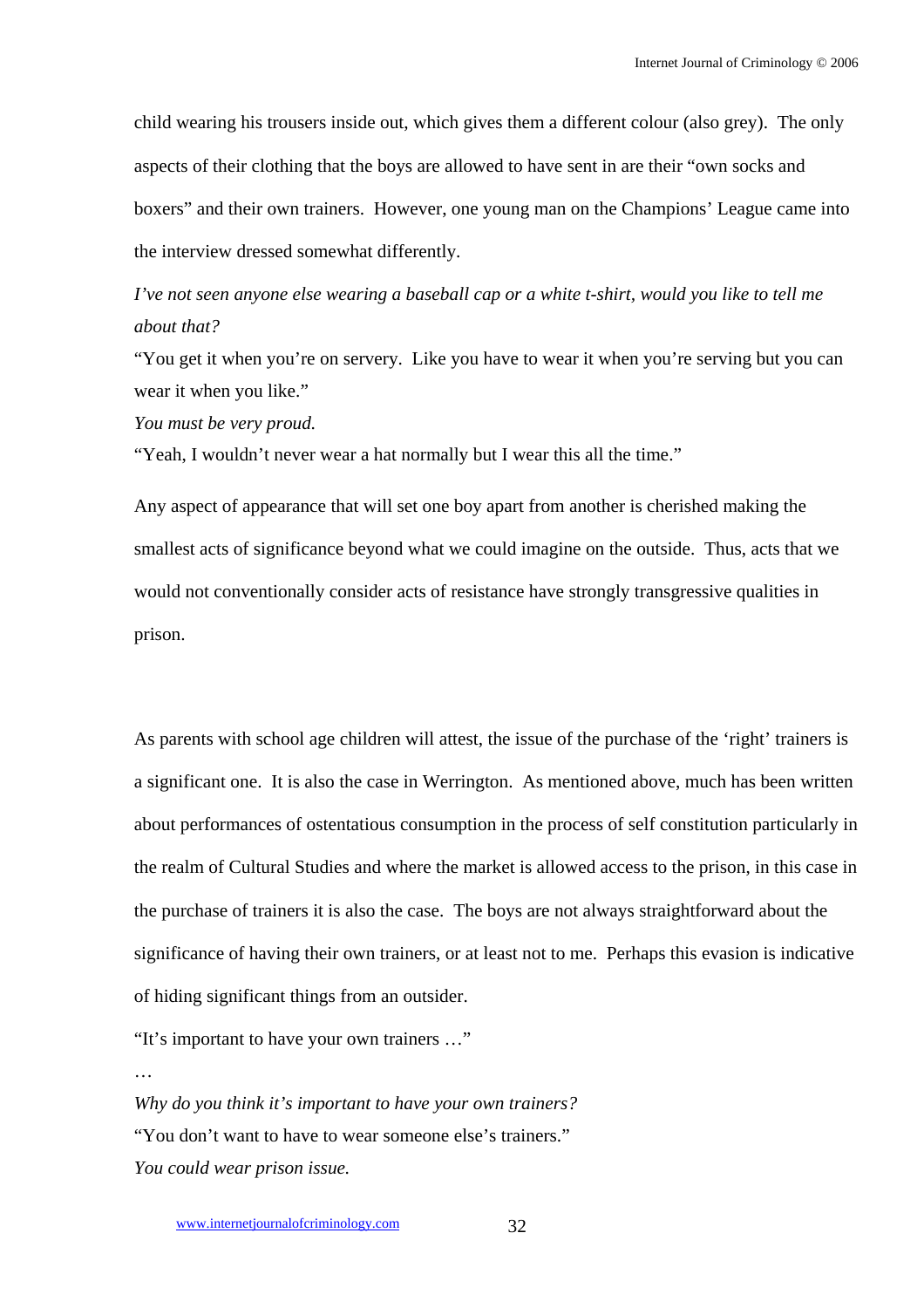## "Suppose." (*SHRUGS*)

Perhaps he was simply playing with an artless interviewer, nonetheless, other boys confirmed that the issue of one's own trainers was a significant one. The following is more indicative of the boys attitudes.

*Is appearance important to you, like your trainers which appear to be quite flash?*  "They're Nike Shocks… (*HE POINTS TO THE 'SPRINGS' ALL AROUND THE SOLE*) 130 quid, you have to have a good name. Some people have a cheap name, like they're nobodies." *What happens if your folks haven't got enough money to buy any fancy trainers?*  "Well, then they has to have like prison issue which is a poor name."

The key word here is "nobodies", the difference between those with Nike or Fila trainers and those with a "poor name" is not qualitative, it is quantitative, they do not have different selves they have less 'self'. It is worthy of note that the boys making the most of the trainer issue were from Divisions 1 and 2, the young man contesting their importance was from the Champions' League. Nonetheless, whilst the alteration of clothing constitutes a performance of an identity of resistance, it might be argued that the issue of trainers is removed from the arena of resistance as it has been legitimised by the regime. However, the issue of trainers is an area where the boys have taken some control over their self-building in an environment that reduces the fora for their agency and as such may be seen as a performance of an identity of resistance.

Similar things may be said of the sculpting of the body. One of the things that is noticeable amongst the young men in Werrington is the distinct lack of overweight boys. Of course, one would hope that the prison service provides them with a healthy diet that prevents them from becoming overweight, furthermore, a healthy level of exercise is encouraged. Nonetheless, the boys have taken this activity over in a particular self-expressive way, namely the specific building of upper body musculature. There has been a recent upsurgence in writing about the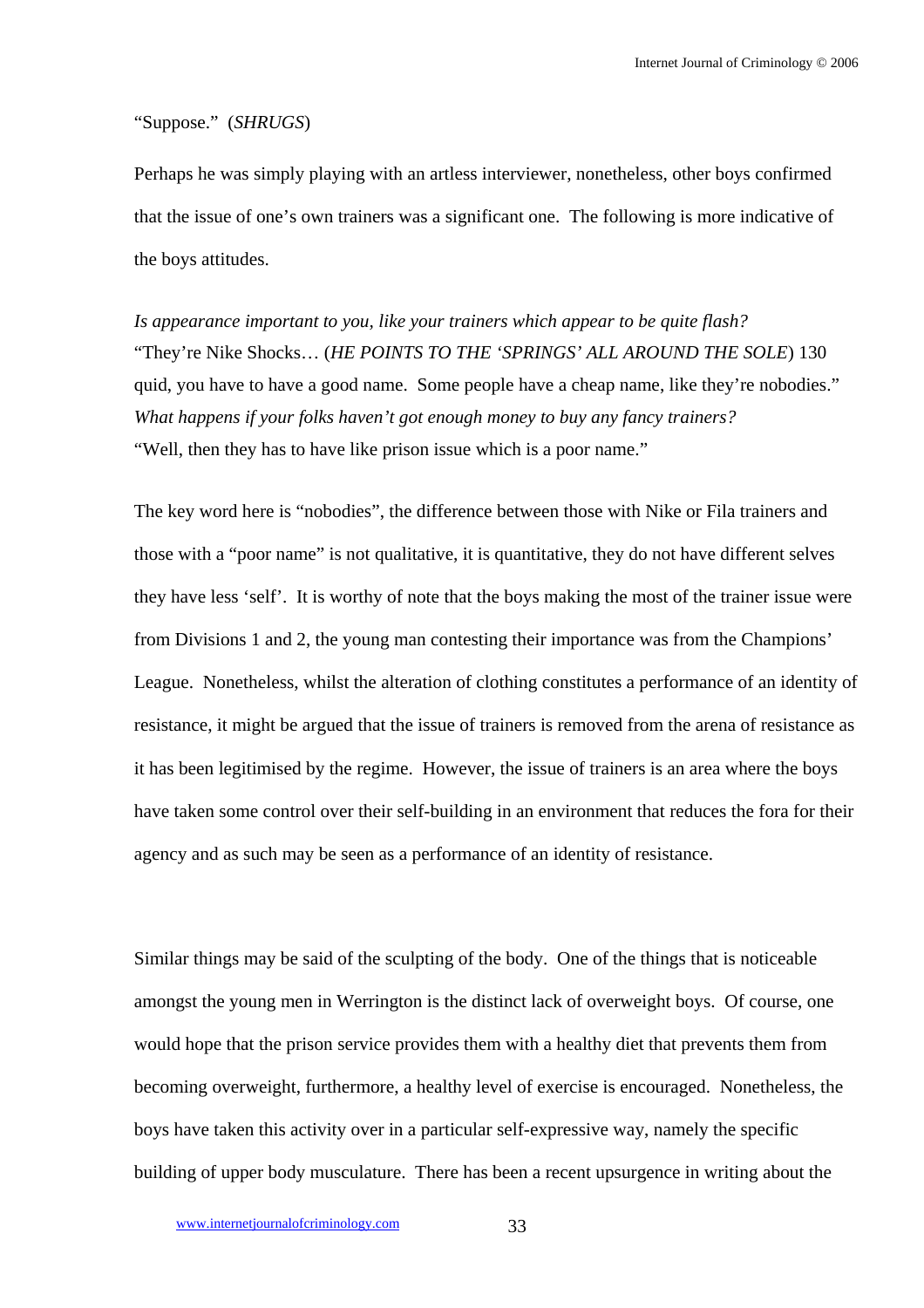body as a site of authorship and in particular where this activity concerns women, where it is considered as an act of resistance to hegemonic notions of femininity, however, such studies also speak of their subjects expressing satisfaction at taking control of at least one aspect of their lives (see in particular Tate 1999) which is the way that it may be seen in the circumstance of a male prison.

Not all of the boys want to build bigger upper bodies, one boy who had dreams of being a footballer before getting into drugs was only interested in being (aerobically) fit. "I don't want to get bigger … I'm happy with the way I am now I'm off drugs … I'm kind of glad I'm in prison". Nevertheless, this young man from the Champions' League was not the norm, most boys wanted to build their upper bodies and, for those at the bottom of the compliance structure, that was all they wanted to do. An insight may be gained from these two contributions the first from a boy at the bottom of Division 1

*What do you like to do in the gym?* 

"Weights mostly and football."

*Do you do fitness?* 

"No, just weights really, I like to build myself as much as I can."

*What exercises do you do, do you do squats or clean and jerk?* 

"No, I just do me upper body."

*Butterflies, curls, bench press?* 

"Yeah, that kind of thing, and the dumbbells you know, free weights." *UhHuh. Do you try to get more built than the other lads? Is it competitive?*  "No, not really, it's not competitive, it's more like doing it together."

And this from a young man at the top of the Premiership.

*Most of the lads only do upper body, why do you think that is, do they get more respect?*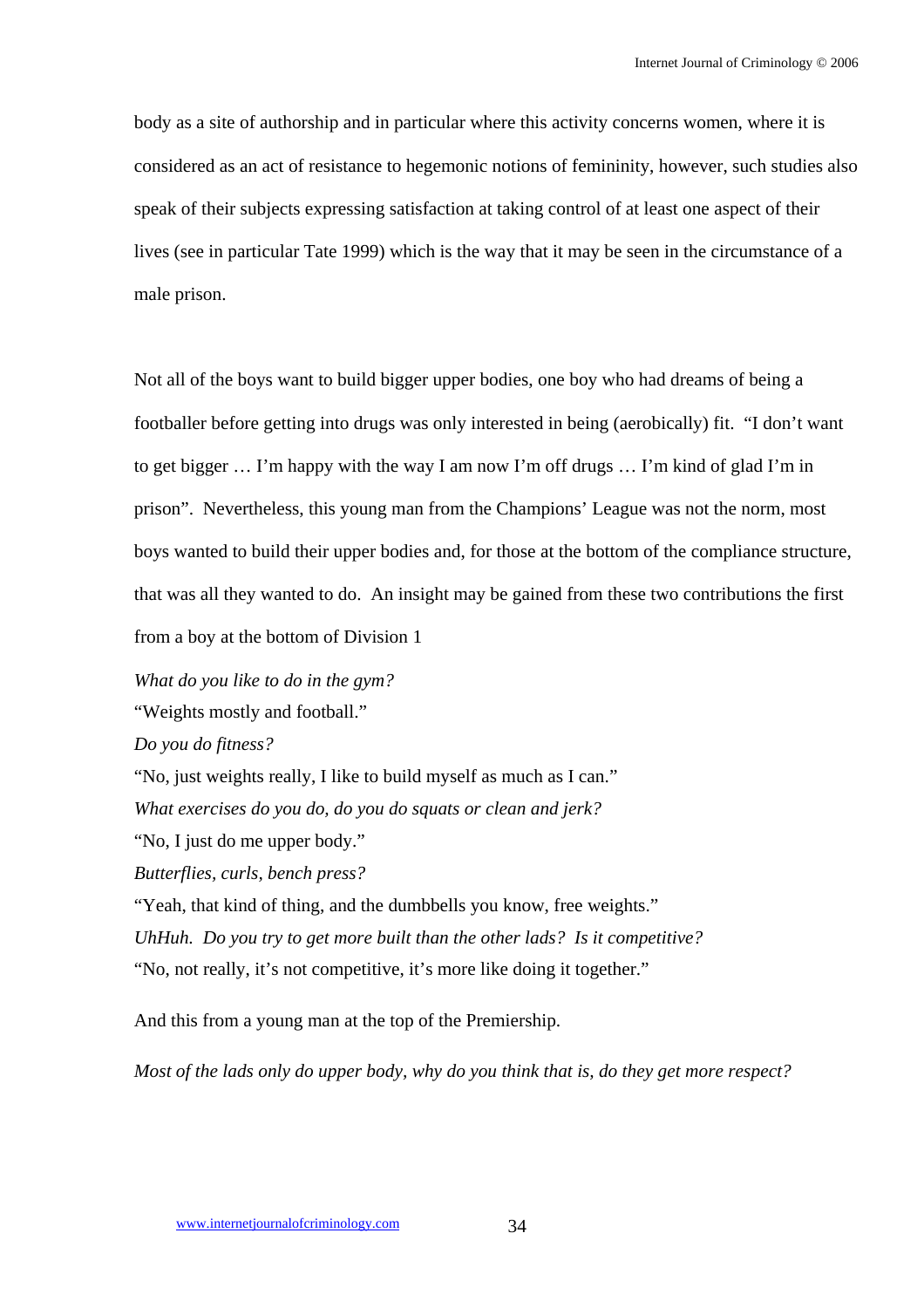"They get a bit of respect but mostly only from their mates, mostly they're all bullies, I in't a bully I help people. I do all the meetings<sup>11</sup> I do."

The suggestion of these two passages is that successful building of the upper torso constitutes the passage to membership of a club, perhaps of bullies or at least to membership of the same club *as* the bullies, thus regaining – in Sykes terms – some security in that they will no longer be the target of the bullies. The resistance being expressed by this authorship of the body is not to the regime but to the structure of inmate subculture, a subculture whose icon is Jean-Claude van Damme.

## *Why is that [that you would like to be like Jean-Claude van Damme]?*

"Cause he's built in't he and he can fight and he's fast."

A further issue surrounding the practice of body sculpting is that of masculinity.

*Why do you think it's important to do upper body work?*  "Cause it appeals to young women."

Or summing up both the issue of a violent subculture and of masculinity.

"Some of them cause fighting … they think they look better, or feel better … they think it's more man type … having a triangular shape."

The expression of masculinity is severely curtailed by the total restriction placed upon heterosexual relationships. From a methodological perspective I was not going to get into the issue of active expression of sexuality on a single, first meeting with any of the boys, nonetheless it was evident that expressions of masculinity formed a significant part of the boys' self expression. However, body building, as Sim (1994) points out can become a sign of 'double masculinity' in prison as the inmate uses his body signature to become dominant in a society of overtly heterosexual males engaging overtly in homosexual acts. As some homosexuals on the

 $11$  Attends drugs awareness classes and cognitive behaviour courses etc.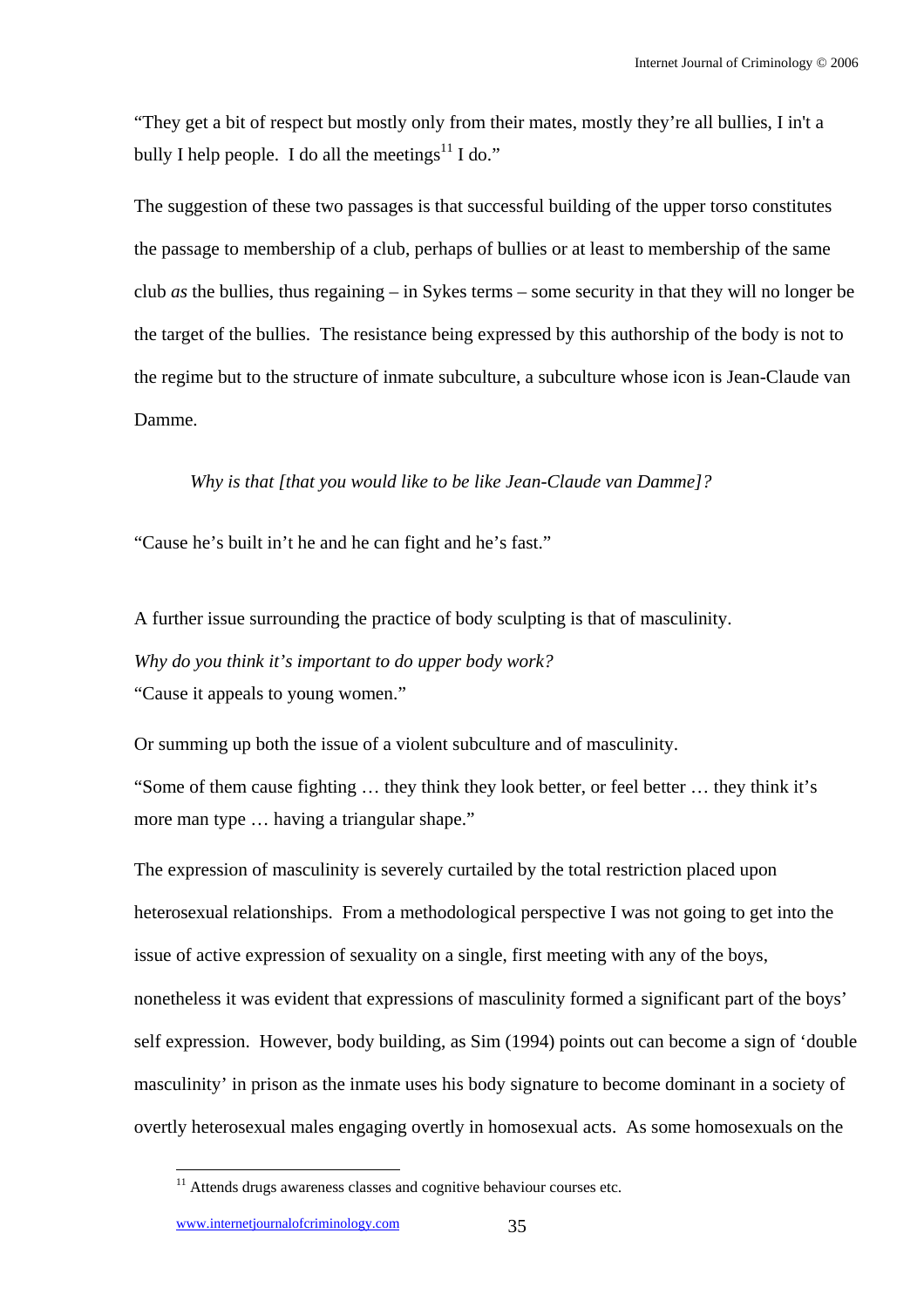outside like to build what is conventionally seen as a heterosexual sculpted body in resistance to the effete stereotype of the homosexual man, so the building specifically of the upper body amongst the boys at Werrington constitutes the building of and identity of resistance in the face of the deprivation of heterosexual relationships.

Whilst there are no (or minimal) rules governing the body as a site of authorship of the self, there are norms from the outside that are imported into prison. The counter cultural use of tattoos is imported into prison, as are the sub-cultural values associated with narcissism of the body as manifested in bodybuilding. The boys who do not adopt these transgressive performances of self must be seen as conforming, as being docile. These passages from boys on the Champions' League are indicative.

# *Is fitness important to you?*

"I don't want to get bigger … I'm happy with the way I am now I'm off drugs – I'm kind of glad I'm in prison."

…

"I used to be brilliant at football but I can't do it no more. … I used to have a season ticket with me dad but he wouldn't take me when I got on drugs. … I like to beat the other lads. … I like running, I've got silver bronze and gold for running. … I don't want to get built – I don't try to get muscley"

*Is that important to some of the lads?* 

"Most of them want to get big – I seen one lad taking steroids…. Most of them don't talk about football, it's 'cause of the drugs. … They're out doing drugs instead of following the football" *Which team do you support?* 

"Manchester city. … The football supervisor supports Manchester United … He won't pick me for the team … I know I'm better than the others … I can't hold on to the ball but I can score a lot … Its always the idiots who get to play football."

*What do the other lads think of you?* 

"Small … You know big fish small fish"

\*\*\*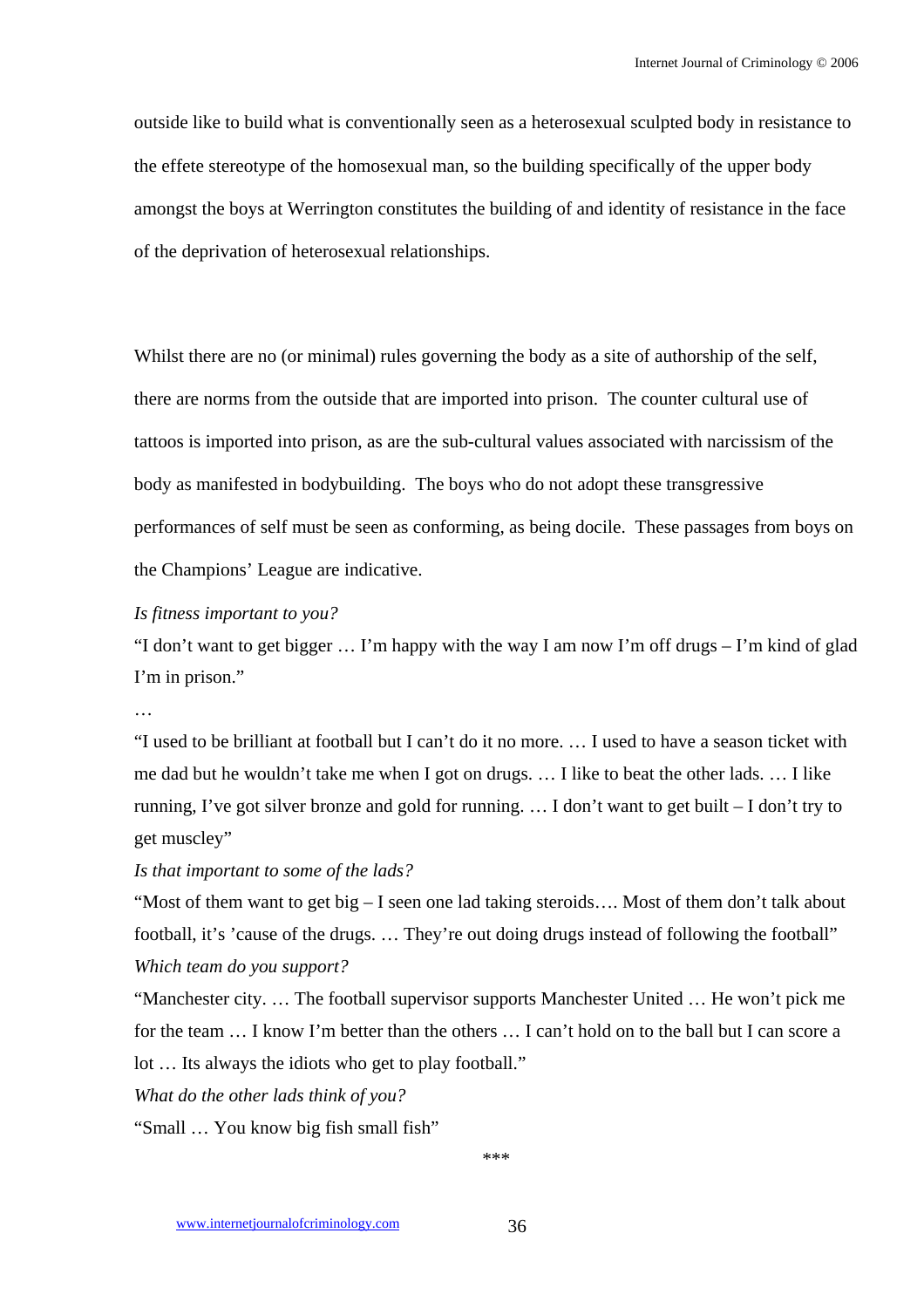*What do you like to do in the gym?*  "Just running like." *Do you do weights?*  "Sometimes" *What exercises do you like to do?*  "I do the lot really." *Squats? Curls? Bench press?*  "Yuh." *Do you think it's important to keep in shape?*  "Not really." *But you look as though you're quite fit.*  "That's just me init?"

\*\*\*

*What do you like to do in the gym?*  "Weights, tennis." *Do you do fitness?*  "No." *What weights do you do?*  "Bench press, curls, butterflies." *You obviously do squats. (I HAD SEEN THIS YOUNG MAN ON THE PREVIOUS DAY WITH THE DISTINCTIVE REDENING RECTANGULAR BRUISE AT THE BASE OF HIS NECK* 

*THAT COMES FROM DOING SQUATS WITH VERY HEAVY WEIGHTS.)* 

"Yeah, not much though 'cause I've already got really heavy thighs."

The point of interest in these last two passages is that the boys on Champions' League are less interested in building their bodies using weights and when they do use weights they tend to do a full body workout rather than the concentration on the upper body that is common lower down the compliance structure. Furthermore, docility is exhibited in their fitness regimes in that they adopt the fitness programmes that will be recommended to them by the professionals at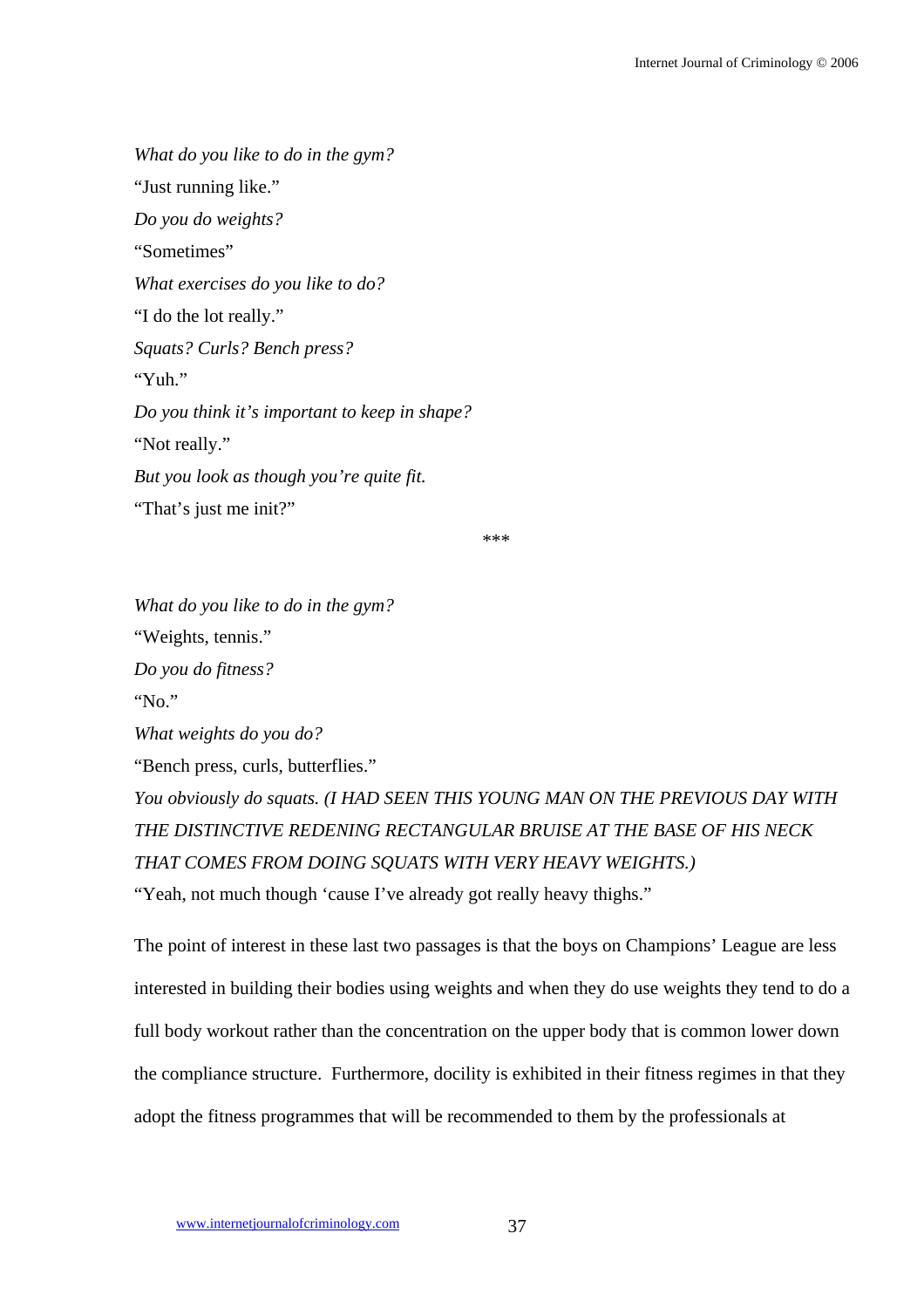Werrington, whereas the building of the upper body alone is a rejection of the healthy regimes that the supervisors would recommend.

## RESISTANCE, DOCILITY AND SPACE

In our daily lives, most of us engage in performances of the self that involve the personalisation of our space, in the office or at home. I vividly remember as a younger man, the work places of older men being swamped with tokens of their masculinity mixed with statements of familial identity and sporting solidarities. Contemporarily, – as evinced by so many television programmes – we spend hours making a personal statement of our homes. We have a clear picture of the kind of person we are or at least the kind of person that we would like to appear to be, both statements of identity, in this circumstance, commonly called 'lifestyle'. The space available to the children at Werrington is much more limited, and in this respect we limit their opportunities for self-constitution. By and large this space is limited to the children's cells or 'pads'. Whilst visiting some of the cells I met a young man whose cell was empty. In it was his television, his computer game box, a bed, a towel, a toilet roll and two franked (official) letters. The walls had at some time been painted cream but were now covered in blue spots where the paint had been pulled off by previous occupants' 'blu-tac'. I'm sure there are worse places, but my mind was drawn to the notion of less eligibility. There will be few, even of the poorest in our society living in a space so devoid of humanity. Furthermore, I have never seen a child in such abject misery and hollowness; the child, like the room was empty. The few cells that constitute 'the block' were similarly empty, however, they were empty in order to inflict punishment, this young man's cell was empty because, amongst other things, he had no visitors to bring him things. He also had not earned enough money to buy shower gels or room fresheners or bottles of shampoo. Even in prison there is a big gap between rich and poor and capitalism of a type is practised in the trade of such goods as this boy was unable to afford.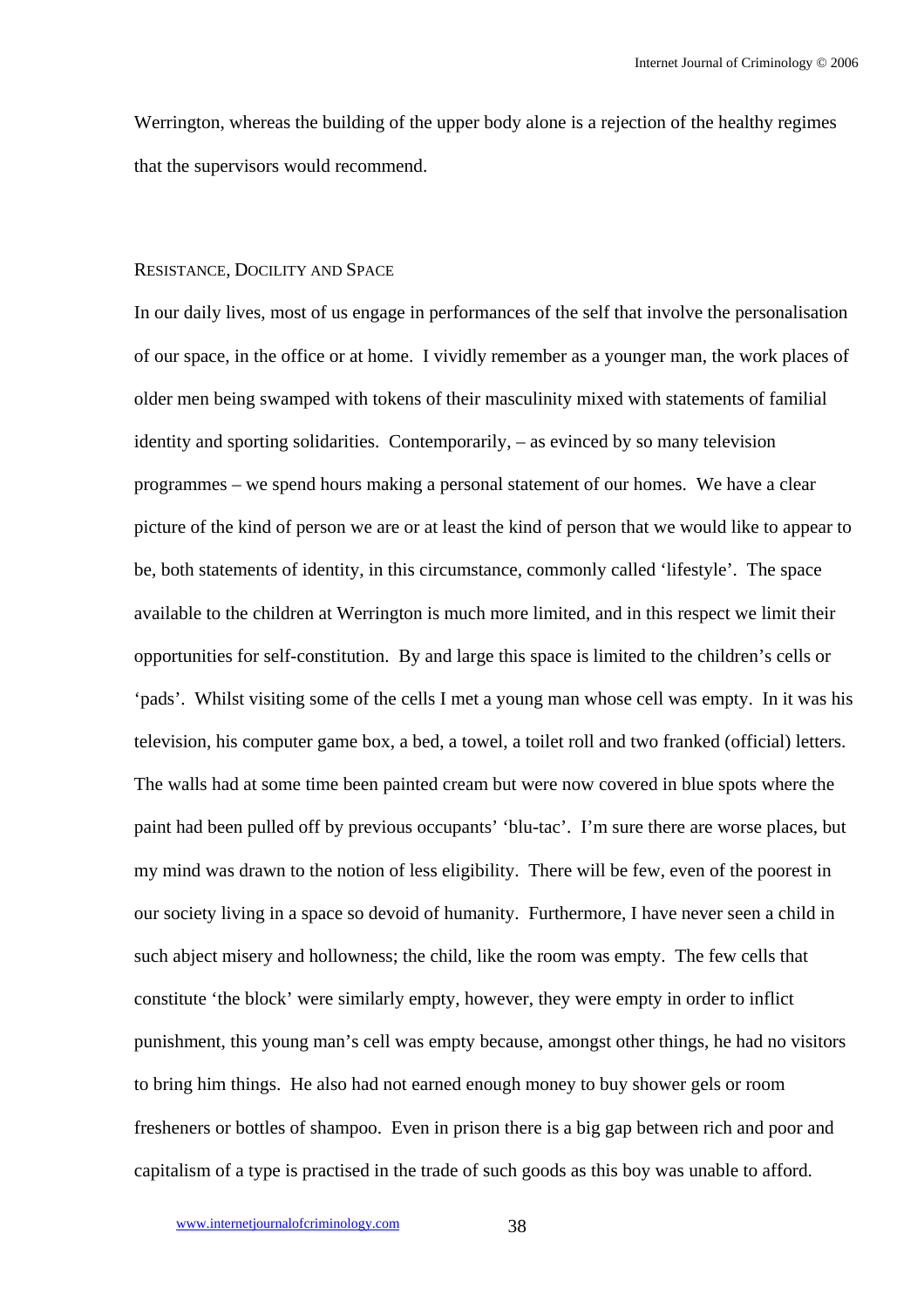These goods – bottles, room fresheners posters and rosary beads – are the objects on which the prison's equivalent of self-constitution through ostentatious consumption on the outside is based.

 The young man's room smelled overpoweringly of adolescent male, he said, addressing the officer who stood at the door "It stinks in here miss." and asked for a mop to clean the cell and freshen it up a bit, but the Officer said that she had more important things to do. As Heisenberg points out, we cannot observe something without it being changed by our observation. That young man may have had to put up with a stinking cell longer than he ought because I was observing on the wing.

That young man's cell was thrown into such sharp contrast by the vibrant colourfulness of the other cells. These cells are adorned – as I now learn are the cells in many prisons – with quantities of bottles of bright coloured shower gel, shampoo, deodorant and round pink airfreshener disks. These bottles, along with sweets biscuits, breakfast cereals and other comestibles are arranged in rows and pyramids. One young man suggested that he had thirty or forty bottles.

We get posters, photographs we draw some more toys up in art ... we has rugs and toiletries ... stereo, air fresheners … we just make it look full. Look at this room, (*REFERING TO THE INTERVIEW* ROOM) it's empty, it's horrible you couldn't live in here it's too bare." *Do you buy those rosary beads?* 

"Yeah, I've got about ten pair."

 In addition, cheap plastic rosary beads are collected and arranged across the front of the canteen<sup>12</sup> shelves like a bead curtain. Identifying self-constitutive acts of resistance here may appear less than straight forward in that it was not clear what the rules were, however, I was lead to understand that the rules applied equally across the gaol and that only two of each, shower gel

 $12$  The militaristic title of the free-standing shelves in the boys' cells.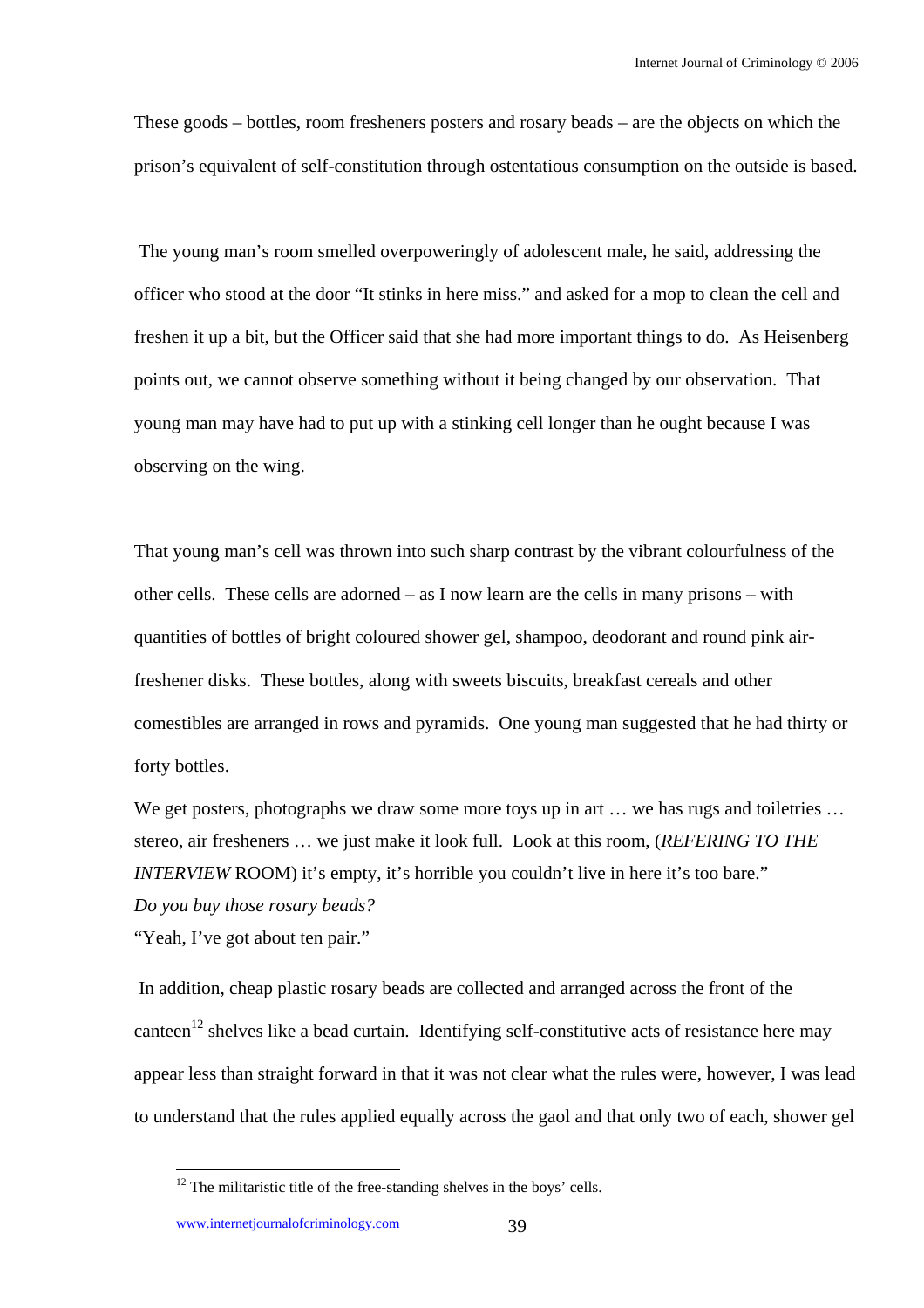shampoo and room fresheners were allowed and that posters were only allowed on the picture board. Clearly then, the rules were being significantly less stringently applied by the officers on the main wing than they were on the separate wing occupied by those on the Champions' League. The fact that the rules are not being applied on the main wings does not stop the decorating of the cells with an excess of these items constituting acts of self-constitutive resistance; the resistance is to the rule not to its (lack of) application.

I asked all of my respondents "What do you do to make your cell nice?" or "What do you do to personalise your cell?". However, rather than talk about what they did to personalise their cells, by and large they were keen to talk about the constraints that were placed upon decorating their cells. This revealed considerable use of discretion on the part of the officers (see Liebling 2000) in particular, the boys on the Champions' League were most vocal in describing the limitations to their self-expression where their cell was concerned as the following attest.

## *What do you do to personalize your pad?*

"I have rows of biscuits. I make it all lined up like a shop"

…

"You just make sure it's clean and tidy – you can get minus points or something and it might affect your early release or something"

*Do you think it's tougher with things like keeping your room tidy when you're on Champions' League?* 

"Oh yes, on the other wings you can be a real slob and they don't do anything but when you're on champions you've got to keep your room tidy and stuff and like you can only have two each shower gels and deodorants and stuff."

## *Are there any things that you do to make your cell nicer?*

"No, when you're on champions you can only have two shower gels and two shampoos."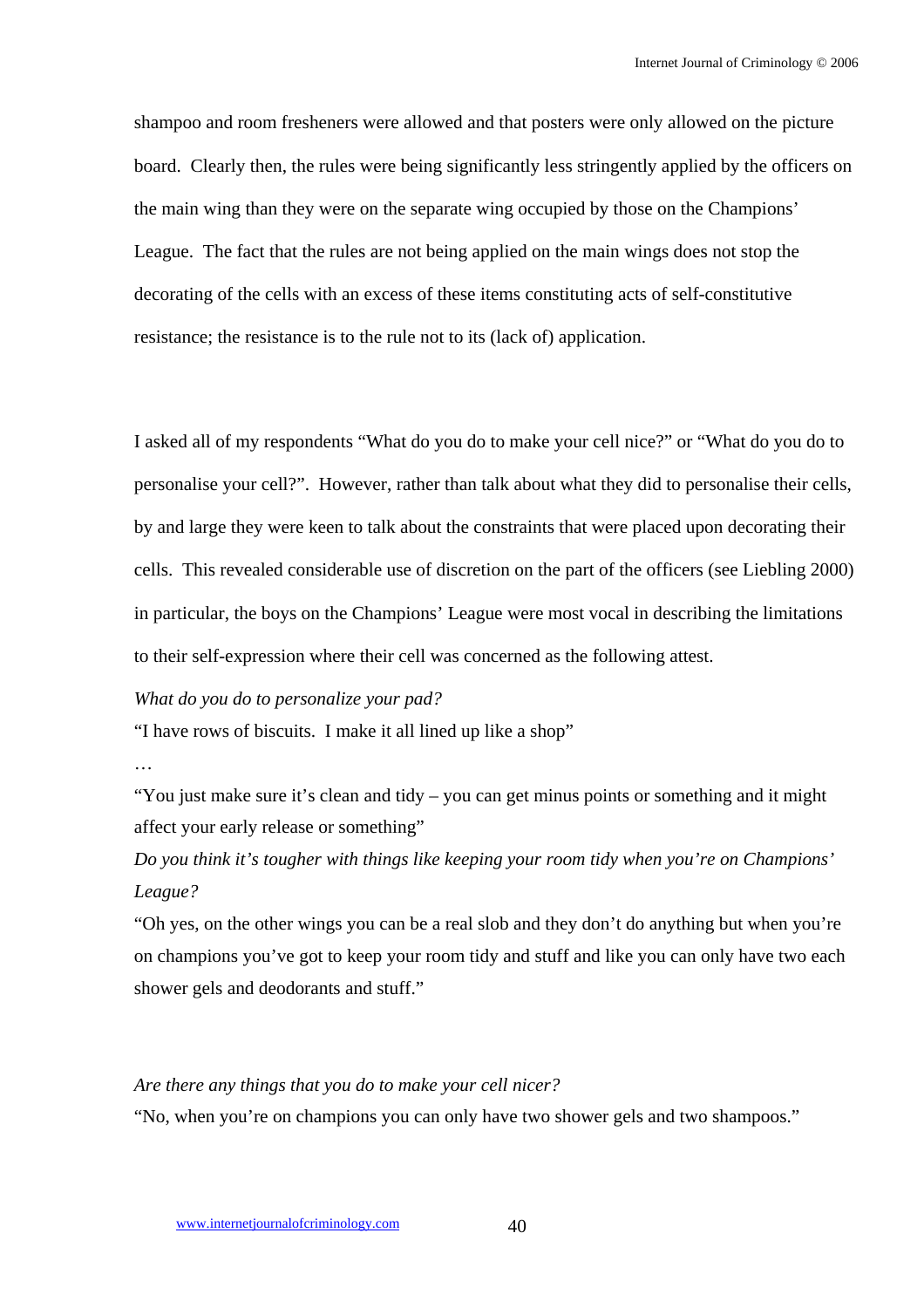# *What do you do to make your pad nice?*

"You can't do much on champions, you have to clean it and scrub it every day … you can only have two of each like air fresheners and stuff.

*Are you less able to personalise your pad when you're on champions?*  "Yeah"

*What about the rosary beads?* 

"Yeah we get lots of those … 39p from the canteen … someone told us you can't get them on the out so John (his cell mate) he's buying loads so he can sell 'em when he goes out."

…

"[you decorate your canteen] there's sweets on one section crisps on another cornflakes on another, you don't eat them, just make them for show really."

# *What about posters?*

"We're not really allowed posters, well only on the picture board. We've got a big union jack on the end of the bed and we've got lots of women on the canteen they come and take them down but we just puts them back up."

*What do the officers do then?* 

"Well, we don't do it too much cause you can loose your early release when you're on Champions."

Despite these protestations, their cells are more decorated than they suggest, but they are considerably less decorated than those on the main wings where resistance is stronger –

You have your canteen where you keep all your paperwork, we have posters, only you're not allowed posters all over the wall … on the old wing you could have posters but now with the new governor you can only have them on your picture board, so we put them on the end of the bed 'cause that's not on the wall is it. … The screws'll come and rip your posters up and tell you off. … We've got 30-40 shower gels.

 Thus the personalisation of their cells must be seen as performances and statements of identities of resistance to this level of control despite the lack of enforcement, and the adherence to the rules, notably of all those on Champions' League, constitutes a degree of docility.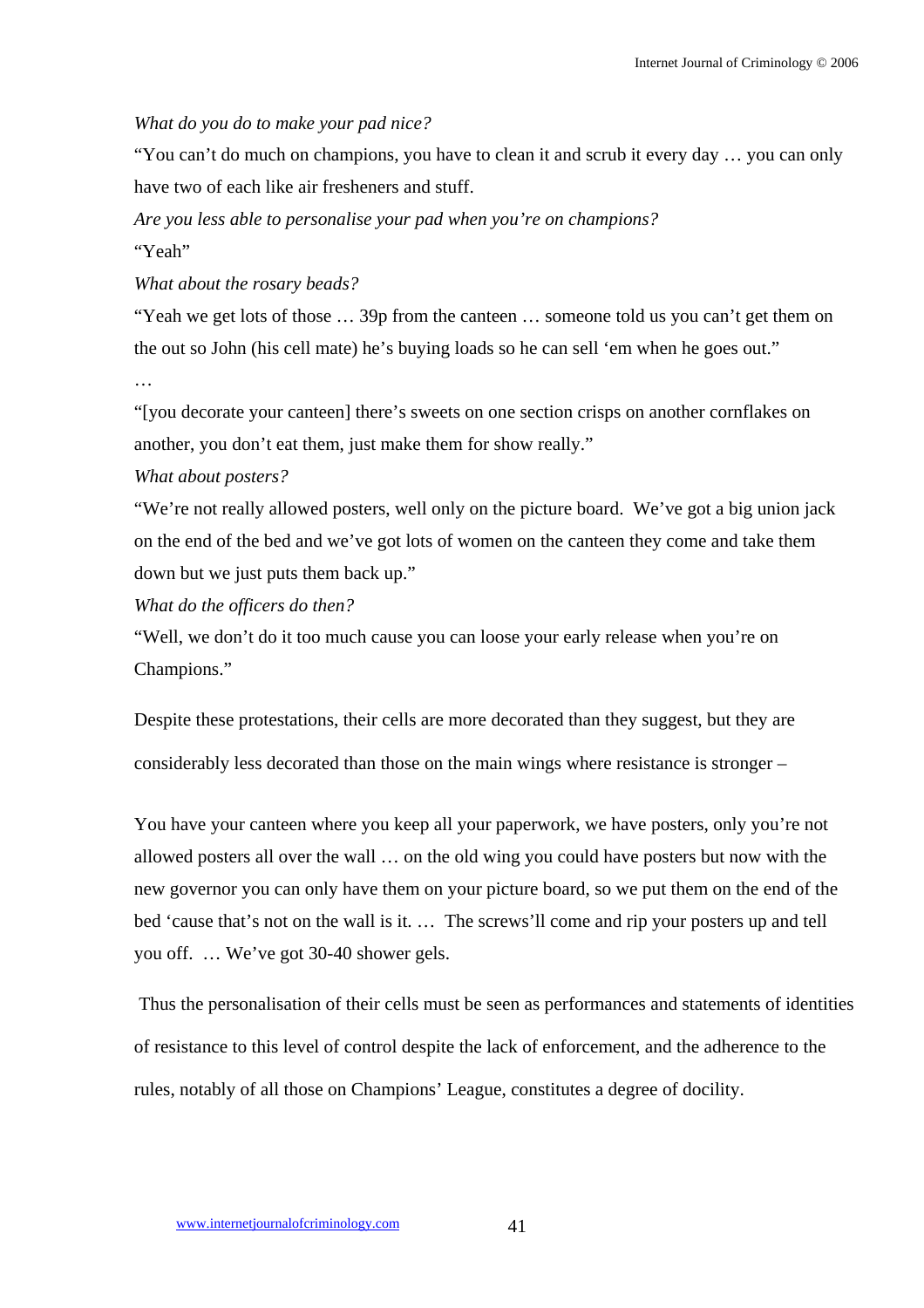Those arguing that there is always room for the negotiation of the prisoners' agency might find solace in this from one of the conformists on Champions' League.

Me and my mate, we got the cleanest pad. We mop it everyday and scrub the walls and tidy it. We set out our stuff. We always make the bed pack up. Not everyone does that.

These boys clearly think that the rules are a good thing and are happy more than to comply. It is their choice, an agentic act. However, one must consider that they are not in the outside world, they are in confinement, where nothing is as it seems. One may conjecture that these boys would not keep their rooms at home so clean and tidy. What these boys are doing is resisting the uniformity that they feel is being imposed upon them from the other boys, as one of them said to me,

I don't listen to what the other lads listen to – all *duff duff duff* – I listen to what I like. They don't listen to it 'cause they like it but 'cause everybody else listens to it. They turn it up loud with the doors open."

Furthermore, it is more than likely that what we witness here is an example of Bourdieu's *méconaisance* in that they are no longer responding to the constraints, punishments and rewards but have come to believe that what is expected of them in this military style existence is legitimate and the norm on the outside.

# RESISTANCE DOCILITY AND RELATIONSHIPS

With the degree of discretion that is placed in the hands of the officers, it is not surprising that relationships with the officers become "instruments of Power" (Liebling 2000: 333). "The discretionary use of very high levels of power without recourse to a set of principles to guide its use leaves a wide legitimacy deficit" (*ibid* 349). That the boys at the bottom of division 1 and on division 2 express below.

*How do you get on with the officers?*  "Some of them are twats."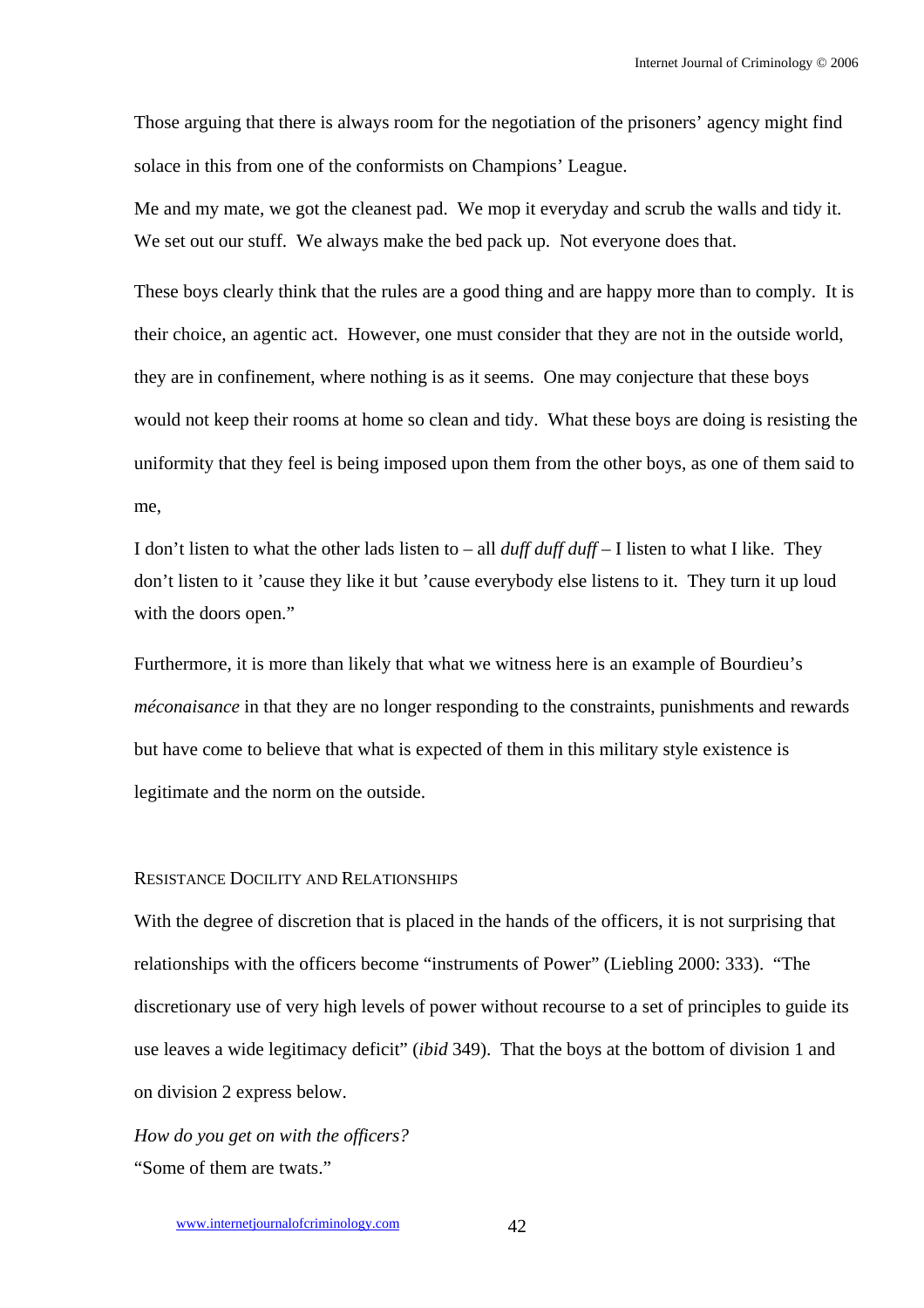*Why do you say that?* 

"Cause they stitch you up."

*Have you been stitched up?* 

"Yeah, loads of times"

*Can you tell me about it?* 

"Like you ring the bell to get a toilet roll and they tell you [the bell is] only for emergencies, and then they're sniggering an making comments behind the door."

…

"I was padded up with John and that black governor doesn't want me to be with John so the screws separated us."

*What did you do?* 

"I smashed up me cell and they put me on the block."

*Why do you think Governor Jones wanted to separate you?* 

"Well, we was together on the out, we was convicted together."

*What were you convicted of?* 

"Racially aggravated assault. We was beating up these Asians only it wasn't us it was the Asians what was doing the beating up."

*And this is why the governor wanted to separate you?* 

Yeah, we'd been in about a week and we had some trouble with the teacher. Any way when they asked us about it we admitted to being friends. They had us on report so when the governor found out we was friends he decided to split us up so I flooded me cell and trashed it."

*What do you think the other lads think of you?* 

"Some of 'em might think I'm a twat."

*Do you think they're right? (smiling)* 

"Maybe." (smiling)

*You said earlier that you had refused to go on some nickings. Can you tell me about that?*  "On education we are the worsest group. We just mess about all day sitting trying to do no work. There was this other lad and he was writing on my arm … so I was telling him off and I called him a poof … he came after me … the table snapped. Then the screws wanted to know who had snapped the table. I said shut up or I'll smack your head in, I said it to him. Well the teacher said, are you threatening me, but I only said it to him … and I threw a pencil." *What were you telling me earlier about getting stitched up and slow eating?*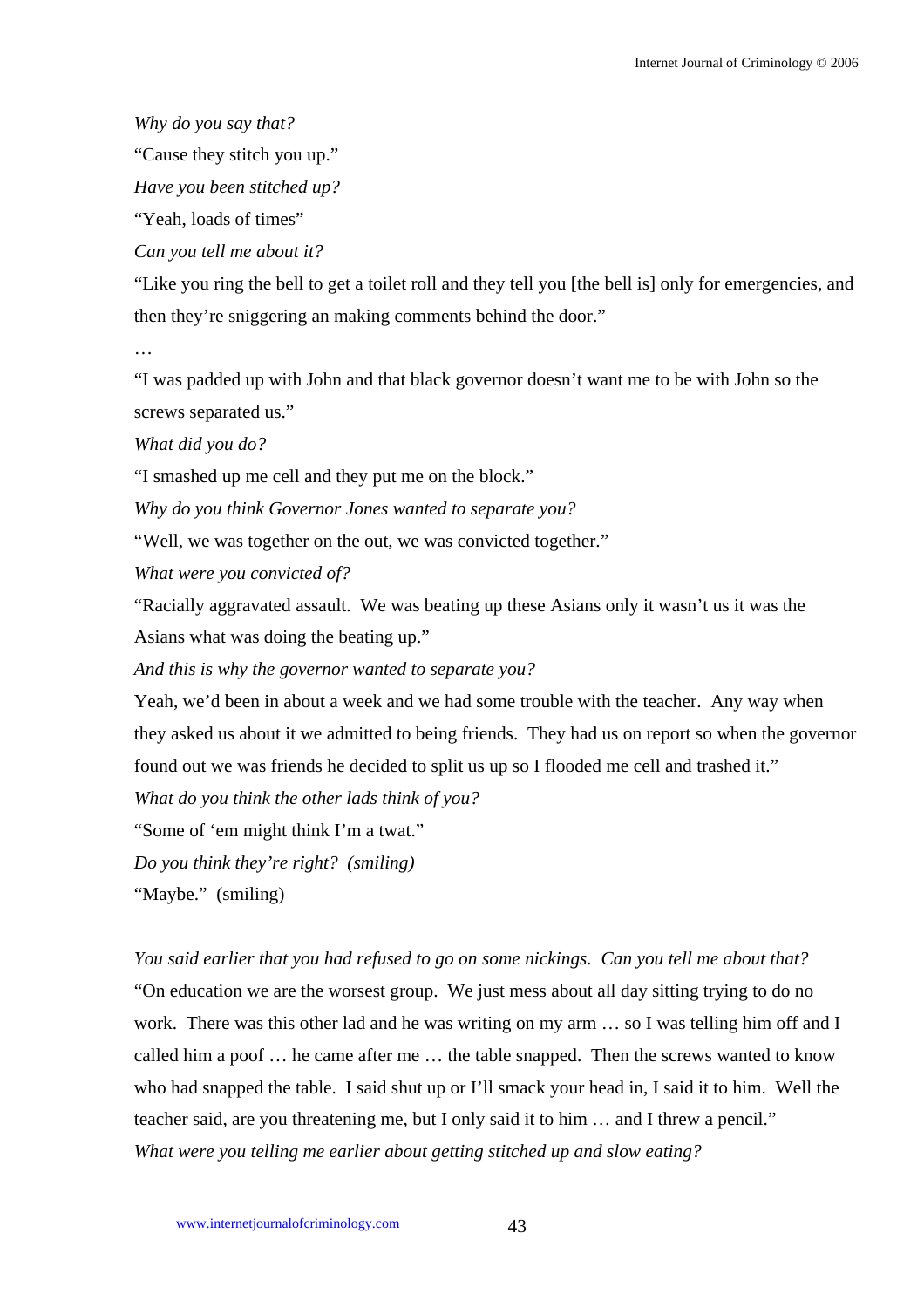Well after that 'cause I wouldn't go on a nicking<sup>13</sup> I got on report so I can't get no association so the screws said I was messing about on route and on the wing. Well you aren't on the wing if you're in your cell are you so I said I haven't been on the wing so how could I have been messing about when you're on bang up. Then they said I was slow eating so they got me stitched up.

 … and then the screws take your stamps off you ...what can they do taking stamped addressed envelopes off you, they think stamps is money, do they think we're going to take the stamps off and sell them for burn or something. Like they are money but not on a stamped addressed envelope so you just lose it and start shouting and kicking and you just lose it and it was just so hot."

(The period being talked about had seen the maximum temperature record broken in the U.K. reaching over 100°F in places. The West Midlands, whilst not being the hottest had experienced unprecedented temperatures over a sustained period during June, July and August 2003. It was clear that the cells that I visited during the period were extremely badly ventilated and temperatures had become unbearable.)

As has been discussed above, all these acts can be seen as performances of the self, as acts in the negotiation of the inmate's right to self-constitution in the interstice between agency and structure. However, perhaps the greatest statement of an identity of resistance, practised over fourteen years of institutionalised life after having been abandoned by his parents age four, is this from one of the young men at the bottom of division 1.

# *Do you have any issues with the officers?*

"Not really … It's not the way a prison should be run."

*What do you mean?* 

 $\overline{a}$ 

Well, I'm in here getting worse ... I'm getting to know about all sorts of criminal activity that I wouldn't get on the outside … I could be on Champions but I'm not going to suck ass to get there. I'm more intelligent than they are, they're all a load of fucking sheep on there.

<sup>&</sup>lt;sup>13</sup> An intermediate adjudication conducted by officers of an allegation of misconduct – less severe than being placed on report which involves an adjudication conducted by a governor.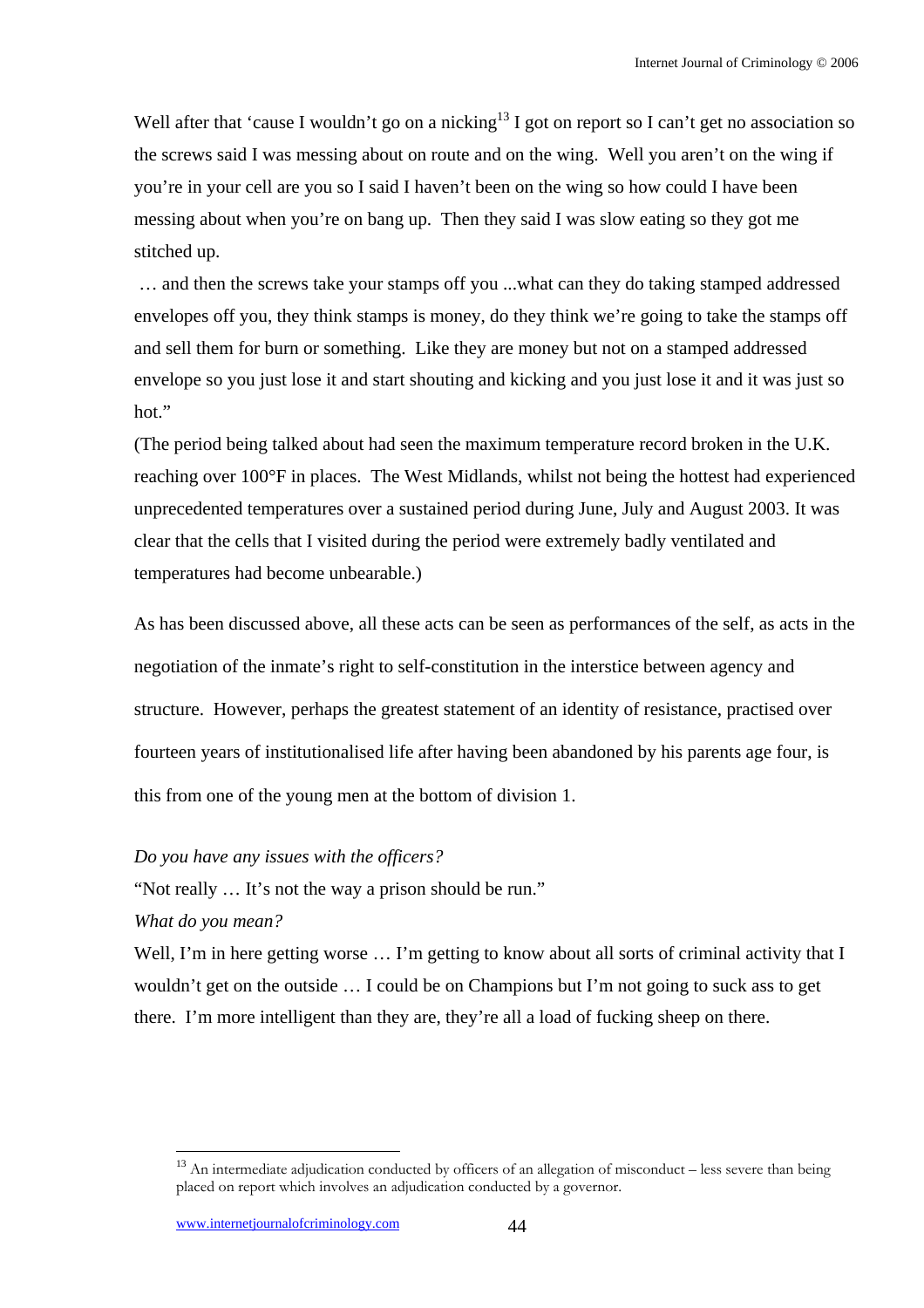Not all the children construct identities of resistance in their relationships with the staff. Those on the Champions' League consistently report better relations with the staff.

"The officers say I'm too polite."

*Do you think that's accurate?* 

"I've always been like that" "They (*THE BOYS*) think that I'm sucking up to them (*THE OFFICERS*)"

*Why do they think that?* 

"'cause I have a laugh with them (*THE OFFICERS*) when people say 'I've been stitched up'"

*How do you get on with the officers?*  "Fine really, we're usually treated fairly."

*Do you get frustrated when you don't get what you want?* 

"I'm respected by the officers – the lads on champions get more stuff."

…

"They're harder on smoking with the other lads. Miss comes in the door and like the room's full of smoke and she says have you been smoking Jones and I says yes miss and she just says well don't do it again" "They had these dogs come 'round and they can smell tobacco – they can train them to smell anything – and I had two burns where I'd hid them and they found them, you know rollies but they didn't do nothing"

Relationships with the officers are significantly improved when the boys are docile, "you get more stuff on champions". In addition to the privileges awarded to those on the Champions' League, the officers may be more lenient in the enforcement of rules that are in theory applied more stringently. It is my suspicion that the rules are *both* more and less stringently applied to those on Champions' League in that the boys are clearly more aware of them, as evinced by the text, and feel that breaking of them would result in more severe penalties than for those on the main wing. However, paradoxically, when the rules are followed, these boys are allowed within the subtle discretion of the officers to break some of those same rules.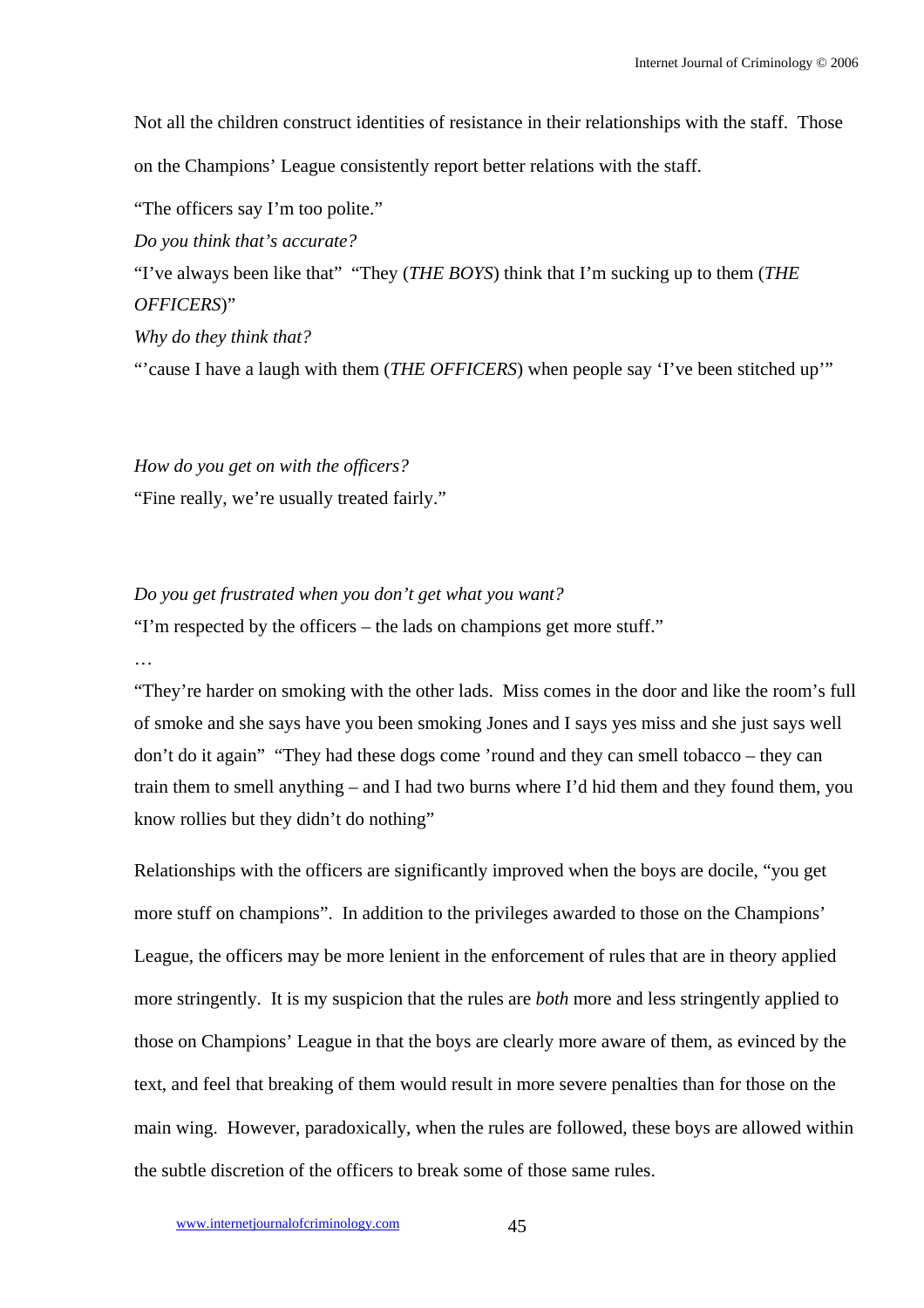Once again, for those who believe that docility can never be total I include the following

#### *Have you ever been stitched up?*

"Yeah, when they came to do hair like I was last on the list and there wasn't enough time. So when he came the next day the screw started at the top of the next day's list so I didn't get my hair done"

## *What did you do?*

"I called her a bitch … I got on report … I had to apologise" *Why did you apologise?* 

"Just to get on Champions."

This young man has clearly chosen to give up resistance and to comply, however it must be stressed that he is still docile. However, he still exhibits agency, he has *chosen* docility.

# **CONCLUSIONS**

Much prison literature has a tendency to portray prisons as relatively simple organisms where the application of power is tyrannical and fixed and the responses to it heroic and uniform (Carrabine 2000)**.** The most obvious conclusion of this study is that this is far from the case. The relationships observed, albeit small in number exhibit a complexity that would have been hard to conceive of before the research was started. Resistance is not easy to define and what resistance might be to shifts like quicksand. Conformity or docility is almost impossible to see except as an absence of resistance. One thing that may be stated with confidence is that in the light of the ontological perspective taken on identity and practices of the self, all the behaviours observed constitute either active or passive contributions to the processes of self constitution. Where these behaviours are transgressive or resistant then the boys are generating identities of resistance, it is far more difficult to say that others are *generating* identities of docility. Indeed, this is one of the key questions to arise from this study; to what extent do the compliant boys exhibit agency in their self building.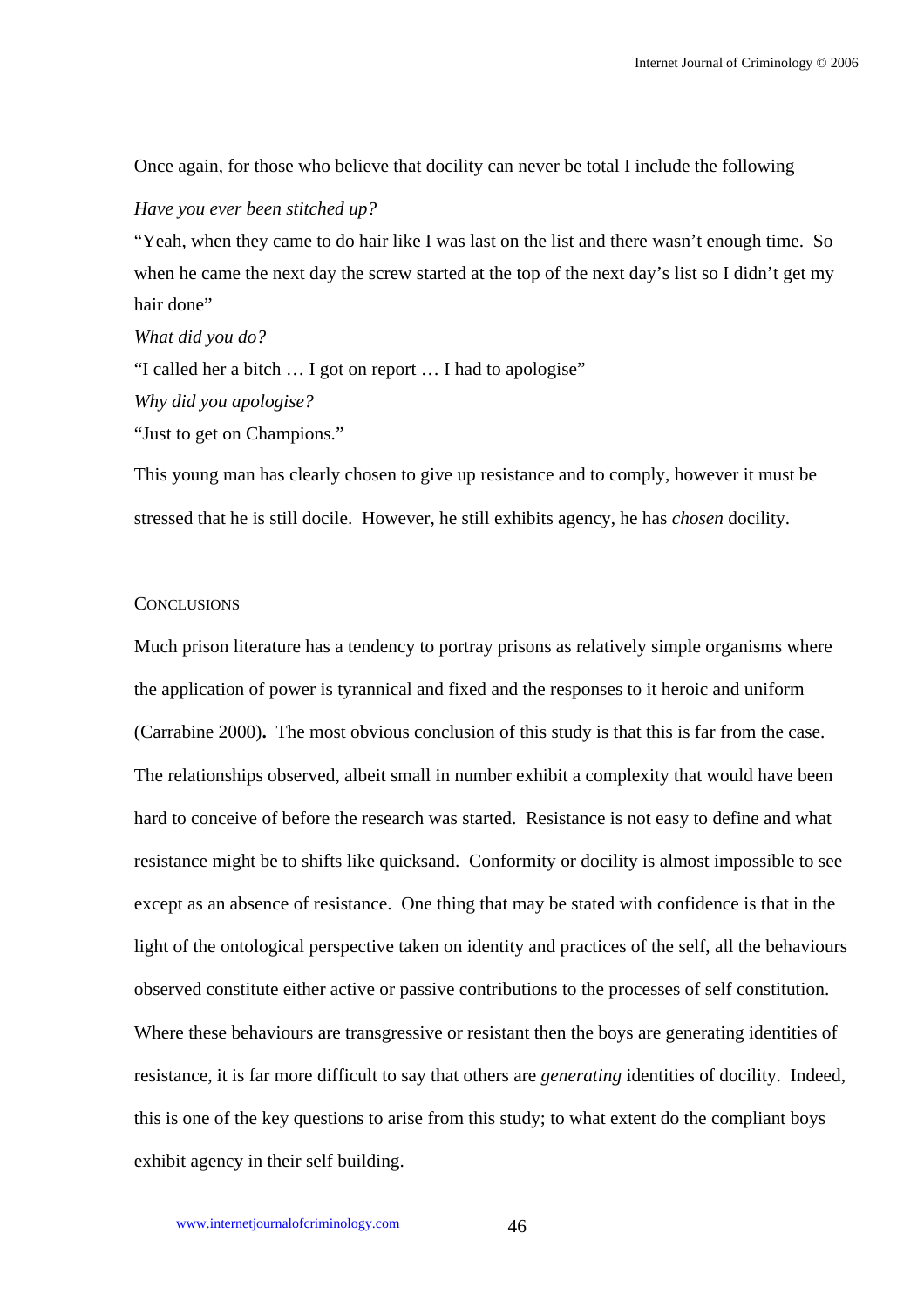It is clear that the children perceive that many rules are more stringently enforced on the Champions' League than on the main wings. It must be pointed out, however, that the compliance that earned them a place on the Champions' League was exhibited on the main wing. Some of the boys contend that the way to exhibit such compliance is by kow-towing to the officers in a supererogatory fashion. The implication being, that ordinary compliance is insufficient to gain a place on Champions' League. Once on Champions' League, the boys are subject to a subtle and complex exercise of discretion on the part of the officers. Overtly the rules that the boys spoke of, governing the things that they have in their cells, are more rigidly applied. They are responsible for cleanliness and tidiness to a greater degree than those on the main wings. Paradoxically, however, once an ostentatious show of compliance has been made, the rules that have been so stringently applied are relaxed, but in a way that must constantly keep the boys on their toes. Smoking is forbidden anywhere in the gaol, however, 'burn' is one of the main trade goods. The boys deny that they smoke – "only the screws smoke" – nonetheless they tell stories of being caught smoking. They express that being caught smoking on the Champions' League wing might result in loss of early release but tell other stories of how the officers simply tell them not to do it again, or of how "you find some burn under your pillow". This suggests very strongly that the boys are not conforming to the regime but to the application of the regime by the officers, their docility constantly being tested by the shifting sands on which administration of the rules is built; sometimes reliant only on an officer's mood. It has been said that prisons should be in the business of making criminals into good citizens. This is a societal norm and society in general prefers docility. Workers are encouraged to refrain from resistance to their employers wishes, regardless of the cost to them. Grave injustices are glossed over so as not to rock the boat. Citizens are encouraged not to get involved with other peoples problems and political docility (apathy) is a problem which may threaten the adequate functioning of our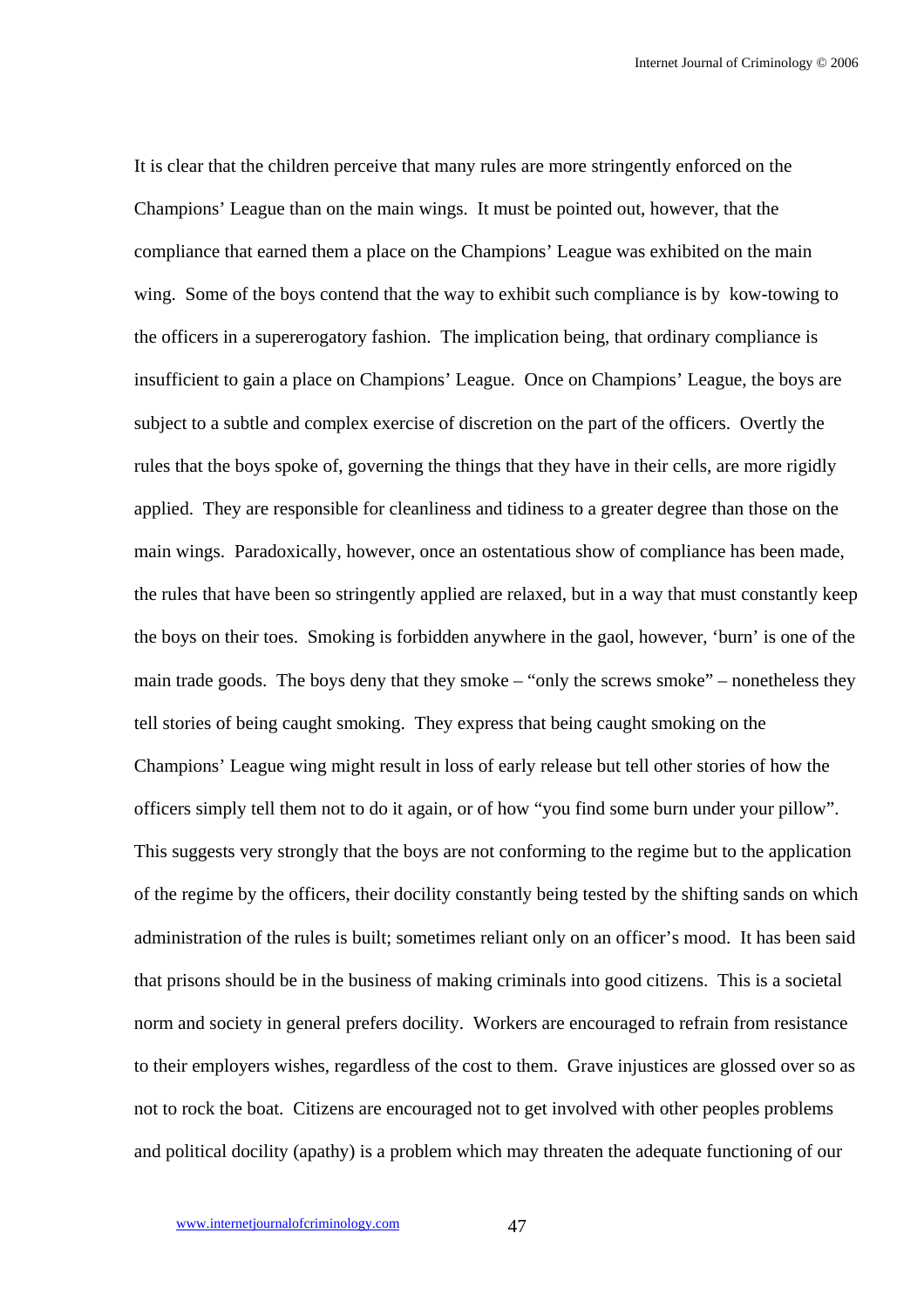democracy. These norms of docility that are subtly enforced in society as a whole, in part by the outworkings of the civilizing process (Elias 1978), are imposed upon the boys by the officers who are themselves solid conformers to the civilizing process and its de-civilizing aspects, which conformity informs their expectation of the boys. Thus, the boys on Champions' League are produced as docile bodies fit for their place in the society thus civilized.

This then is what the boys are resisting when they resist, the imposition of civilization in Elias' terms. They are resisting the requirement not to resist – to be docile. The ability to observe this is clouded by those unfortunate individuals whose transgressive behaviour is no more than a tantrum because the young man concerned has a mental and emotional age of nine, as was the case with one of my boys. It is clouded by transgressive behaviour that arises out of genuine failures of legitimacy and by behaviour that arises out of sheer frustration as in the recent heat wave, but when they do resist, what they resist is the command not to resist. Their techniques and aesthetics are many. The key areas are those things over which they have some control, their cells, their bodies and their relationships with the officers. The preference for a muscular upper body is an aesthetic that is achieved by techniques of the body including targeted sculpting with weights the result is the right to access a group identity, and the performance of an identity of resistance, which consists of the display of the results of that sculpting. The preference for a cell full of toiletries is a performance of the kind of self who has access to money power and material goods, just as such conspicuous consumption is on the outside. These aesthetics and techniques of resistance clearly bring these boys into conflict with the officers as their position at the bottom of the table for incentives and privileges attests.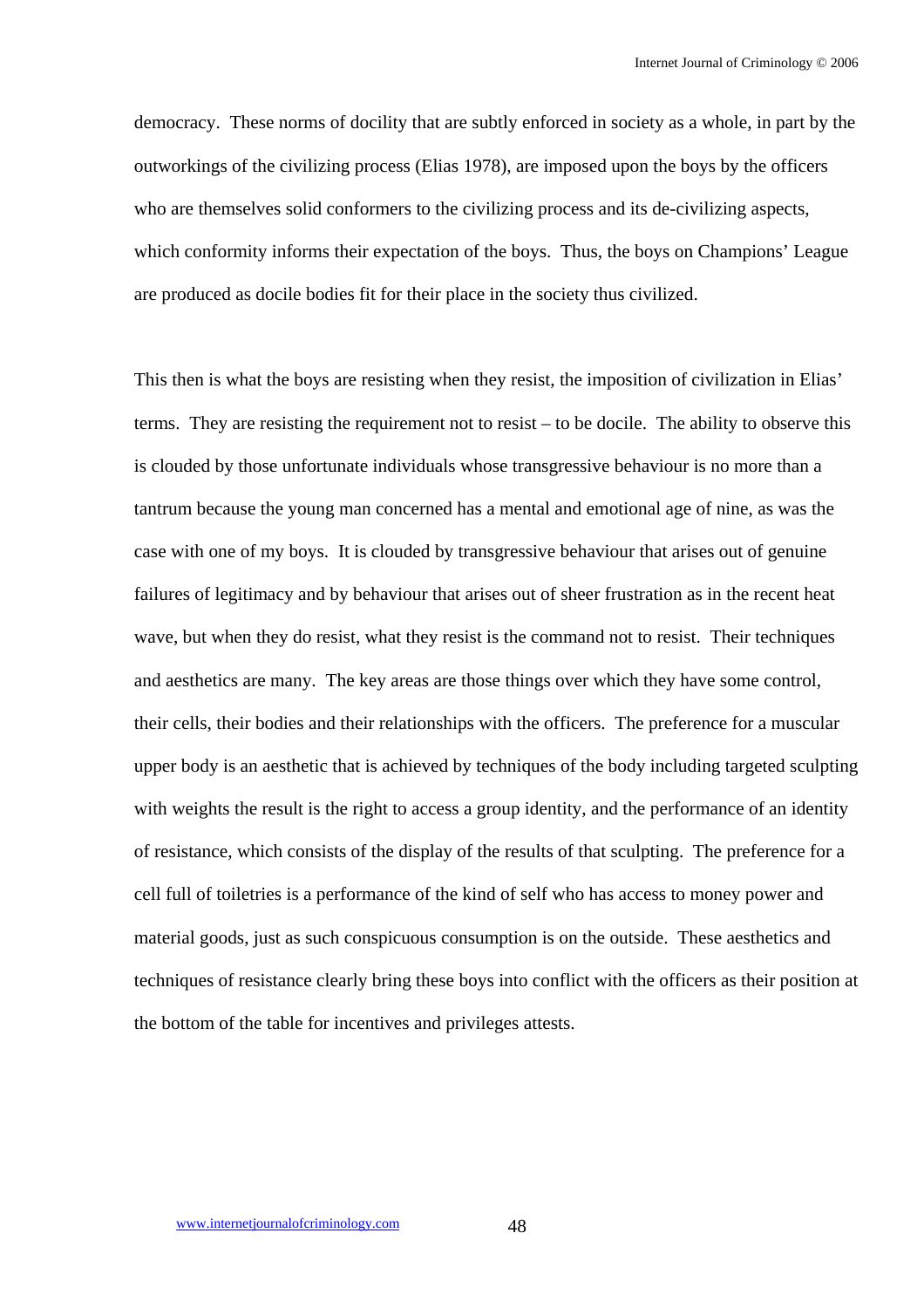In his book 'If this is a man', (1979 [1958]) Primo Levi describes what he identifies as two distinct kinds of prisoners of Auschwitz<sup>14</sup>, namely those who survive the regime and those who do not. These he describes as 'the drowned and the saved'. Conventionally we would assume that those boys at the bottom of the league, who are always in trouble are drowning and that those boys on Champions' League who have work placements and are adjudged fit for Release on Temporary Licence were the successful 'saved' boys. Levi however has this to say about those who simply complied with the regime.

To sink is the easiest of matters; it is enough to carry out all the orders one receives, to eat only the ration, to observe the discipline of the work and the camp. Experience showed that only exceptionally could one survive more than three months in this way. All the musselmans<sup>15</sup> who finished in the gas chambers have the same story, or more exactly, have no story … they, the *Muselmänner*, the drowned, form … an anonymous mass, continually renewed and always identical, of non-men who march and labour in silence, the divine spark dead within them, already too empty to really suffer.

Perhaps we might say that contrary to the conventional view the non-compliant boys are the saved, they exhibit a greater degree of agency, in their resistance they crave to hang on to that divine spark, to have a story, not to be an identical civilised person; and then we would say that our boys on Champions' League were the drowned, those who march and labour in silence, who eat only the ration and carry out the orders. The divine spark of infinite improvisation dead within them and well prepared for release.

 $14$  This should not be taken in any way as an attempt to associate Werrington YOI with Nazi concentration camps.

<sup>&</sup>lt;sup>15</sup> Muselmän: a derogatory term used by Jewish inmates in the camps, meaning a Muslim, having connotations with lack of morality and of spirit.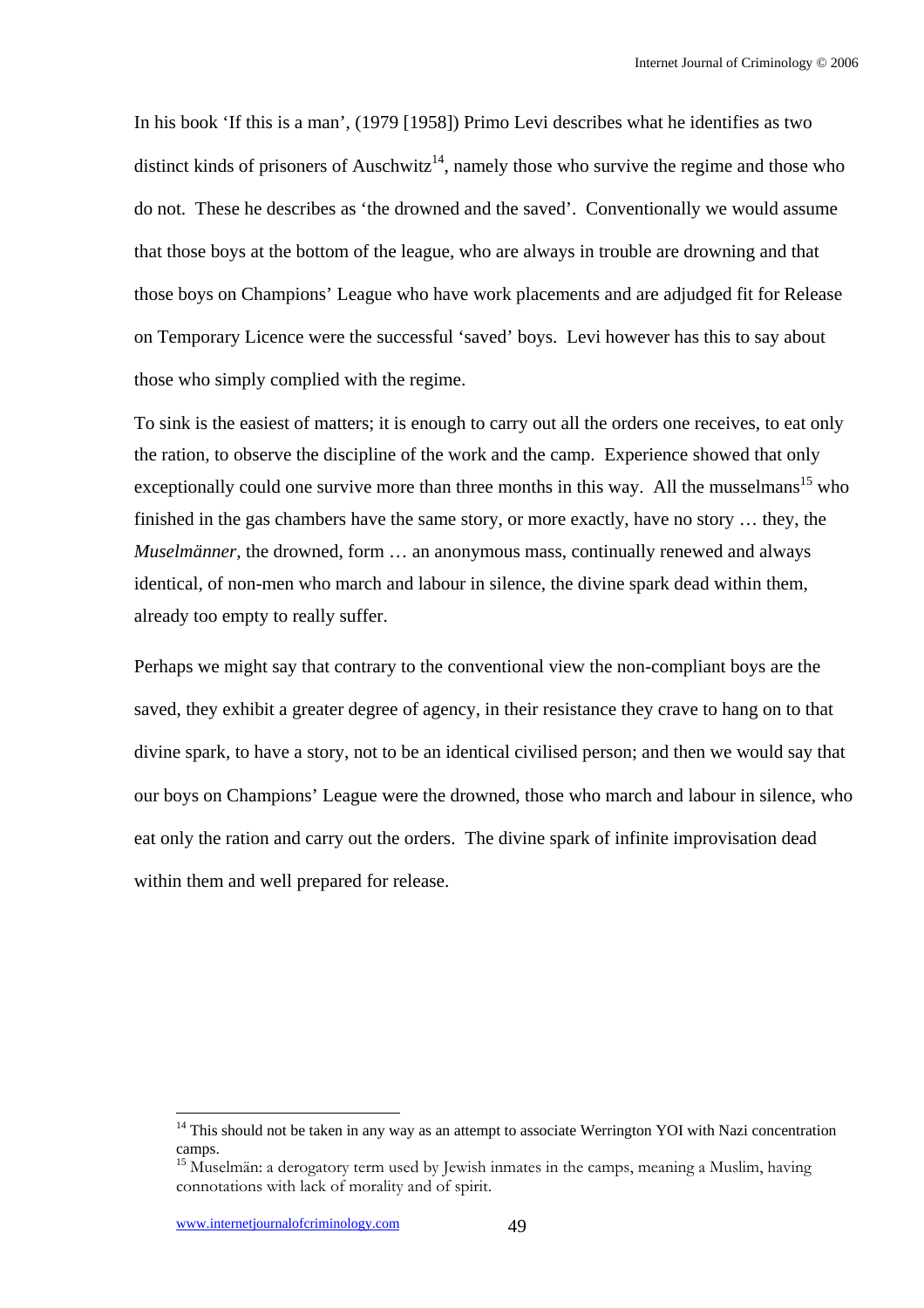| <b>Bibliography</b>     |                                                                             |
|-------------------------|-----------------------------------------------------------------------------|
|                         | ABERCROMBIE. N. & LONGHURST. B.                                             |
|                         | 1998 'Audiences'. Sage. London.                                             |
| ARCHER. M,              |                                                                             |
|                         | 2000 'Being Human: The Problem of Agency'. Cambridge. Cambridge.            |
|                         | 1998 'Social Theory and the Analysis of Society'. In MAY & WILLIAMS         |
|                         | 1998                                                                        |
|                         | 1979 'Social Origins of Educational Systems'. Sage London.                  |
| BAUMAN. Z.              |                                                                             |
|                         | 2000 'Social Uses of Law and Order' in GARLAND. D<br>and SPARKS.            |
|                         | R. eds. 2000                                                                |
|                         | 1995 'The Making and Unmaking of Strangers' in BEILHARZ. P. ed. 2001        |
| BECK. U,                |                                                                             |
|                         | 2002 'Individualization: Institutionalised Individualism and its Social and |
|                         | Political Consequences'. Sage. London.                                      |
| BEETHAM. D,             |                                                                             |
|                         | 1991 'The Legitimation of Power'. Macmillan. London.                        |
| BEILHARZ. P.            |                                                                             |
|                         | 2001 'The Bauman Reader'. Blackwell. Oxford                                 |
| <b>BENHABIB. S,</b>     |                                                                             |
|                         | 1992 'Situating the Self'. Polity. London.                                  |
| <b>BOURDIEU. P.</b>     |                                                                             |
|                         | 1987 'The Biographical Illusion'. In du GAY et al eds. 2002                 |
|                         | 1977 'Outline of a Theory of Practice'. Trans. NICE. R, Cambridge.          |
|                         | Cambridge.                                                                  |
| BOSTYN. A. & WRIGHT. D. |                                                                             |
|                         | 1987 'Inside a Community: Values associated with Money and Time' in         |
|                         | FINEMAN ed. 1987 Cited in JEWKES 2002                                       |
| BOSWORTH. M,            |                                                                             |
|                         | 1999 'Engendering Resistance: Agency and Power in Women's Prisons'.         |
|                         | Ashgate. Aldershot.                                                         |
| BRITTAN. A.             |                                                                             |
|                         | 1977 'The Privatised World'. Routledge. London.                             |
| CAIRD. R.               |                                                                             |
|                         | 1974 'A Good and Useful Life: Imprisonment in Britain Today'. Hart-         |
|                         | Davis. London                                                               |
| CARRABINE. E,           |                                                                             |
|                         | 2000 'Discourse, governmentality and translation: Towards a social theory   |
|                         | of imprisonment.' <i>Theoretical criminology</i> . 4/3: 309-332             |
| CLEMMER. D,             |                                                                             |
|                         | 1940 'The Prison Community'. Holt, Reinhart and Winston. New York.          |
| COHEN. S, & TAYLOR. L   |                                                                             |
|                         | 1977 'Psychological Survival.' Penguin. Harmondsworth                       |
| COYLE. A.               |                                                                             |
|                         | 1994 'The Prisons We Deserve.' Harper Collins. London.                      |
| CRESSEY. D. ed.         |                                                                             |
|                         | 1961 'The Prison: Studies in Institutional Organization and Change.' New    |
|                         | York.                                                                       |
| DANAHER.G, SCHIRATO. T, |                                                                             |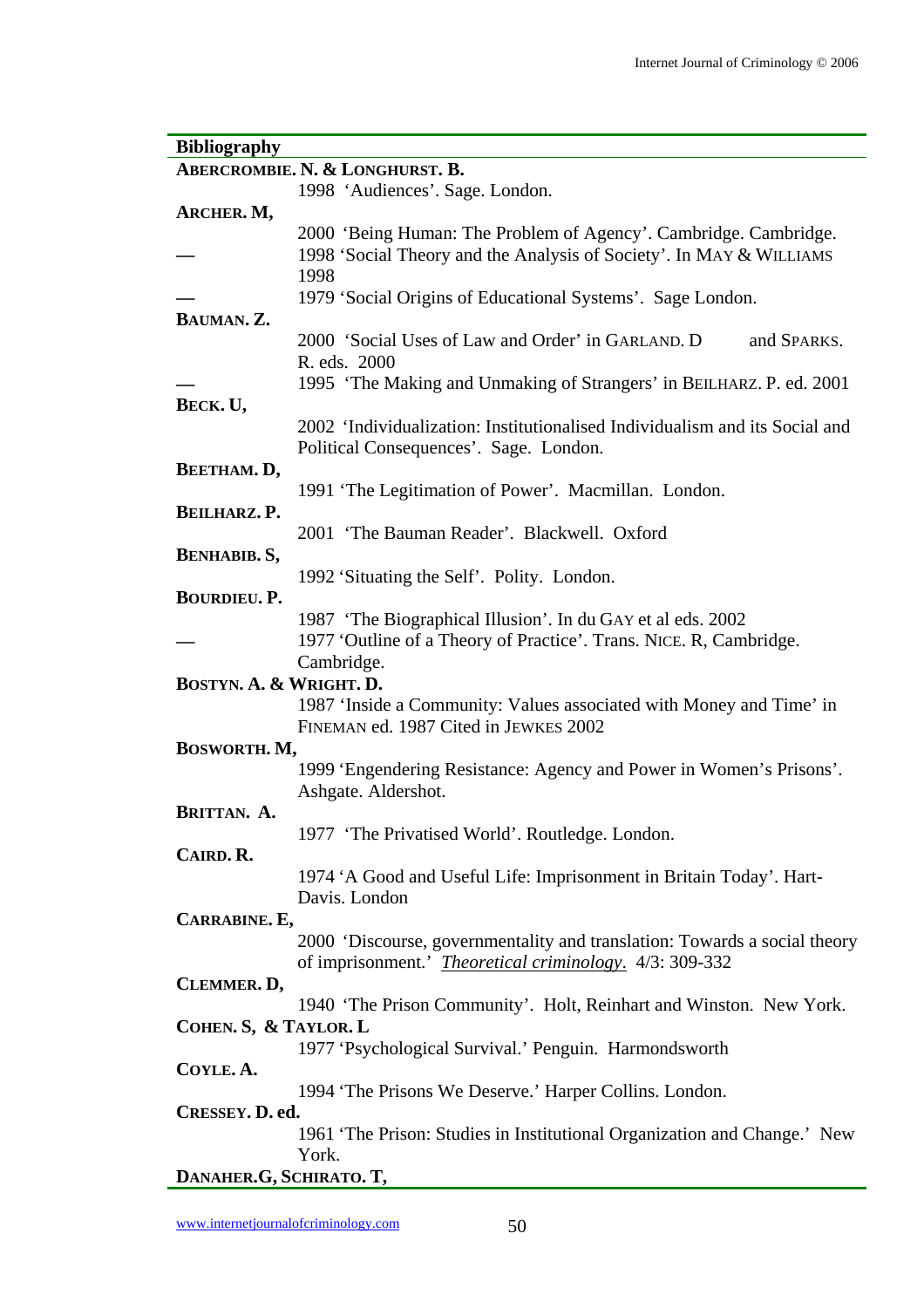| 2000 'Understanding Foucault.' Sage. London.<br>DERRIDA. J.<br>1972 'Différance'. In KAMPUF 1991<br>DURKHEIM. E.<br>1964 [1922] 'The Division of Labour in Society.' Trans. HALLS. W. D.<br>Macmillan. Baisingstoke.<br>ELIAS. N.<br>1978 'The Civilizing Process.' Blackwell. Oxford.<br>FINEMAN. S.<br>1987 'Unemployment; Personal and Social Consequences.' Tavistock.<br>London.<br>FISKE. J.<br>1989 'Understanding Popular Culture.' Routledge. London.<br>FOUCAULT. M.<br>1997 'Ethics: Essential Works of Foucault' 1954-1984 Vol 1 ed. Rainbow P.<br>Penguin. London. Cited in DANAHER et al 2000<br>1977 'Discipline and Punish: The Birth of the Prison.' Penguin. London.<br>1979 'History of Sexuality.' Trans HURLEY. R. Lane. London.<br>GARLAND. D.<br>1990 'Punishment and Modern Society.' Oxford. Oxford.<br>$-$ & Sparks. R. eds.<br>2000 'Criminology and Social Theory.' Oxford. Oxford.<br>du GAY. P. et al eds.<br>2002 'Identity: A Reader.' Open University Press. Milton Keynes.<br>GIBBS. J.<br>1982 'The First Cut is the Deepest.' In JOHNSON. R. and TOCH. H. eds. 1982<br>GIDDENS. A,<br>1991 'Modernity and Self Identity: Self and Society in the Late modern<br>Age.' Polity. Cambridge.<br>1984 'The Constitution of Society: Outline of the Theory of Structuration.'<br>Berkley CA. University of California Press.<br><b>GOFFMAN. E.</b><br>1967 'Interaction Ritual.' Aldine. Chicago.<br>1961a 'On the Characteristics of Total Institutions: the Inmate World.' In<br>CRESSEY ed. 1961<br>1961b 'Asylums: Essays on the Social situation of Mental Patients and Other<br>Inmates.' Penguin. London.<br>1959 'The Presentation of Self in Everyday Life.' Allen Lane. London.<br><b>HEBDIGE. D</b><br>1989 'After the Masses'. Marxism Today January 1989: 48-53<br>IGNATIEF. M.<br>1978 ' A Just Measure of Pain.' Penguin. London.<br>IRWIN.J, & CRESSEY. D,<br>1962 'Thieves, Convicts and the Inmate Culture.' Social Problems. Vol. 10<br><b>JENKINS. R,</b><br>1996 'Social Identity.' Routledge. London.<br>JEWKES. Y.<br>2002 'Captive Audience: Media, Masculinity and Power in Prisons' Willan.<br>Cullompton. |                        |  |
|--------------------------------------------------------------------------------------------------------------------------------------------------------------------------------------------------------------------------------------------------------------------------------------------------------------------------------------------------------------------------------------------------------------------------------------------------------------------------------------------------------------------------------------------------------------------------------------------------------------------------------------------------------------------------------------------------------------------------------------------------------------------------------------------------------------------------------------------------------------------------------------------------------------------------------------------------------------------------------------------------------------------------------------------------------------------------------------------------------------------------------------------------------------------------------------------------------------------------------------------------------------------------------------------------------------------------------------------------------------------------------------------------------------------------------------------------------------------------------------------------------------------------------------------------------------------------------------------------------------------------------------------------------------------------------------------------------------------------------------------------------------------------------------------------------------------------------------------------------------------------------------------------------------------------------------------------------------------------------------------------------------------------------------------------------------------------------------------------------------------------------------------------------------------|------------------------|--|
|                                                                                                                                                                                                                                                                                                                                                                                                                                                                                                                                                                                                                                                                                                                                                                                                                                                                                                                                                                                                                                                                                                                                                                                                                                                                                                                                                                                                                                                                                                                                                                                                                                                                                                                                                                                                                                                                                                                                                                                                                                                                                                                                                                    |                        |  |
|                                                                                                                                                                                                                                                                                                                                                                                                                                                                                                                                                                                                                                                                                                                                                                                                                                                                                                                                                                                                                                                                                                                                                                                                                                                                                                                                                                                                                                                                                                                                                                                                                                                                                                                                                                                                                                                                                                                                                                                                                                                                                                                                                                    |                        |  |
|                                                                                                                                                                                                                                                                                                                                                                                                                                                                                                                                                                                                                                                                                                                                                                                                                                                                                                                                                                                                                                                                                                                                                                                                                                                                                                                                                                                                                                                                                                                                                                                                                                                                                                                                                                                                                                                                                                                                                                                                                                                                                                                                                                    |                        |  |
|                                                                                                                                                                                                                                                                                                                                                                                                                                                                                                                                                                                                                                                                                                                                                                                                                                                                                                                                                                                                                                                                                                                                                                                                                                                                                                                                                                                                                                                                                                                                                                                                                                                                                                                                                                                                                                                                                                                                                                                                                                                                                                                                                                    |                        |  |
|                                                                                                                                                                                                                                                                                                                                                                                                                                                                                                                                                                                                                                                                                                                                                                                                                                                                                                                                                                                                                                                                                                                                                                                                                                                                                                                                                                                                                                                                                                                                                                                                                                                                                                                                                                                                                                                                                                                                                                                                                                                                                                                                                                    |                        |  |
|                                                                                                                                                                                                                                                                                                                                                                                                                                                                                                                                                                                                                                                                                                                                                                                                                                                                                                                                                                                                                                                                                                                                                                                                                                                                                                                                                                                                                                                                                                                                                                                                                                                                                                                                                                                                                                                                                                                                                                                                                                                                                                                                                                    |                        |  |
|                                                                                                                                                                                                                                                                                                                                                                                                                                                                                                                                                                                                                                                                                                                                                                                                                                                                                                                                                                                                                                                                                                                                                                                                                                                                                                                                                                                                                                                                                                                                                                                                                                                                                                                                                                                                                                                                                                                                                                                                                                                                                                                                                                    |                        |  |
|                                                                                                                                                                                                                                                                                                                                                                                                                                                                                                                                                                                                                                                                                                                                                                                                                                                                                                                                                                                                                                                                                                                                                                                                                                                                                                                                                                                                                                                                                                                                                                                                                                                                                                                                                                                                                                                                                                                                                                                                                                                                                                                                                                    |                        |  |
|                                                                                                                                                                                                                                                                                                                                                                                                                                                                                                                                                                                                                                                                                                                                                                                                                                                                                                                                                                                                                                                                                                                                                                                                                                                                                                                                                                                                                                                                                                                                                                                                                                                                                                                                                                                                                                                                                                                                                                                                                                                                                                                                                                    |                        |  |
|                                                                                                                                                                                                                                                                                                                                                                                                                                                                                                                                                                                                                                                                                                                                                                                                                                                                                                                                                                                                                                                                                                                                                                                                                                                                                                                                                                                                                                                                                                                                                                                                                                                                                                                                                                                                                                                                                                                                                                                                                                                                                                                                                                    |                        |  |
|                                                                                                                                                                                                                                                                                                                                                                                                                                                                                                                                                                                                                                                                                                                                                                                                                                                                                                                                                                                                                                                                                                                                                                                                                                                                                                                                                                                                                                                                                                                                                                                                                                                                                                                                                                                                                                                                                                                                                                                                                                                                                                                                                                    |                        |  |
|                                                                                                                                                                                                                                                                                                                                                                                                                                                                                                                                                                                                                                                                                                                                                                                                                                                                                                                                                                                                                                                                                                                                                                                                                                                                                                                                                                                                                                                                                                                                                                                                                                                                                                                                                                                                                                                                                                                                                                                                                                                                                                                                                                    |                        |  |
|                                                                                                                                                                                                                                                                                                                                                                                                                                                                                                                                                                                                                                                                                                                                                                                                                                                                                                                                                                                                                                                                                                                                                                                                                                                                                                                                                                                                                                                                                                                                                                                                                                                                                                                                                                                                                                                                                                                                                                                                                                                                                                                                                                    |                        |  |
|                                                                                                                                                                                                                                                                                                                                                                                                                                                                                                                                                                                                                                                                                                                                                                                                                                                                                                                                                                                                                                                                                                                                                                                                                                                                                                                                                                                                                                                                                                                                                                                                                                                                                                                                                                                                                                                                                                                                                                                                                                                                                                                                                                    |                        |  |
|                                                                                                                                                                                                                                                                                                                                                                                                                                                                                                                                                                                                                                                                                                                                                                                                                                                                                                                                                                                                                                                                                                                                                                                                                                                                                                                                                                                                                                                                                                                                                                                                                                                                                                                                                                                                                                                                                                                                                                                                                                                                                                                                                                    |                        |  |
|                                                                                                                                                                                                                                                                                                                                                                                                                                                                                                                                                                                                                                                                                                                                                                                                                                                                                                                                                                                                                                                                                                                                                                                                                                                                                                                                                                                                                                                                                                                                                                                                                                                                                                                                                                                                                                                                                                                                                                                                                                                                                                                                                                    |                        |  |
|                                                                                                                                                                                                                                                                                                                                                                                                                                                                                                                                                                                                                                                                                                                                                                                                                                                                                                                                                                                                                                                                                                                                                                                                                                                                                                                                                                                                                                                                                                                                                                                                                                                                                                                                                                                                                                                                                                                                                                                                                                                                                                                                                                    |                        |  |
|                                                                                                                                                                                                                                                                                                                                                                                                                                                                                                                                                                                                                                                                                                                                                                                                                                                                                                                                                                                                                                                                                                                                                                                                                                                                                                                                                                                                                                                                                                                                                                                                                                                                                                                                                                                                                                                                                                                                                                                                                                                                                                                                                                    |                        |  |
|                                                                                                                                                                                                                                                                                                                                                                                                                                                                                                                                                                                                                                                                                                                                                                                                                                                                                                                                                                                                                                                                                                                                                                                                                                                                                                                                                                                                                                                                                                                                                                                                                                                                                                                                                                                                                                                                                                                                                                                                                                                                                                                                                                    |                        |  |
|                                                                                                                                                                                                                                                                                                                                                                                                                                                                                                                                                                                                                                                                                                                                                                                                                                                                                                                                                                                                                                                                                                                                                                                                                                                                                                                                                                                                                                                                                                                                                                                                                                                                                                                                                                                                                                                                                                                                                                                                                                                                                                                                                                    |                        |  |
|                                                                                                                                                                                                                                                                                                                                                                                                                                                                                                                                                                                                                                                                                                                                                                                                                                                                                                                                                                                                                                                                                                                                                                                                                                                                                                                                                                                                                                                                                                                                                                                                                                                                                                                                                                                                                                                                                                                                                                                                                                                                                                                                                                    |                        |  |
|                                                                                                                                                                                                                                                                                                                                                                                                                                                                                                                                                                                                                                                                                                                                                                                                                                                                                                                                                                                                                                                                                                                                                                                                                                                                                                                                                                                                                                                                                                                                                                                                                                                                                                                                                                                                                                                                                                                                                                                                                                                                                                                                                                    |                        |  |
|                                                                                                                                                                                                                                                                                                                                                                                                                                                                                                                                                                                                                                                                                                                                                                                                                                                                                                                                                                                                                                                                                                                                                                                                                                                                                                                                                                                                                                                                                                                                                                                                                                                                                                                                                                                                                                                                                                                                                                                                                                                                                                                                                                    |                        |  |
|                                                                                                                                                                                                                                                                                                                                                                                                                                                                                                                                                                                                                                                                                                                                                                                                                                                                                                                                                                                                                                                                                                                                                                                                                                                                                                                                                                                                                                                                                                                                                                                                                                                                                                                                                                                                                                                                                                                                                                                                                                                                                                                                                                    |                        |  |
|                                                                                                                                                                                                                                                                                                                                                                                                                                                                                                                                                                                                                                                                                                                                                                                                                                                                                                                                                                                                                                                                                                                                                                                                                                                                                                                                                                                                                                                                                                                                                                                                                                                                                                                                                                                                                                                                                                                                                                                                                                                                                                                                                                    |                        |  |
|                                                                                                                                                                                                                                                                                                                                                                                                                                                                                                                                                                                                                                                                                                                                                                                                                                                                                                                                                                                                                                                                                                                                                                                                                                                                                                                                                                                                                                                                                                                                                                                                                                                                                                                                                                                                                                                                                                                                                                                                                                                                                                                                                                    |                        |  |
|                                                                                                                                                                                                                                                                                                                                                                                                                                                                                                                                                                                                                                                                                                                                                                                                                                                                                                                                                                                                                                                                                                                                                                                                                                                                                                                                                                                                                                                                                                                                                                                                                                                                                                                                                                                                                                                                                                                                                                                                                                                                                                                                                                    |                        |  |
|                                                                                                                                                                                                                                                                                                                                                                                                                                                                                                                                                                                                                                                                                                                                                                                                                                                                                                                                                                                                                                                                                                                                                                                                                                                                                                                                                                                                                                                                                                                                                                                                                                                                                                                                                                                                                                                                                                                                                                                                                                                                                                                                                                    |                        |  |
|                                                                                                                                                                                                                                                                                                                                                                                                                                                                                                                                                                                                                                                                                                                                                                                                                                                                                                                                                                                                                                                                                                                                                                                                                                                                                                                                                                                                                                                                                                                                                                                                                                                                                                                                                                                                                                                                                                                                                                                                                                                                                                                                                                    |                        |  |
|                                                                                                                                                                                                                                                                                                                                                                                                                                                                                                                                                                                                                                                                                                                                                                                                                                                                                                                                                                                                                                                                                                                                                                                                                                                                                                                                                                                                                                                                                                                                                                                                                                                                                                                                                                                                                                                                                                                                                                                                                                                                                                                                                                    |                        |  |
|                                                                                                                                                                                                                                                                                                                                                                                                                                                                                                                                                                                                                                                                                                                                                                                                                                                                                                                                                                                                                                                                                                                                                                                                                                                                                                                                                                                                                                                                                                                                                                                                                                                                                                                                                                                                                                                                                                                                                                                                                                                                                                                                                                    |                        |  |
|                                                                                                                                                                                                                                                                                                                                                                                                                                                                                                                                                                                                                                                                                                                                                                                                                                                                                                                                                                                                                                                                                                                                                                                                                                                                                                                                                                                                                                                                                                                                                                                                                                                                                                                                                                                                                                                                                                                                                                                                                                                                                                                                                                    |                        |  |
|                                                                                                                                                                                                                                                                                                                                                                                                                                                                                                                                                                                                                                                                                                                                                                                                                                                                                                                                                                                                                                                                                                                                                                                                                                                                                                                                                                                                                                                                                                                                                                                                                                                                                                                                                                                                                                                                                                                                                                                                                                                                                                                                                                    |                        |  |
|                                                                                                                                                                                                                                                                                                                                                                                                                                                                                                                                                                                                                                                                                                                                                                                                                                                                                                                                                                                                                                                                                                                                                                                                                                                                                                                                                                                                                                                                                                                                                                                                                                                                                                                                                                                                                                                                                                                                                                                                                                                                                                                                                                    |                        |  |
|                                                                                                                                                                                                                                                                                                                                                                                                                                                                                                                                                                                                                                                                                                                                                                                                                                                                                                                                                                                                                                                                                                                                                                                                                                                                                                                                                                                                                                                                                                                                                                                                                                                                                                                                                                                                                                                                                                                                                                                                                                                                                                                                                                    |                        |  |
|                                                                                                                                                                                                                                                                                                                                                                                                                                                                                                                                                                                                                                                                                                                                                                                                                                                                                                                                                                                                                                                                                                                                                                                                                                                                                                                                                                                                                                                                                                                                                                                                                                                                                                                                                                                                                                                                                                                                                                                                                                                                                                                                                                    |                        |  |
|                                                                                                                                                                                                                                                                                                                                                                                                                                                                                                                                                                                                                                                                                                                                                                                                                                                                                                                                                                                                                                                                                                                                                                                                                                                                                                                                                                                                                                                                                                                                                                                                                                                                                                                                                                                                                                                                                                                                                                                                                                                                                                                                                                    |                        |  |
|                                                                                                                                                                                                                                                                                                                                                                                                                                                                                                                                                                                                                                                                                                                                                                                                                                                                                                                                                                                                                                                                                                                                                                                                                                                                                                                                                                                                                                                                                                                                                                                                                                                                                                                                                                                                                                                                                                                                                                                                                                                                                                                                                                    |                        |  |
|                                                                                                                                                                                                                                                                                                                                                                                                                                                                                                                                                                                                                                                                                                                                                                                                                                                                                                                                                                                                                                                                                                                                                                                                                                                                                                                                                                                                                                                                                                                                                                                                                                                                                                                                                                                                                                                                                                                                                                                                                                                                                                                                                                    |                        |  |
|                                                                                                                                                                                                                                                                                                                                                                                                                                                                                                                                                                                                                                                                                                                                                                                                                                                                                                                                                                                                                                                                                                                                                                                                                                                                                                                                                                                                                                                                                                                                                                                                                                                                                                                                                                                                                                                                                                                                                                                                                                                                                                                                                                    |                        |  |
|                                                                                                                                                                                                                                                                                                                                                                                                                                                                                                                                                                                                                                                                                                                                                                                                                                                                                                                                                                                                                                                                                                                                                                                                                                                                                                                                                                                                                                                                                                                                                                                                                                                                                                                                                                                                                                                                                                                                                                                                                                                                                                                                                                    |                        |  |
|                                                                                                                                                                                                                                                                                                                                                                                                                                                                                                                                                                                                                                                                                                                                                                                                                                                                                                                                                                                                                                                                                                                                                                                                                                                                                                                                                                                                                                                                                                                                                                                                                                                                                                                                                                                                                                                                                                                                                                                                                                                                                                                                                                    |                        |  |
|                                                                                                                                                                                                                                                                                                                                                                                                                                                                                                                                                                                                                                                                                                                                                                                                                                                                                                                                                                                                                                                                                                                                                                                                                                                                                                                                                                                                                                                                                                                                                                                                                                                                                                                                                                                                                                                                                                                                                                                                                                                                                                                                                                    |                        |  |
|                                                                                                                                                                                                                                                                                                                                                                                                                                                                                                                                                                                                                                                                                                                                                                                                                                                                                                                                                                                                                                                                                                                                                                                                                                                                                                                                                                                                                                                                                                                                                                                                                                                                                                                                                                                                                                                                                                                                                                                                                                                                                                                                                                    |                        |  |
|                                                                                                                                                                                                                                                                                                                                                                                                                                                                                                                                                                                                                                                                                                                                                                                                                                                                                                                                                                                                                                                                                                                                                                                                                                                                                                                                                                                                                                                                                                                                                                                                                                                                                                                                                                                                                                                                                                                                                                                                                                                                                                                                                                    |                        |  |
|                                                                                                                                                                                                                                                                                                                                                                                                                                                                                                                                                                                                                                                                                                                                                                                                                                                                                                                                                                                                                                                                                                                                                                                                                                                                                                                                                                                                                                                                                                                                                                                                                                                                                                                                                                                                                                                                                                                                                                                                                                                                                                                                                                    |                        |  |
|                                                                                                                                                                                                                                                                                                                                                                                                                                                                                                                                                                                                                                                                                                                                                                                                                                                                                                                                                                                                                                                                                                                                                                                                                                                                                                                                                                                                                                                                                                                                                                                                                                                                                                                                                                                                                                                                                                                                                                                                                                                                                                                                                                    |                        |  |
|                                                                                                                                                                                                                                                                                                                                                                                                                                                                                                                                                                                                                                                                                                                                                                                                                                                                                                                                                                                                                                                                                                                                                                                                                                                                                                                                                                                                                                                                                                                                                                                                                                                                                                                                                                                                                                                                                                                                                                                                                                                                                                                                                                    |                        |  |
|                                                                                                                                                                                                                                                                                                                                                                                                                                                                                                                                                                                                                                                                                                                                                                                                                                                                                                                                                                                                                                                                                                                                                                                                                                                                                                                                                                                                                                                                                                                                                                                                                                                                                                                                                                                                                                                                                                                                                                                                                                                                                                                                                                    |                        |  |
|                                                                                                                                                                                                                                                                                                                                                                                                                                                                                                                                                                                                                                                                                                                                                                                                                                                                                                                                                                                                                                                                                                                                                                                                                                                                                                                                                                                                                                                                                                                                                                                                                                                                                                                                                                                                                                                                                                                                                                                                                                                                                                                                                                    |                        |  |
|                                                                                                                                                                                                                                                                                                                                                                                                                                                                                                                                                                                                                                                                                                                                                                                                                                                                                                                                                                                                                                                                                                                                                                                                                                                                                                                                                                                                                                                                                                                                                                                                                                                                                                                                                                                                                                                                                                                                                                                                                                                                                                                                                                    |                        |  |
|                                                                                                                                                                                                                                                                                                                                                                                                                                                                                                                                                                                                                                                                                                                                                                                                                                                                                                                                                                                                                                                                                                                                                                                                                                                                                                                                                                                                                                                                                                                                                                                                                                                                                                                                                                                                                                                                                                                                                                                                                                                                                                                                                                    |                        |  |
|                                                                                                                                                                                                                                                                                                                                                                                                                                                                                                                                                                                                                                                                                                                                                                                                                                                                                                                                                                                                                                                                                                                                                                                                                                                                                                                                                                                                                                                                                                                                                                                                                                                                                                                                                                                                                                                                                                                                                                                                                                                                                                                                                                    |                        |  |
|                                                                                                                                                                                                                                                                                                                                                                                                                                                                                                                                                                                                                                                                                                                                                                                                                                                                                                                                                                                                                                                                                                                                                                                                                                                                                                                                                                                                                                                                                                                                                                                                                                                                                                                                                                                                                                                                                                                                                                                                                                                                                                                                                                    |                        |  |
|                                                                                                                                                                                                                                                                                                                                                                                                                                                                                                                                                                                                                                                                                                                                                                                                                                                                                                                                                                                                                                                                                                                                                                                                                                                                                                                                                                                                                                                                                                                                                                                                                                                                                                                                                                                                                                                                                                                                                                                                                                                                                                                                                                    |                        |  |
|                                                                                                                                                                                                                                                                                                                                                                                                                                                                                                                                                                                                                                                                                                                                                                                                                                                                                                                                                                                                                                                                                                                                                                                                                                                                                                                                                                                                                                                                                                                                                                                                                                                                                                                                                                                                                                                                                                                                                                                                                                                                                                                                                                    |                        |  |
|                                                                                                                                                                                                                                                                                                                                                                                                                                                                                                                                                                                                                                                                                                                                                                                                                                                                                                                                                                                                                                                                                                                                                                                                                                                                                                                                                                                                                                                                                                                                                                                                                                                                                                                                                                                                                                                                                                                                                                                                                                                                                                                                                                    |                        |  |
|                                                                                                                                                                                                                                                                                                                                                                                                                                                                                                                                                                                                                                                                                                                                                                                                                                                                                                                                                                                                                                                                                                                                                                                                                                                                                                                                                                                                                                                                                                                                                                                                                                                                                                                                                                                                                                                                                                                                                                                                                                                                                                                                                                    | JOHNSON. R. & TOCH. H. |  |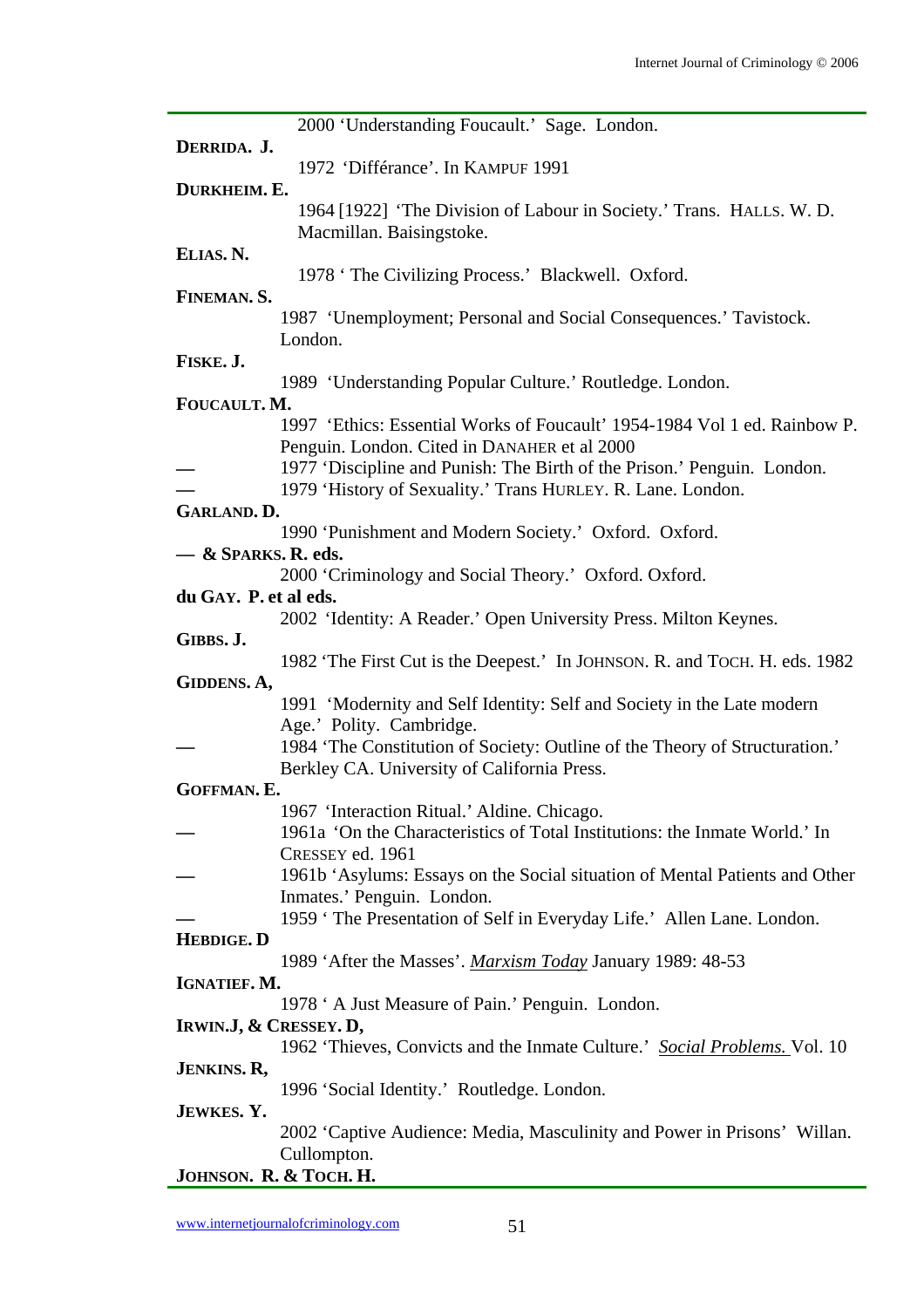| 1982 'The Pains of Imprisonment.' Sage. London.                                |
|--------------------------------------------------------------------------------|
| KAMPUF. P.                                                                     |
| 1991 'A Derrida Reader: Between the Blinds.' Harvester-Wheatsheaf.             |
| Brighton.                                                                      |
| LASCH. C,                                                                      |
| 1991'The Culture of Narcissism: American Life in an age of Diminishing         |
| Expectations.' Norton. New York.                                               |
| LEVI. P,                                                                       |
| 1979 [1958] 'If this is a Man.' Abacus. London                                 |
| LIEBLING. A.                                                                   |
| 2000 'Prison Officers, Policing and the Use of Discretion.' <i>Theoretical</i> |
| Criminology. 4/3:333-357                                                       |
| 1999 'Doing Research in Prison: Breaking the Silence?' Theoretical             |
| Criminology. 3/2: 147-173                                                      |
| 1992 'Suicides in Prison.' Routledge. London.                                  |
| MAC AN GHAILL. M. ed                                                           |
| 1996 'Understanding Masculinities.' Open University Press. Milton Keynes.      |
| <b>MATHIESEN. T</b>                                                            |
| 1965 'Defences of the Weak: A sociological Study of a Norwegian                |
| Correctional Institution.' Tavistock. London.                                  |
|                                                                                |
| MARTIN. L, GUTMAN. H, & HUTTON. P,                                             |
| 1988 'Technologies of the Self: A seminar with Michel Foucault.'               |
| University of Massachusetts Press. Amshurst Mass.                              |
| MAY. T, & WILLIAMS. M,                                                         |
| 1998' Knowing the Social World.' Open. Buckingham.                             |
| MEAD. G,                                                                       |
| 1967 (1934) 'Mind, Self and Society.' University of Chicago Press. Chicago     |
| , IL.                                                                          |
| <b>MENZIES LYTH. I.</b>                                                        |
| 1988 'Containing Anxiety in Institutions.' Free Association Books.             |
| London.                                                                        |
| MILLER. D.                                                                     |
| 1987 'Material Culture and Mass Consumption.' Cited in MARSHALL 1998:          |
| 113                                                                            |
| MILLER. T. & MCHOUL. A                                                         |
| 1998 'Popular Culture and everyday Life.' Sage. London.                        |
| MORRIS. T, & MORRIS. P,                                                        |
| 1963 'Pentonville.' Routledge and Kagan Paul. London.                          |
|                                                                                |
| ROSE. N.                                                                       |
| 1996 'Identity, Genealogy, History.' In HALL and du GAY 1996                   |
| ROSENIEL, S. & SEYMOUR, J.                                                     |
| 1999 'Practising Identities: Power and Resistance.' Palgrave. Basingstoke.     |
| RUSTIN. M.                                                                     |
| 1991 'The Good Society and the Inner World: Psychoanalysis, Politics and       |
| Culture.' Verso. London.                                                       |
| SAPSFORD. R.                                                                   |
| 1983 'Life Sentence prisoners: Reaction, Response and Change.' Open            |
| University Press. Milton Keynes.                                               |
| SARTRE, J.                                                                     |
| 1969 'Being and Nothingness: An Essay on Phenomenological Ontology.'           |
|                                                                                |